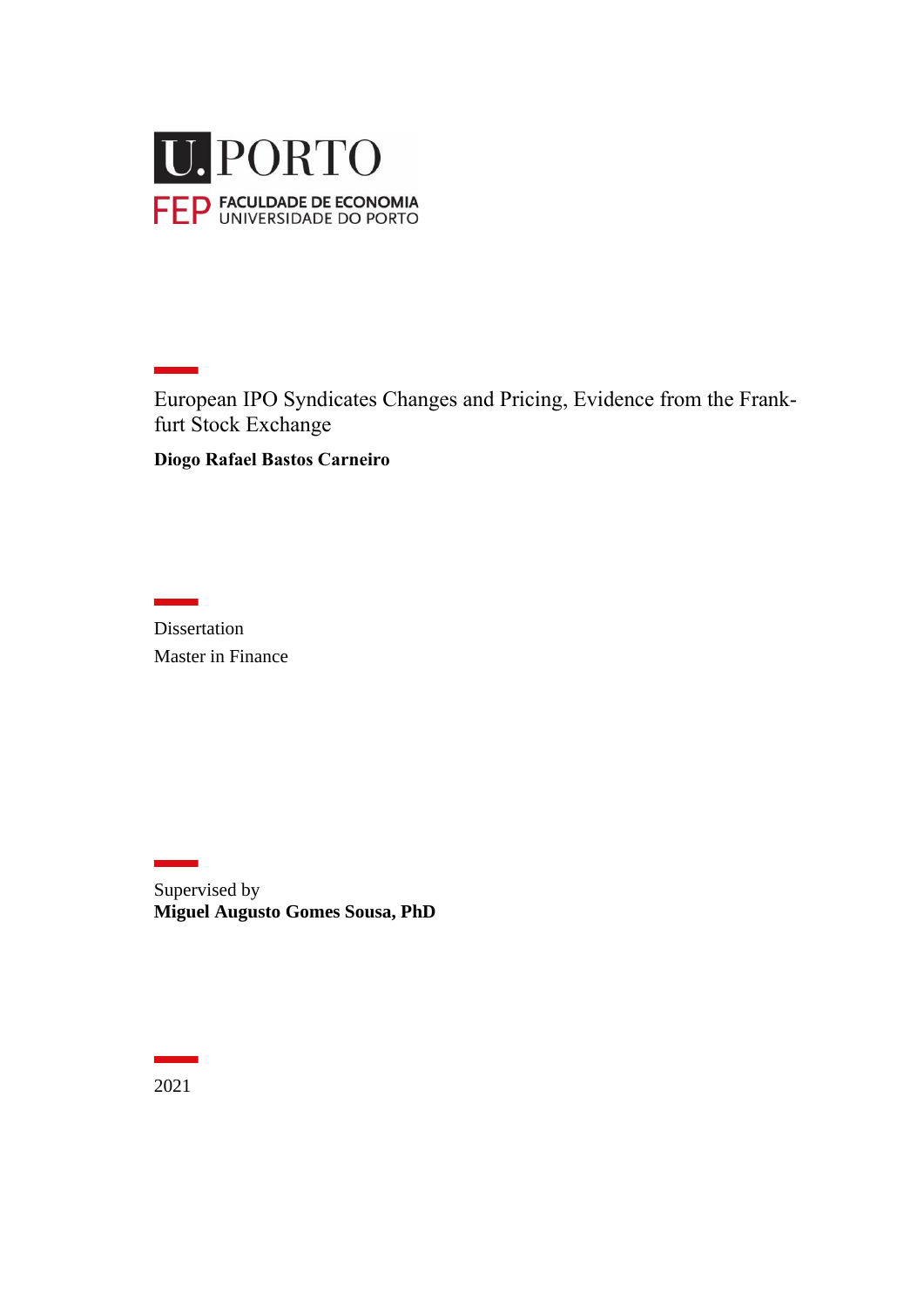## **Acknowledgements**

This dissertation represents an important achievement in my life, which would not be accomplished without the help of some important people.

First, I need to thank the most important people in my life, my parents and sister, for always standing with me no matter what.

Furthermore, I must thank Daniela Azevedo, my life partner, for never letting me give up on anything and for all the help given on this dissertation.

Lastly, a special thanks to my supervisor, Professor Miguel Sousa, whose valuable guidance, and support made the conclusion of this dissertation possible.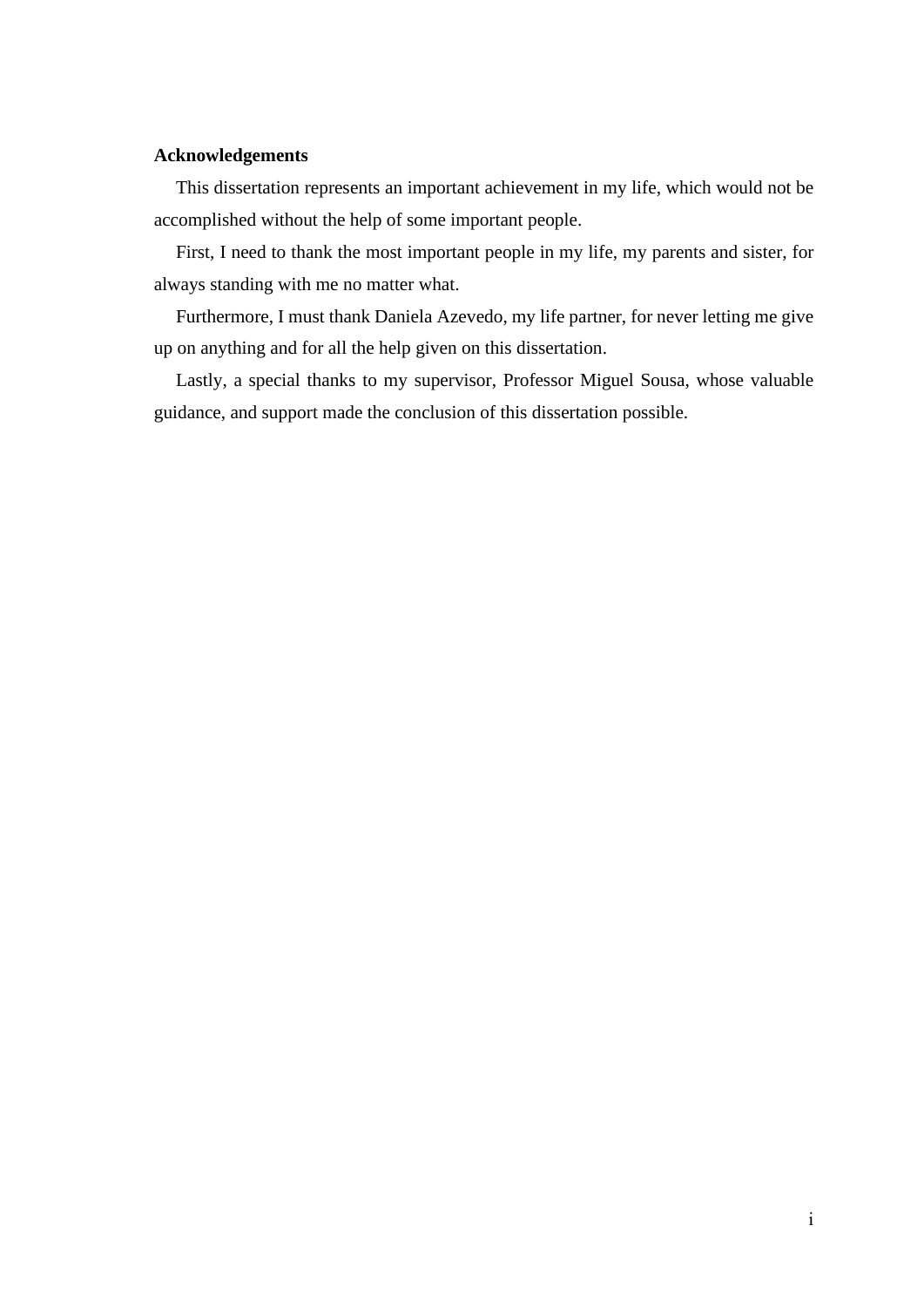#### **Abstract**

Over the years literature on IPOs has mentioned the changes on syndicate size and composition, being clear about the increase in the number of co-managers per syndicate and the simultaneous decrease of its total number of participants. Such changes in size have consequences on the quality of the service provided by syndicate, namely in valuation and pricing accuracy. Thus, this study targets European IPOs syndicates considering its potential changes in size over time and its impact on pricing accuracy, not discarding the specificities inherent to this market, namely bookbuilding differences which impact information available when it comes to the filling range creation and the limitation of price revisions to its range.

The empirical results indicate a steady increase in the number of joint bookrunners over the years, but regarding the total number of participants in the syndicate, time did not appear to be significant. The results suggest that syndicates accurately revise the price during the bookbulding according to the uncovered information, yet syndicate size only affects pricing accuracy to the extent that larger syndicates are more likely to revise the price downwards. A higher mispricing was found for offerings where the price was revised to the limits of the filling range. Adding, larger filling ranges are associated with higher mispricing, yet syndicate size does not appear to have any relationship with the filling range.

**Keywords:** Initial Public Offerings, IPO syndicates, Underpricing, Pricing Revisions. **JEL-Codes:** C12; G24; G30; G34.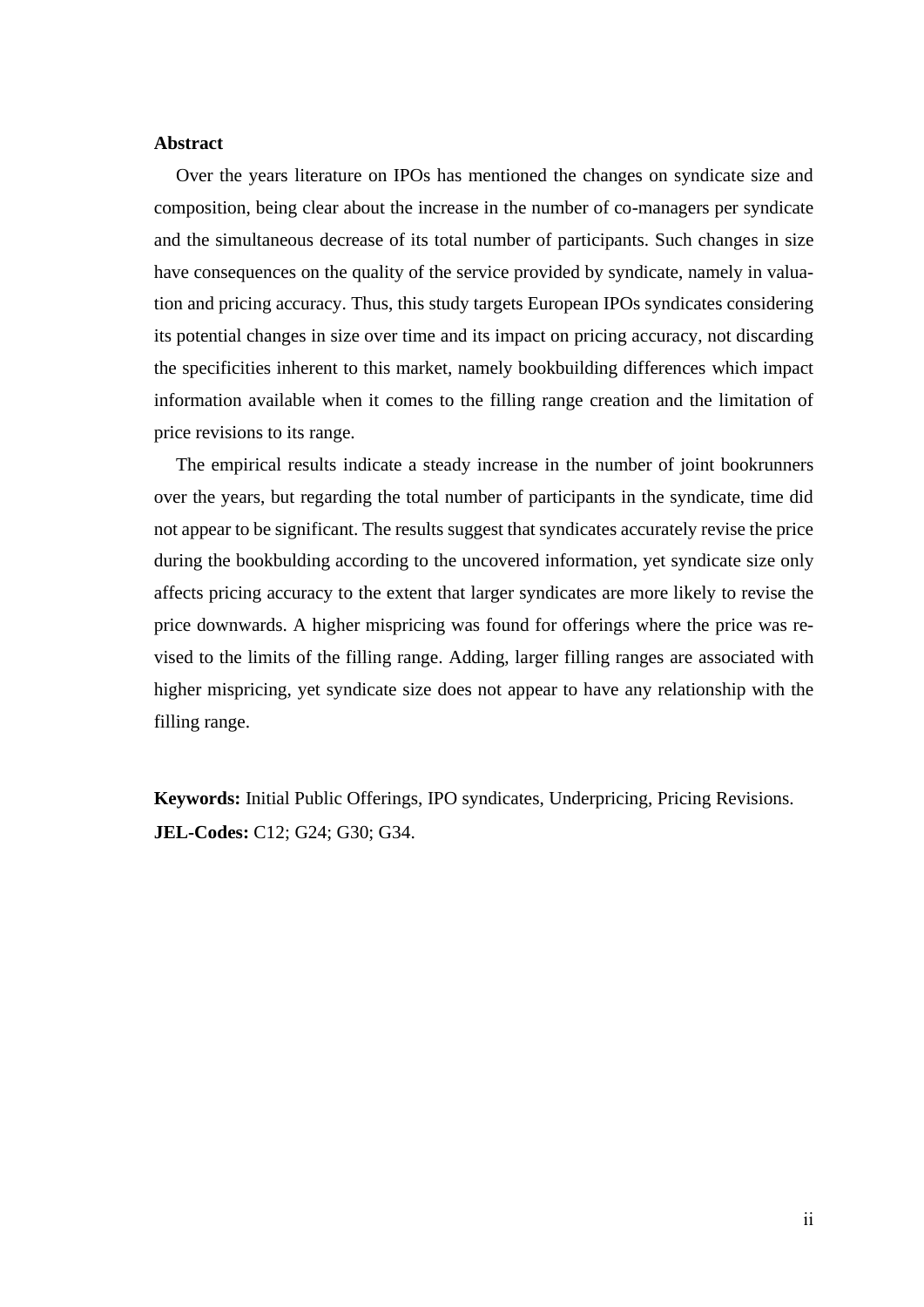## **Contents**

| 1.       |  |
|----------|--|
| 2.       |  |
| 2.1.     |  |
| 2.2.     |  |
| 2.2.1.   |  |
| 2.2.1.1. |  |
| 2.2.2.   |  |
| 2.2.3.   |  |
| 2.2.4.   |  |
| 2.3.     |  |
| 2.4.     |  |
| 3.       |  |
| 3.1.     |  |
| 3.2.     |  |
| 4.       |  |
| 4.1.     |  |
| 4.2.     |  |
| 4.2.1.   |  |
| 4.2.2.   |  |
| 4.3.     |  |
| 5.       |  |
| 5.1.     |  |
| 5.2.     |  |
| 5.2.1.   |  |
| 5.2.2.   |  |
| 5.3.     |  |
| 6.       |  |
| 7.       |  |
|          |  |
|          |  |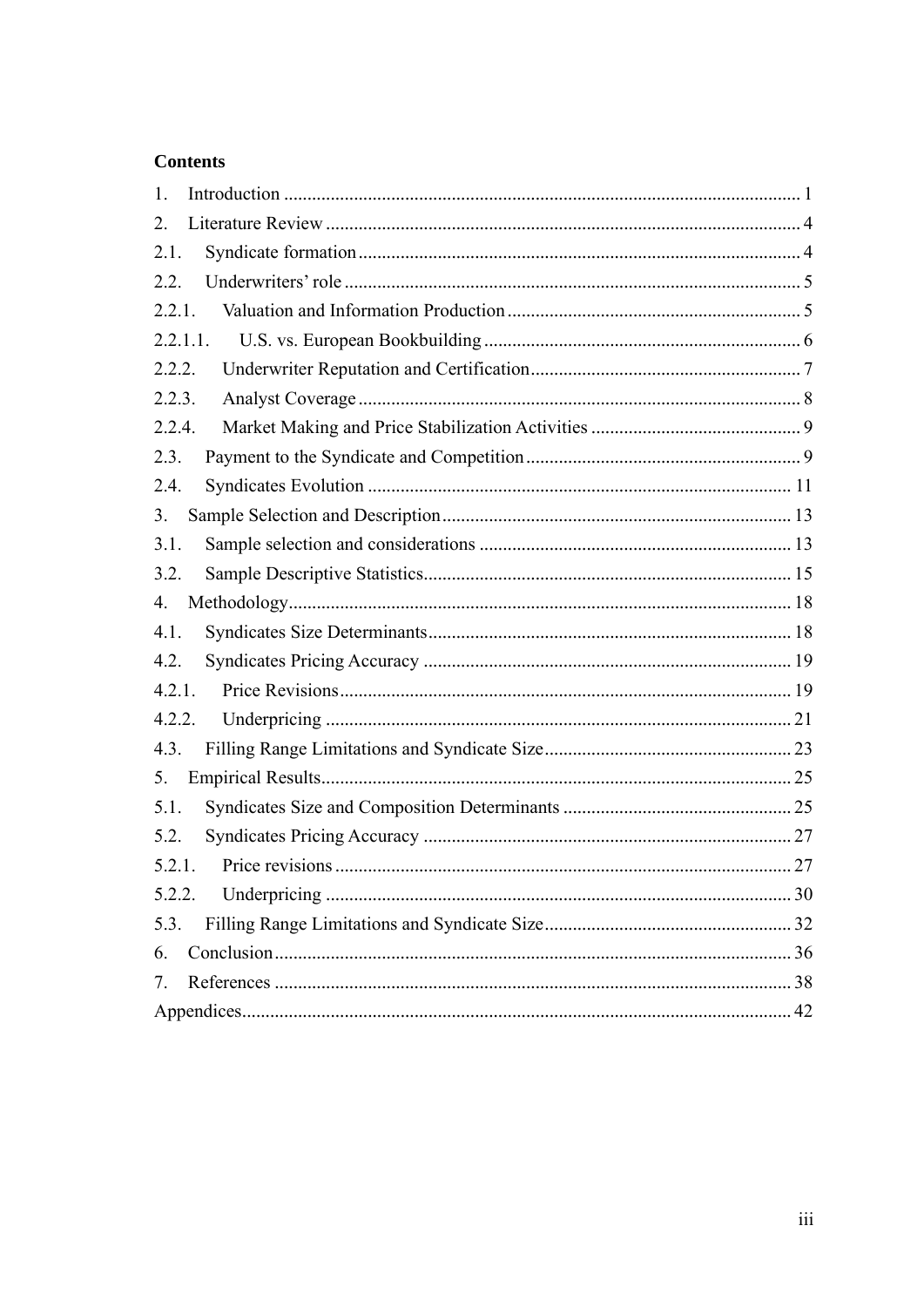# **Index of Tables**

| Table 1: Summary Statistics for Offer and Syndicate Characteristics 17 |  |
|------------------------------------------------------------------------|--|
|                                                                        |  |
|                                                                        |  |
|                                                                        |  |
|                                                                        |  |
|                                                                        |  |

# **Index of Appendices**

| Appendix 1: U.S. and European Bookbuilding Process Timeline by Jenkinson et al. |  |
|---------------------------------------------------------------------------------|--|
|                                                                                 |  |
|                                                                                 |  |
|                                                                                 |  |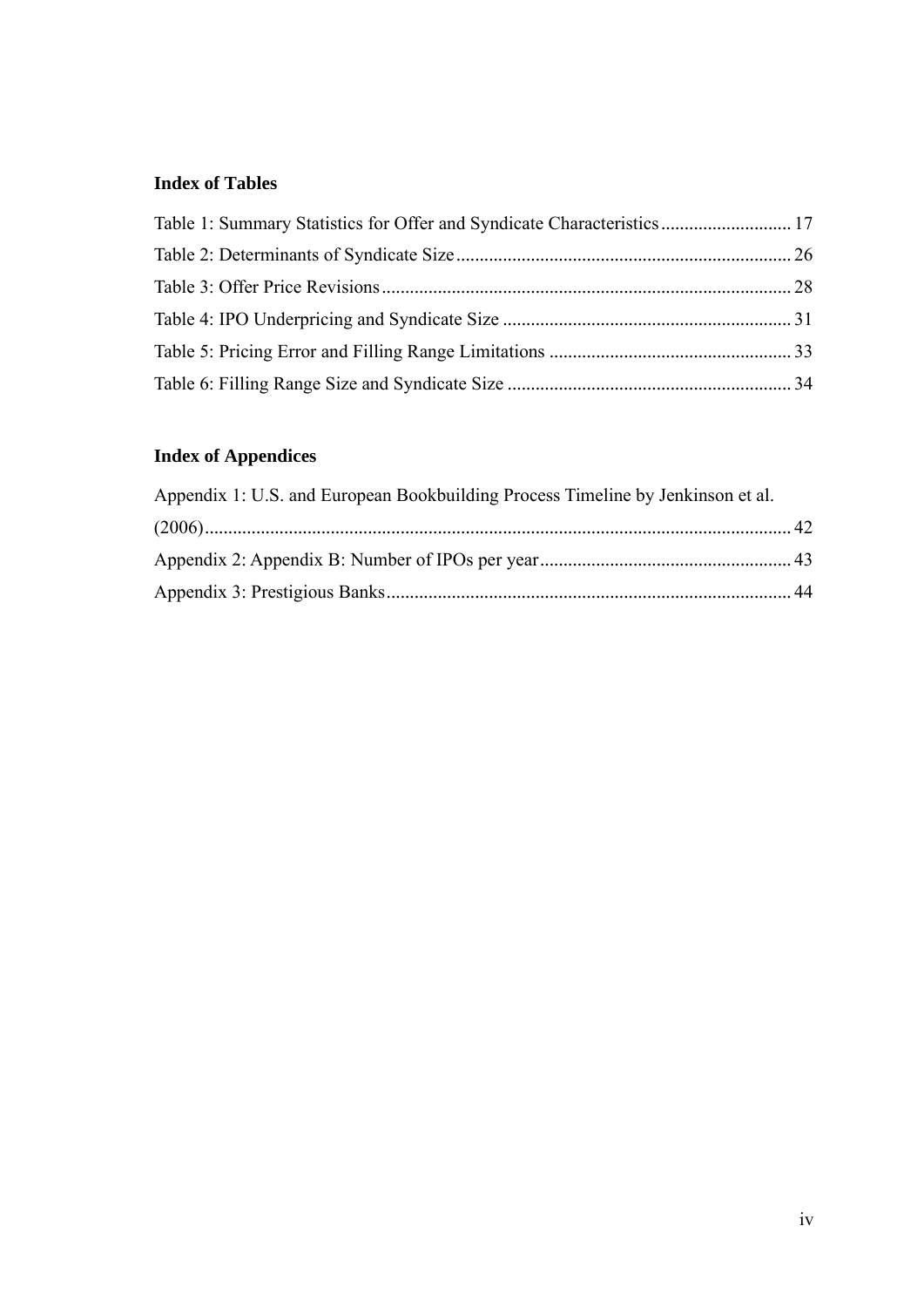#### <span id="page-5-0"></span>**1. Introduction**

Initial Public Offerings (IPOs) are the first attempt of privately held firms to acquire capital in the public equity market. Authors argue firms go public for several different reasons, for instance, it may be to use shares as means to future acquisitions (Brau & Fawcett, 2006), to take advantage of market timing (Pagano, Panetta, & Zingales, 1998) or, simply, to raise capital.

Although going public offers different advantages for firms its process is not so simple, existing a large amount of literature covering first issuances of equity that empirically demonstrate irregularities around IPOs, namely underpricing, both short term and long term (Krigman, Shaw, & Womack, 1999; Ritter, 1991; Loughran & Ritter, 1995).

To do an initial public offering, issuing firms must hire an investment bank to underwrite the offering and lead the underwriting syndicate. To select the lead underwriter firms will held a competition between investments banks (typically referred to as "bake-off") where they will analyze and select the lead underwriter according to overall reputation, analyst coverage provided and general industry expertise, (Brau & Fawcett, 2006; Krigman, Shaw, & Womack, 2001).

The underwriting syndicate will be in charge, among others, of valuing the IPO, providing certification through prestige, supplying analyst coverage and market making for the offer (Kim & Ritter, 1999; R. Carter & Manaster, 1990; Chen & Ritter, 2000; Ellis, Michaely, & O'hara, 2000; Cliff & Denis, 2004).

Regarding IPO valuation, possibly the most interesting role, literature agrees on the importance of the market demand assessment made through bookbuilding. The method typically starts in the U.S. with the determination of preliminary price range, followed by a roadshow where underwriters introduce the offering company to potential investor and record their interests on the firm's equity to later revise the price. Price revisions are highly important and one of the main factors contributing to a precise price (Benveniste & Spindt, 1989; Ritter & Welch, 2002; Spatt & Srivastava, 1991; Cornelli & Goldreich 2003).

However, despite the strong adoption of bookbuilding by European IPOs (Ritter, 2003), the process differs for both regions, causing significant changes on information flows (Hanley, 1993; Jenkinson, Morrison, & Wilhelm Jr, 2006). While in the U.S. the IPO process starts with the definition of the price range that is issued in the red herring,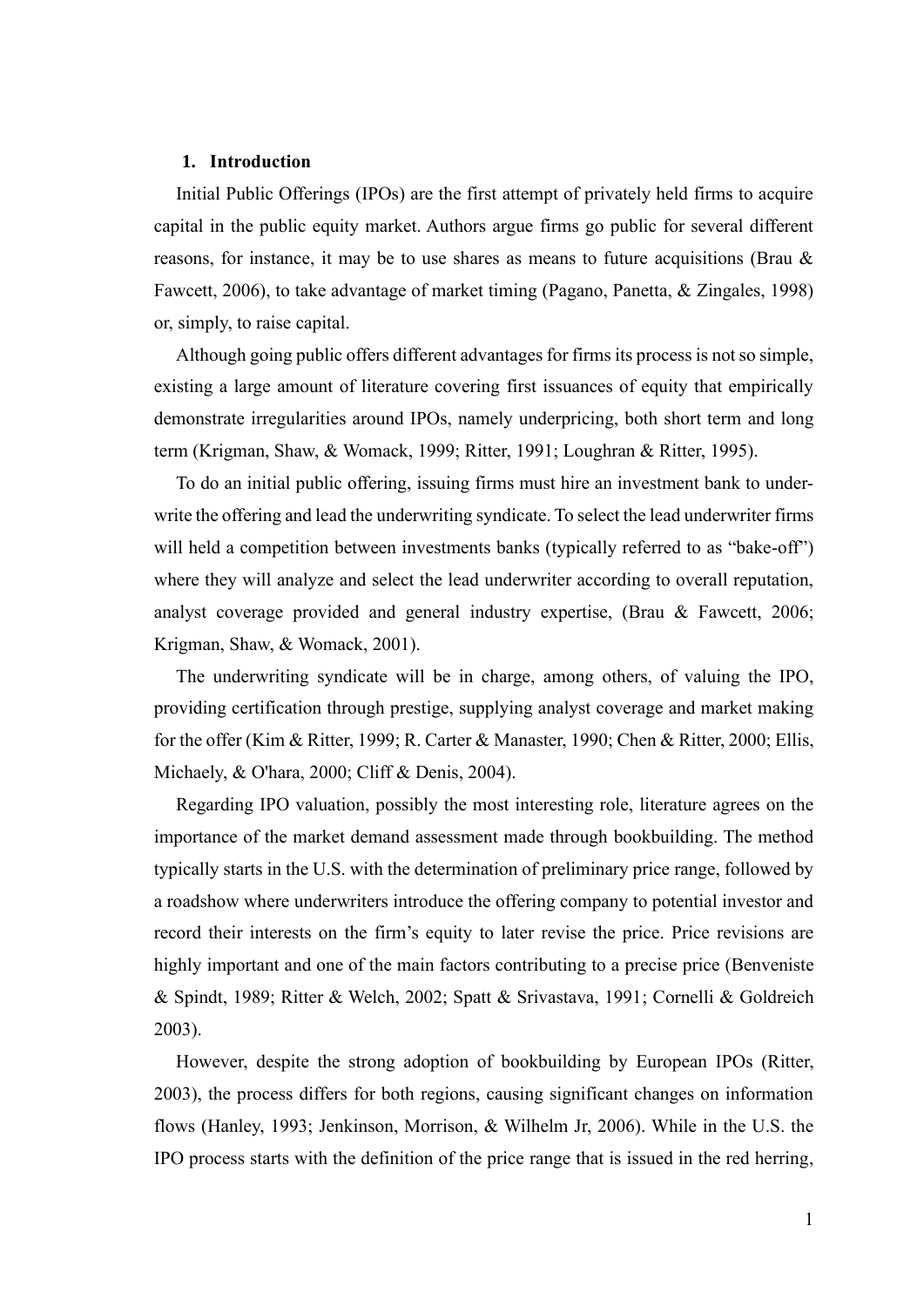in Europe the price range is established after analysts have researched the firm and investors have been contacted, allowing for earlier information trade in European IPOs.

Additionally, in Europe it is not common to adjust the offering price to values outside the preliminary price range, which is typical for U.S. offerings. Thus, although bookbuilding allows for price revisions in both markets, filling range limitations may be jeopardizing price calibrations in Europe. Nonetheless, given the information trade, one should expect more precise filling ranges in European IPOs (Jenkinson et al., 2006).

Also, several authors have been noticing significant changes on U.S. syndicates size and composition (Chen and Ritter, 2000; Ljungqvist & Wilhelm Jr, 2003; Loughran and Ritter (2004) Corwin & Schultz, 2005). The authors observe a constant increase in the number of co-managers over the years at the same time syndicates size decreases. Those changes are in line with benefits found on the literature for the inclusion of more comanagers (Chen & Ritter, 2000; Corwin & Schultz, 2005; Ljungqvist & Wilhelm Jr, 2003). The number of co-managers is associated with higher accuracy in pricing, analyst coverage, market making and increased certification.

Given such findings and the U.S. centric literature (Ritter, 2003), this dissertation will start with the assessment of syndicate size changes in European markets. Followed by the main objective of studying the pricing accuracy of European syndicates, considering the potential changes syndicates have been suffering and the differences in the bookbuilding methods, namely filling range limitations and the filling range size.

To perform these studies, a sample of 126 IPOs taking place at the Frankfurt Stock Exchange between 2004 and 2011 was selected. First, methodology based on Corwin and Schultz (2005) will be used to assess the changes on the main syndicate size characteristics, number of total underwriters in the syndicate and number of jointbookrunners (equivalent to co-managers for U.S. IPOs). Then, studies of likelihood and dimension of price revisions considering syndicate size characteristics will be done.

Once again resourting to Corwin and Schultz (2005), impacts of syndicate size on underpricing, accounting for price revisions will be approached.

With respect to filling range limitations and size, our study relies on some bases of Jenkinson et al. (2006) and Löffler, Panther, and Theissen (2005) methodologies.

In short, evidence was found suggesting the number of joint bookrunners is associated with time periods, increasing steadily over time. The results found indicate syndicates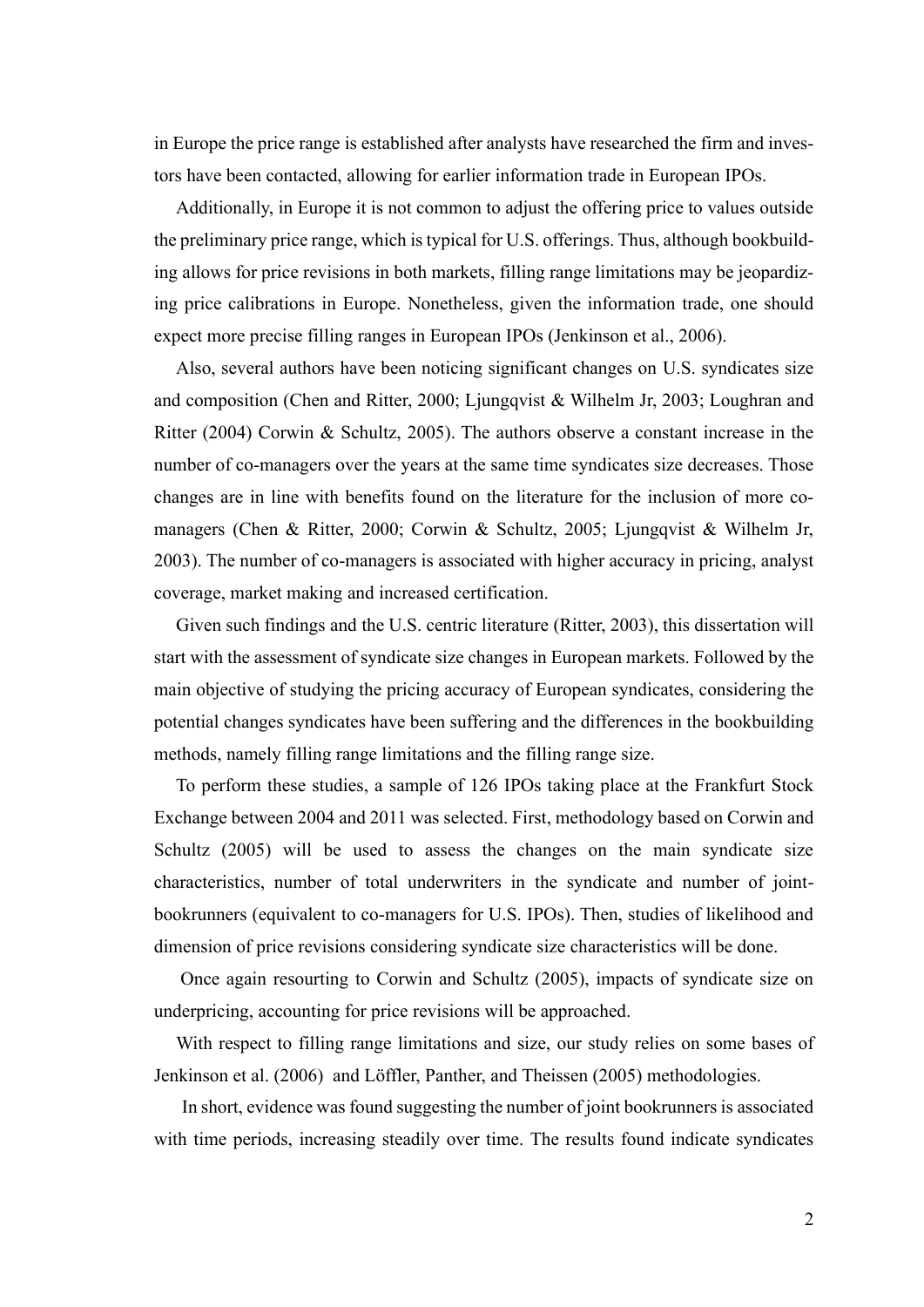revise the price correctly according to the information uncovered, however syndicate size only impacts pricing to the extent that larger syndicates are more likely to revise the price downards. Regarding bookbuilding filling ranges, our results suggest mispricing increases when prices are revised to the limits of the filling range and also when filling ranges are larger, which, as in Hanley (1993), might mean larger filling ranges are an indication of underwriters insecurity about the price. Regarding syndicate size and filling ranges, no evidence was found suggesting any relationship between both matters.

After this introduction, Section 2 presents the main literature review on syndicates formation (Section 2.1), roles (Section 2.2), costs (Section 2.3) and changes (Section 2.4), including the hypothesis formulation (Section 2.5), followed by the presentation of the sample selected for this study in Section 3. Section 4 addresses the methodology adopted in this study followed by the empirical results found in section 5. Lastly, main conclusions are described in Section 6.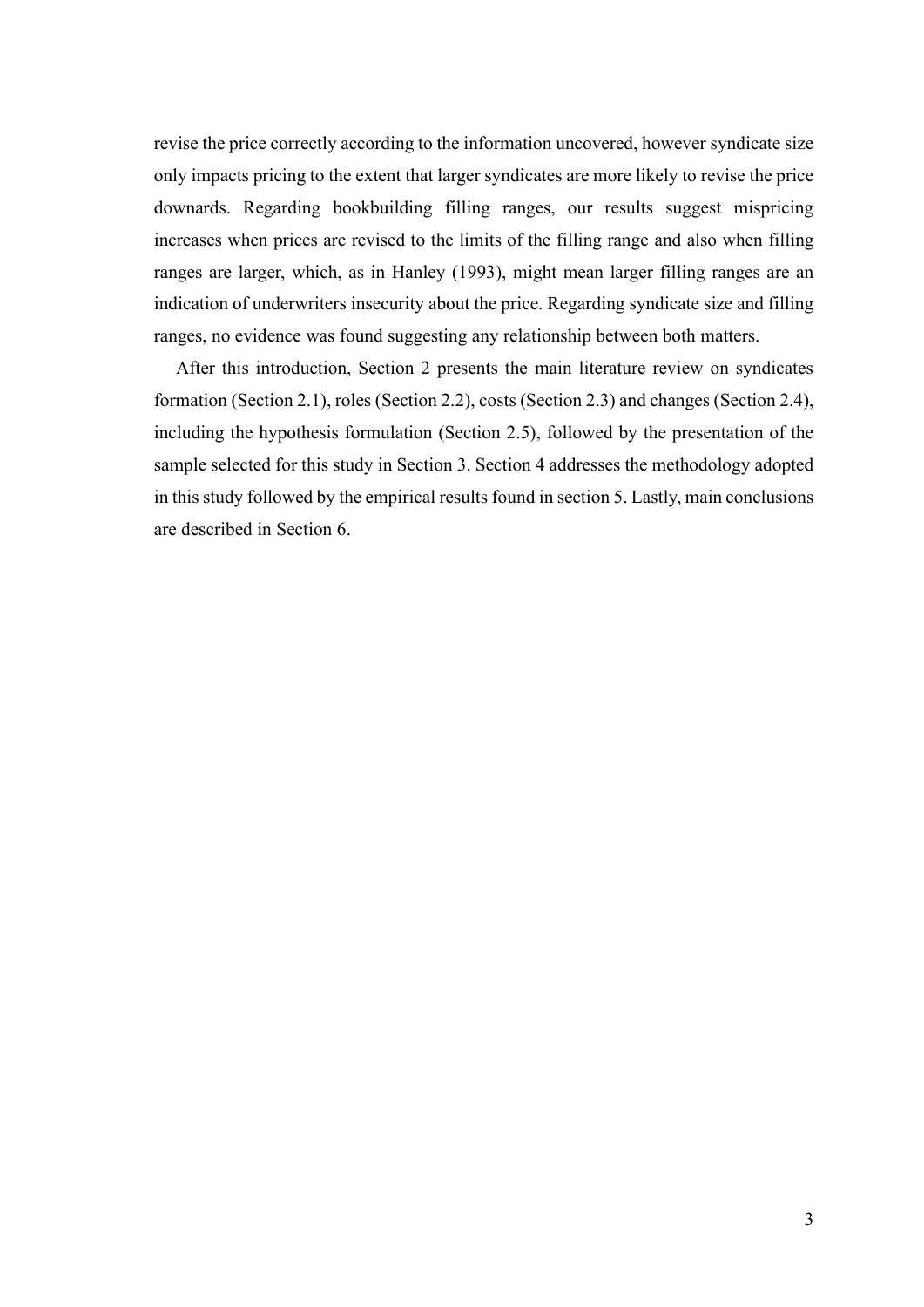#### <span id="page-8-0"></span>**2. Literature Review**

#### <span id="page-8-1"></span>**2.1. Syndicate formation**

For most IPOs, a group of underwriters called syndicate is formed to work together and go through with the IPO. The underwriters are typically investment banks which will serve as intermediaries between companies seeking capital and investors capable of providing the capital (Wilhelm Jr, 2005). The issuing firm starts by selecting the book manager (lead underwriter or book runner), the underwriter responsible to lead the IPO process.

According to surveys conducted directly to CFOs, when selecting the book runner firms will look specially for underwriter's overall reputation and status, the quality and reputation of the research department/analyst, and the underwriter's industry expertise and connections (Brau & Fawcett, 2006); (Krigman et al., 2001).

If there is a "bake-off"<sup>1</sup> for the book runner choice, there is a higher chance of the issuing firm selecting some bank(s) to be co-manager(s). It is also possible for the lead underwriter to advise the issuers on possible co-managers (Corwin & Schultz, 2005).

Unfortunately, for some companies there will be no choices available for lead manager. In Krigman et al. (2001) survey it was reported, by 13% of CFOs (from a total of 62), that the selected book runner was the only one willing to underwrite their IPO.

Once the book manager is selected, it will draft a letter of intent. This letter will state the terms and conditions agreed between the book runner and the issuer for the IPO, protecting the underwriter of uncovered expenses in case the IPO is not concluded. Adding, it will be present in the document the fee structure and a "commitment by the company to grant a 15 percent overallotment option to the underwriter" (Ellis et al., 2000, p. 1042).

Soon, the lead manager will be analyzing the company characteristics as well as preparing together with the company a registration statement for filing with the SEC.

Apart from this managing underwriter(s), the issuing firm and especially the lead manager are responsible for choosing the remaining non-managing underwriters to assist the operation (Ellis et al., 2000). These underwriters will do less work and are relatively cheaper to include. Corwin and Schultz (2005) found the main determinant for the inclusion of a specific underwriter in the syndicate is the participation in previous IPO syndicates directed by the same lead manager, demonstrating the importance of relationships.

<sup>&</sup>lt;sup>1</sup> Competition held by the firm owners to choose the bank(s) which will do the firm's Initial Public Offering.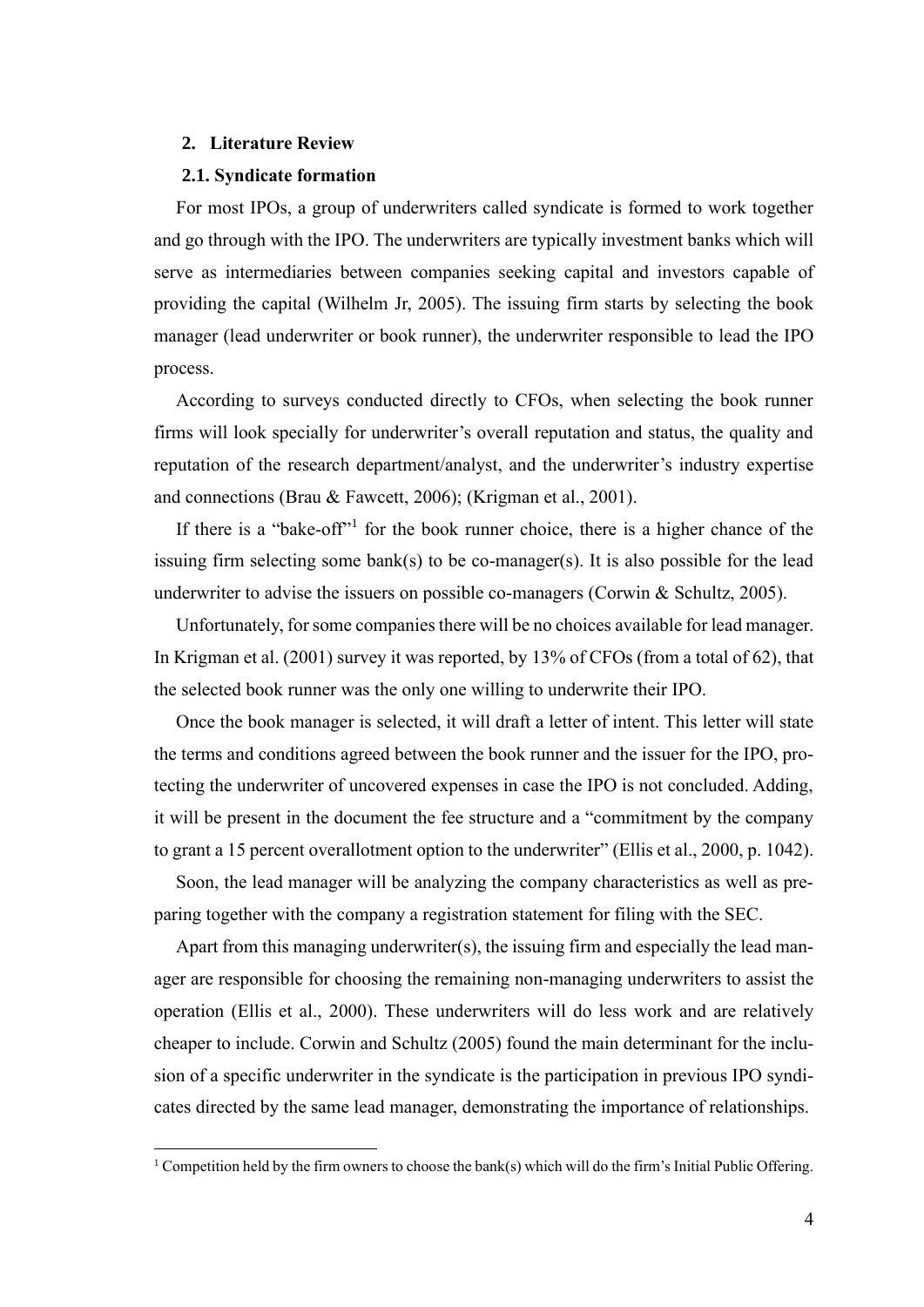Another reason pointed by Chowdhry and Nanda (1996) for the inclusion of more underwriters is to increase the loss and risk bearing capacity. In case the syndicate suffers a loss, lead underwriters may be able to obligate less "powerful" syndicate members to share in the losses, under the pressure of not being included in future offerings. This suggests that larger syndicates should be expected for riskier offers.

#### <span id="page-9-0"></span>**2.2. Underwriters' role**

The syndicate is settled to perform the technical activities necessary for the IPO realization. The main tasks to be done included reputation and certification of the IPO, providing analyst coverage, market making and price stabilization, and valuation and information production (Corwin & Schultz, 2005).

#### <span id="page-9-1"></span>**2.2.1. Valuation and Information Production**

Underwriters must evaluate the company and reach an adequate price for the future stock, which understandably is an arduous task since many issuing firms are young<sup>2</sup>, making it difficult to forecast future cash flows. Kim and Ritter (1999) results demonstrate that investment bankers use accounting information as well as comparable firm's multiples to establish a price range, however, it is the information they obtain about the market's demand for the issuing firm capital that contributes significantly for higher pricing accuracy.

The assessment of market demand is (often) done by a process named bookbuilding where a preliminary price range is established. Afterwards, underwriters go on a road show, presenting the company to potential investors, recording indications of interest (bids) which transmit useful information to calibrate the price more accurately (Benveniste & Spindt, 1989; Ritter & Welch, 2002; Spatt & Srivastava, 1991).

Cornelli and Goldreich (2003) found that the bids placed by investors account for most of the cross-sectional variation in offer prices relative to the initial indicative price range.

Corwin and Schultz (2005) argued this valuable information is obtained and contributes to a more accurate pricing due to the differences among underwriters of an IPO

<sup>&</sup>lt;sup>2</sup> The average age of firms going public in the U.S. is about seven years, while on Europe the median average has been found to be higher than twenty years (Loughran & Ritter, 2004; Ritter, 2003).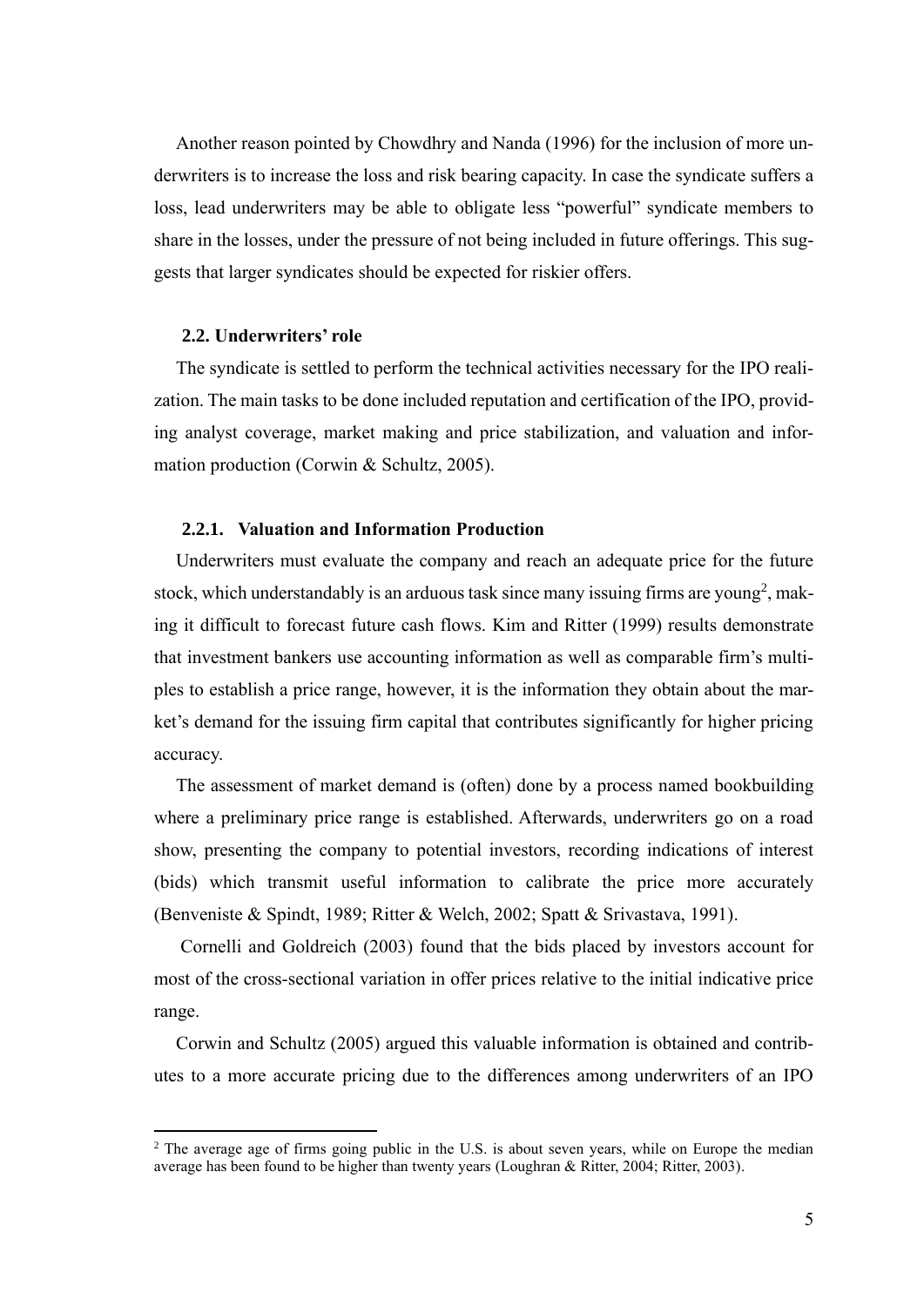syndicate. Different underwriters have different clients and serve different regions, resulting in diverse demand channels. Once, the underwriters of an IPO share their information among each other, the book-manager will be able to price the stock according to a more precise market demand. According to this rational, it is expected that issuers and bookmanagers will choose underwriters for the syndicate with different customer bases.

Although bookbuilding allows for accurate calibrations of the price, some authors found that the price adjustment do not fully reflect the information obtained, occuring only a partial adjustment (Bradley & Jordan, 2002; Hanley, 1993; Loughran & Ritter, 2002). The foundations for the existence of the partial adjustment phenomenon are based on Benveniste and Spindt (1989)'s model of IPO underpricing. Their model argues that regular investors must be compensated with more underpricing to reveal truthful information to an underwriter during the bookbuilding. So, to compensate information revealers, offer prices are only partially adjusted, leading to a connection between IPOs with large price revisions and large initial returns, as later empirically supported by Hanley (1993).

#### <span id="page-10-0"></span>**2.2.1.1. U.S. vs. European Bookbuilding**

European markets adoption of bookbuilding started to increase in the 90s (Ritter, 2003). Today, bookbuilding is the most used method to price the issues in both markets.

While in the U.S. the IPO process starts with the definition of the price range that is issued in the red herring, in Europe the price range is established after analysts have researched the firm and investors have been contacted (Hanley, 1993). In the U.S. IPOs, analysts are prohibited from issuing research reports or recommendations before the price range is established<sup>3</sup> (Jenkinson et al., 2006).

The second step for the U.S. method includes the roadshow and the contact between the sell-side and investors, while on European IPOs only the contact between sell-side and investors is done. Only on the third step of European bookbuilding the price range is defined.

This difference between U.S. and European methods strongly affects information exchanges, allowing for earlier information trade in the process of European IPOs

<sup>&</sup>lt;sup>3</sup> This does not imply there is total absence of contact between U.S. investors and the underwriters in the pre-filing period, but the amount and exchange of information for U.S. investors is severely mitigated (Jenkinson et al., 2006).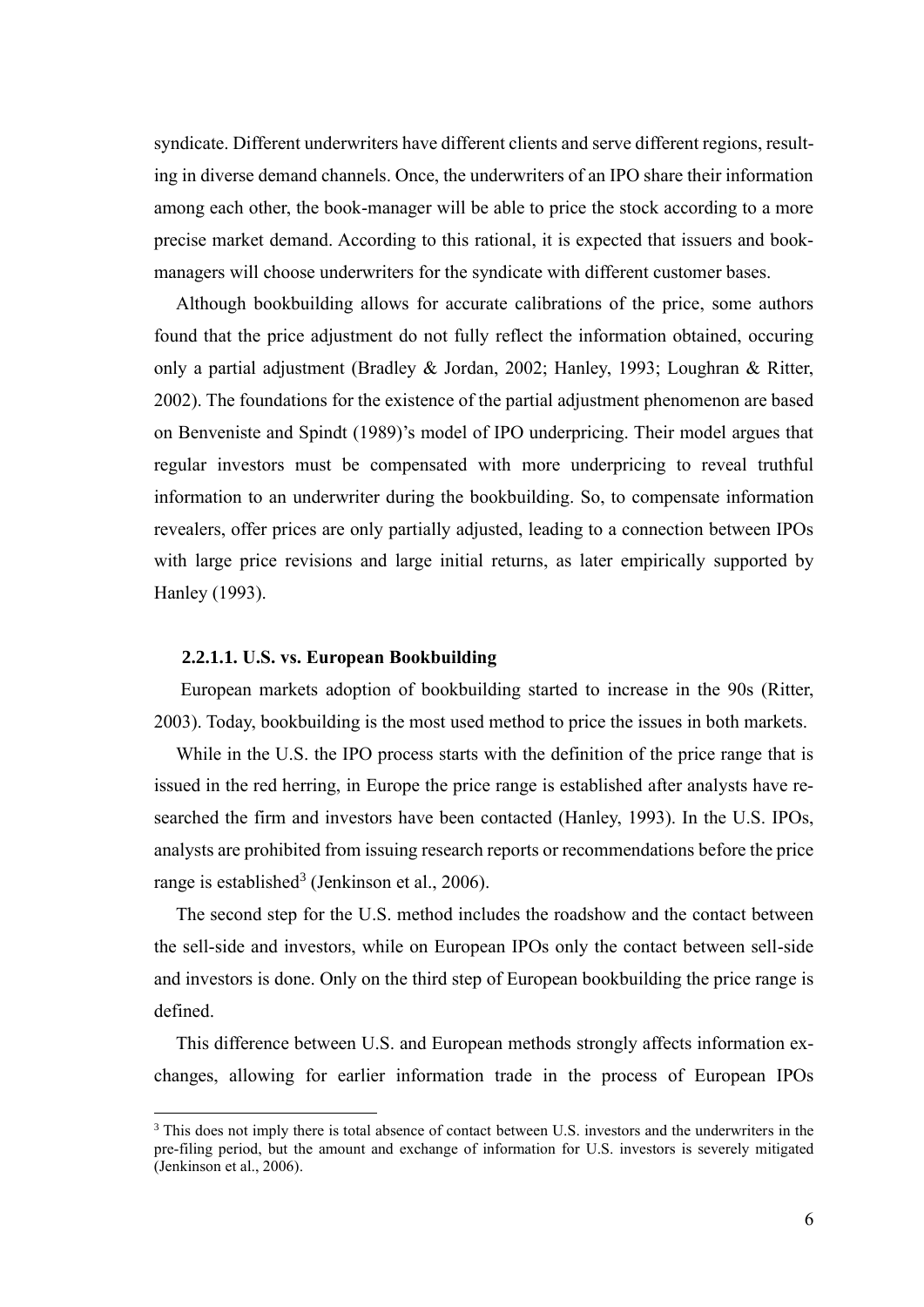comparing to U.S. IPOs and so it might contribute to less uninformed investors.

There are naturally some differences amongst European countries, for instance, the German stock exchange prohibited syndicate banks from releasing research to investors in the two weeks prior to the offering. However, this does not disable them from exchanging information during other periods.

In German IPOs, the price range is typically set after the bookbuilding has started<sup>4</sup> and IPOs are never priced above the maximum range, which is also rare for other European countries (Jenkinson et al., 2006; Ritter, 2003). The opposite happens in the U.S., where often the price is adjusted to values outside the range, being even possible to fill a new range with the SEC to accommodate the revised price. This justifies the fact that the initial range is significantly inferior for U.S. offerings compared to European ones.

It is also common in Germany for retail investors to participate in the bookbuilding through their local banks, making it harder and costly to contact all these individual investors and reconfirm market demand to revise the price range (although by moving individual investors orders to online methods would drastically reduce the costs).

Regulation differences make comparisons difficult, but it would be expected more accurate price ranges for European IPOs given the information exchange.

#### <span id="page-11-0"></span>**2.2.2. Underwriter Reputation and Certification**

Underwriter's reputation has been addressed frequently throughout literature due to its importance and frequently it is shared the idea that less prestigious underwriters tend to underprice more than underwriters with higher reputation (Johnson & Miller, 1988)<sup>5</sup>.

Carter and Manaster (1990) go deeper into the reputation importance, developing a model which is empirically aligned with previous results. They found a price run-up variance of 0.1109 against a variance of 0.1424 for non-prestigious observations and a mean return difference of 0.0634 between the groups of IPOs underwritten by non-prestigious (0.1950) and prestigious underwriters (0.1316). The results are similar to those found by Johnson and Miller (1988), which indicate a mean initial return of 6.49% for prestigious underwriters and 14.07% for non-prestigious, despite the different methods adopted to

<sup>&</sup>lt;sup>4</sup> See Appendix A for a summary illustration of the timeline of the bookbuilding process for both markets provided by Jenkinson et al. (2006).

 $\frac{1}{2}$  Despite the large amount of literature in favor of this statement there is research indicating opposite results. Beatty and Welch (1996) find a higher underpricing for IPOs with both prestigious underwriters and auditors in the 90s.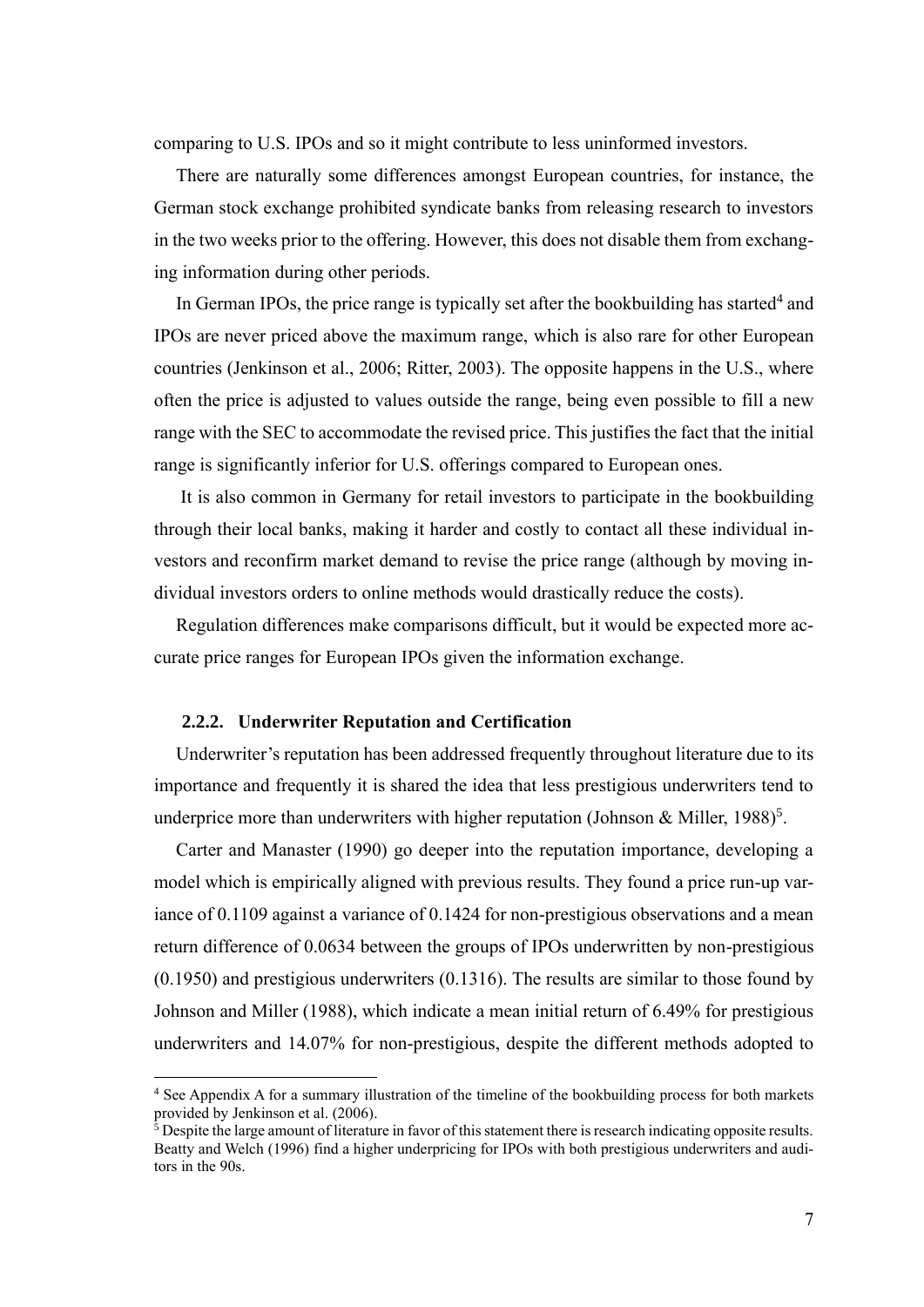rank underwriters<sup>6</sup>.

A Later study conducted by R. B. Carter, Dark, and Singh (1998) attested the empirical significance of both methods considered by Carter and Manaster (1990) and Johnson and Miller (1988) and also for Megginson and Weiss (1991)'s rank, based on market share, in the IPOs initial return and document an impact of reputation on long run performance of IPOs. However, when the different measures are evaluated simultaneously only the Carter and Manaster (1990) measure of prestige remains significant throughout time.

Investment banks send a message to investors about the IPOs they underwrite because they put this hard-won reputation at risk (Wilhelm Jr, 2005). This message acts as a certification of the IPO, where underwriters' prestige indicates a more or less accurate pricing (Corwin & Schultz, 2005). The authors add the participation of reputable underwriters in the syndicate, especially co-managers, increases certification to the IPO since it also indicates a possible competition to be the book manager.

#### <span id="page-12-0"></span>**2.2.3. Analyst Coverage**

The analyst coverage post issue is of great importance for both issuing companies and investment bankers, existing evidence suggesting highly rated analysts contribute to underwriter's market share (Dunbar, 2000) and alongside reputation, it is a principal reason for firms switching underwriters for future offerings (Cliff & Denis, 2004; Krigman et al., 2001). Chen and Ritter (2000) predicted a difficult path for underwriters entering the market without a "well-regarded" analyst available to cover issuing companies.

This importance for firms arises due to the impact of "buy" recommendations, especially after the lock-up provision has expired, Chen and Ritter (2000). Bradley, Jordan, and Ritter (2008) found a 3% announcement abnormal return for firms with unanticipated analyst coverage initiations in the year after the IPO.

On the investors' side, analyst coverage may help decide which firms to follow (Das, Guo, & Zhang, 2006). Adding, authors have argued that analysts prefer to cover only firm on which they have positive expectations, resulting on positive analyst coverage on

<sup>&</sup>lt;sup>6</sup> R. Carter and Manaster (1990)'s reputation measure is based on underwriter's position in tombstone announcements, ranking them from 0 to 9, being 9 for the most prestigious banks. Their ranking is also concerned with the investment banks companies maintain. In case the position of investments banks changes from the tombstone to a second announcement or firms switch underwriters in following offers, the ranks are readjusted. Other measurements of prestige usually are estimated through market share and size of offering measure, such as the Megginson and Weiss (1991)'s rank.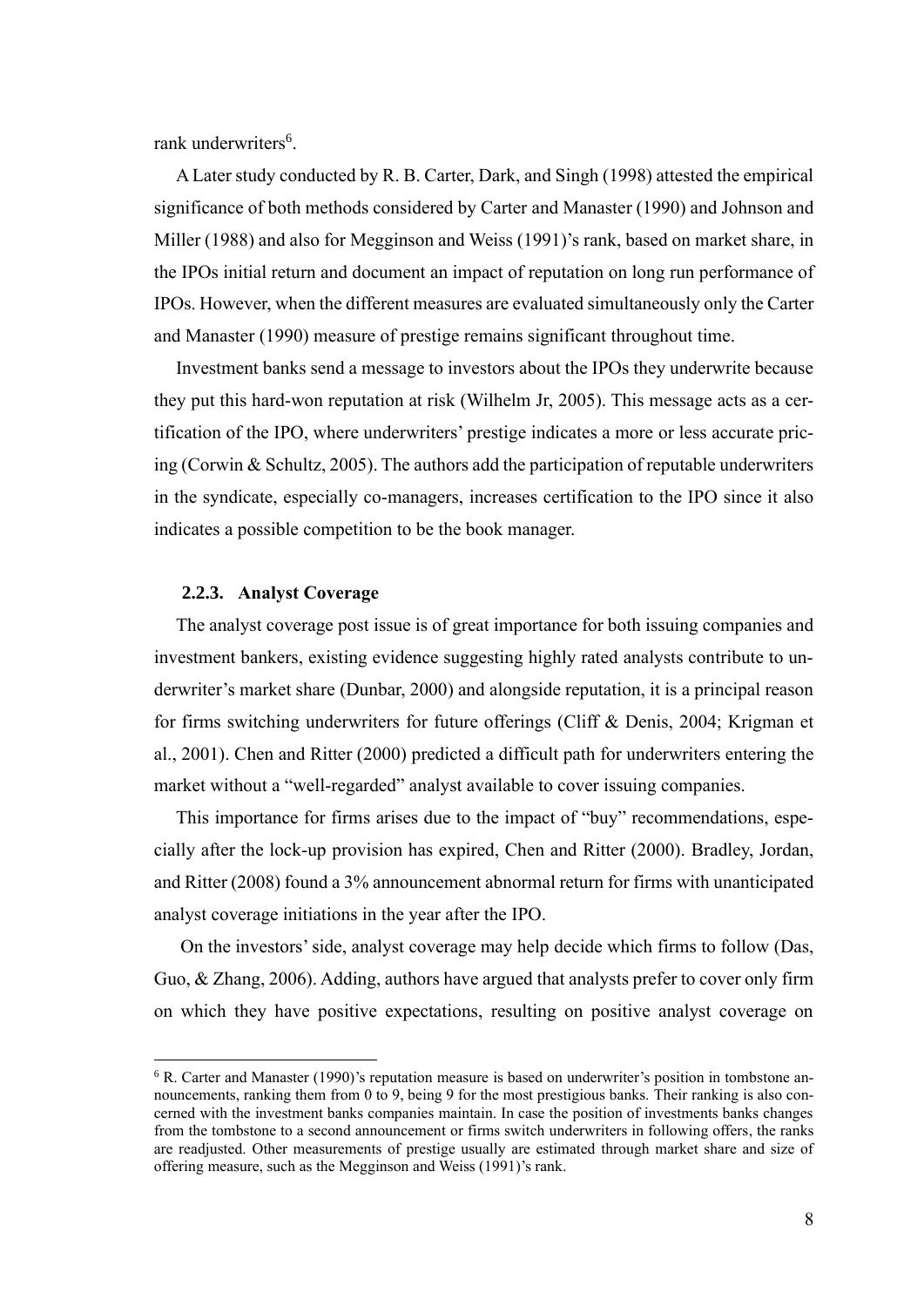average, being a possible explanation for the abnormal announcement return found by Bradley et al. (2008).

#### <span id="page-13-0"></span>**2.2.4. Market Making and Price Stabilization Activities**

One of the most important roles of underwriters after the IPO date are the market making activities. Ellis et al. (2000) found that the lead underwriter is always the dominant market maker, representing 60% of the trading volume in the first few days after the stock begins trading, and about 50% of the total volume when measured over the first few months of trading.

They found the main underwriter also accumulates a substantial number of shares after the first day of trading (4% of total stock issued), this amount is significantly higher for stocks that trade below issuing price (up to 22%). Schultz and Zaman (1994) reach a similar result where about 20% of the shares are repurchased by underwriters in the first three days of aftermarket trading.

These actions carried by underwriters are an attempt to stabilize the price. Aggarwal (2000) presented three ways underwriters exert stabilization activities, two of which are aimed to stimulate demand: placing a bid to purchase shares at a price lower or equal than the offer price till an increase in demand occurs to defer a price drop or taking a short position in IPOs of weak demand by allocating more than the stated size of the offering and posteriorly buying them back in the secondary market. The other way is done by taking away the selling concession of the members of the selling group whose clients are quickly flipping their stocks.

#### <span id="page-13-1"></span>**2.3. Payment to the Syndicate and Competition**

The spreads (fees) are the main source of payment for the underwriters in exchange for the work provided. Chen and Ritter (2000) reported more than 90% of gross spread for 1,111 IPOs were precisely 7% (U.S. IPOs). The authors consider this spread to be "above competitive levels" since it is higher than in most other regions and spreads would differ for different sized deals if they were based on  $costs<sup>7</sup>$ .

In fact, the 7% spread marks an upper bound for European fees, whose average spreads

 $^7$  This research done by Chen and Ritter (2000) suggesting clustering of fees resulted in a lawsuit by the U.S. Department of Justice against 32 underwriters, which was later dropped due to lack of evidence of explicit collusion (Abrahamson, Jenkinson, & Jones, 2011).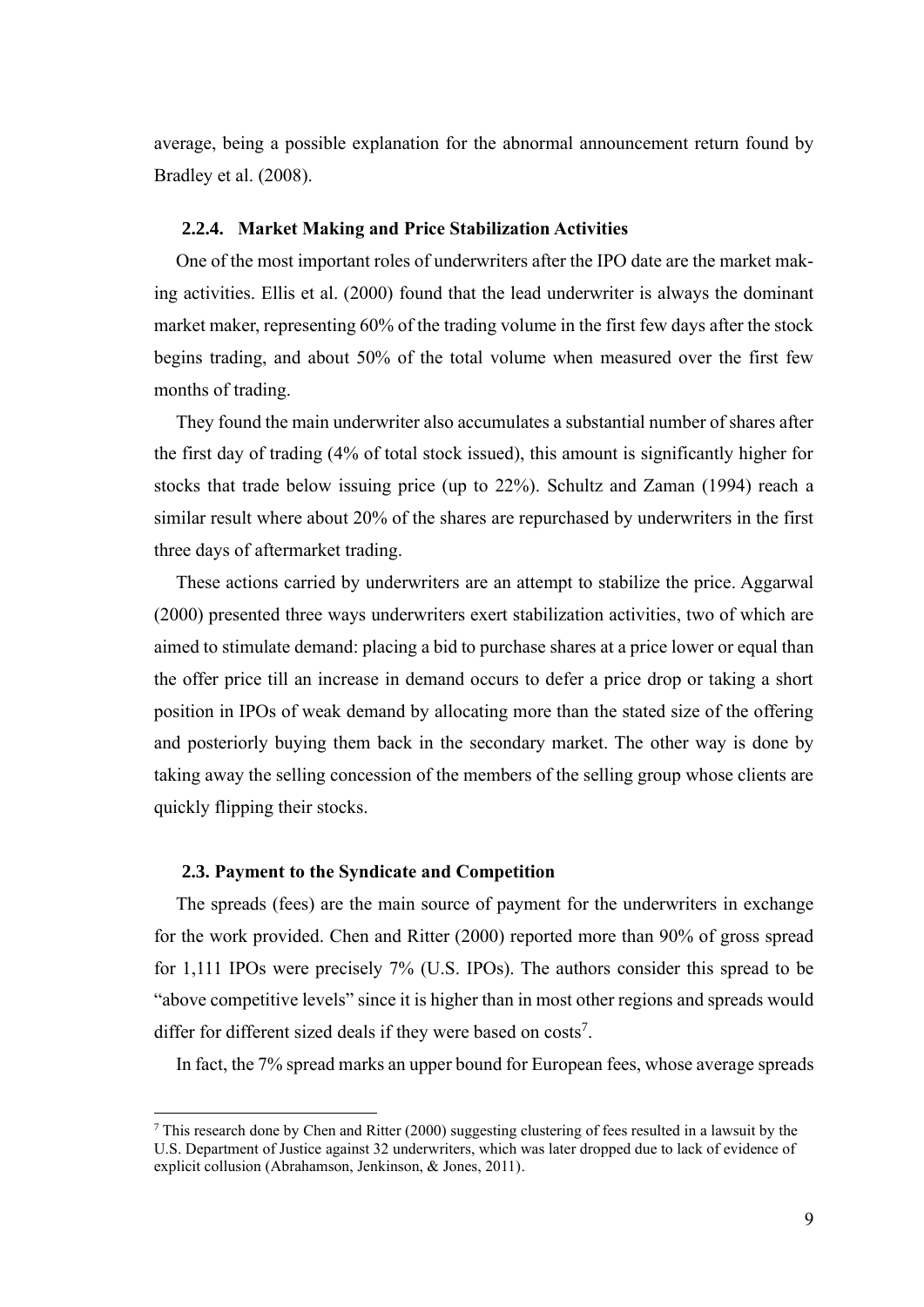are about three percentage points lower, much more variable, and have been falling (Abrahamson et al., 2011).

This phenomenon is even more surprising when considering that investment banks working in both markets charge different fees. The industry participants argued the difference was explained by the fact that U.S. offerings used the bookbuilding method and in Europe the tender auction method used was less time consuming and less expensive. As seen above, Europe as largely adopted bookbuilding in the 90s and the spreads difference were still maintained, thus, their argument falls apart.

A more plausible explanation presented by Abrahamson et al. (2011) is the higher competition in Europe, reflected by the Herfindahl index, where it is clear the U.S. IPO market is sustained by the hands of fewer investment banks.

A following explanation refers to the maturity of the market. Europe market start point was a series of fragmented markets, where older IPO techniques were substituted by bookbuilding. Europe was used to low fees and there was no meeting point for spreads to concentrate, which was the opposite of the U.S. market where the IPO market is established and underwriters compete on basis beyond fees (Chen & Ritter, 2000).

A final explanation is the accountancy of legal expenses, where these are paid out of the gross spread for the U.S., while in Europe they are largely reimbursed by the issuers or vendor separately from the gross spread. Yet, this last possibility only explains a small fraction of the spreads difference (Abrahamson et al., 2011).

U.S. underwriters know the spreads are high but competing on them would harm themselves. Instead of competing on spreads, Chen and Ritter (2000) and Hansen (2001) found supporting evidence of bank competition on the basis of reputation, placement service and underpricing, which as seen above are facts of great importance for firms when choosing the underwriters.

Besides competition on fees in a primary stage, once within a syndicate, banks can keep on competing both on spreads and positions for future offerings. Corwin and Schultz (2005) alerted for potencial prevention measurses by lead underwriters, such as a lower limit for the fees to be received, jeopardizing the entrance of other members. The objetive of lead underwriters is to limit the inclusion of non-leading managers, which may fight to secure leading positions on future offerings. Competition within a syndicate relates once again for the importance of relationships between banks, a major determinant for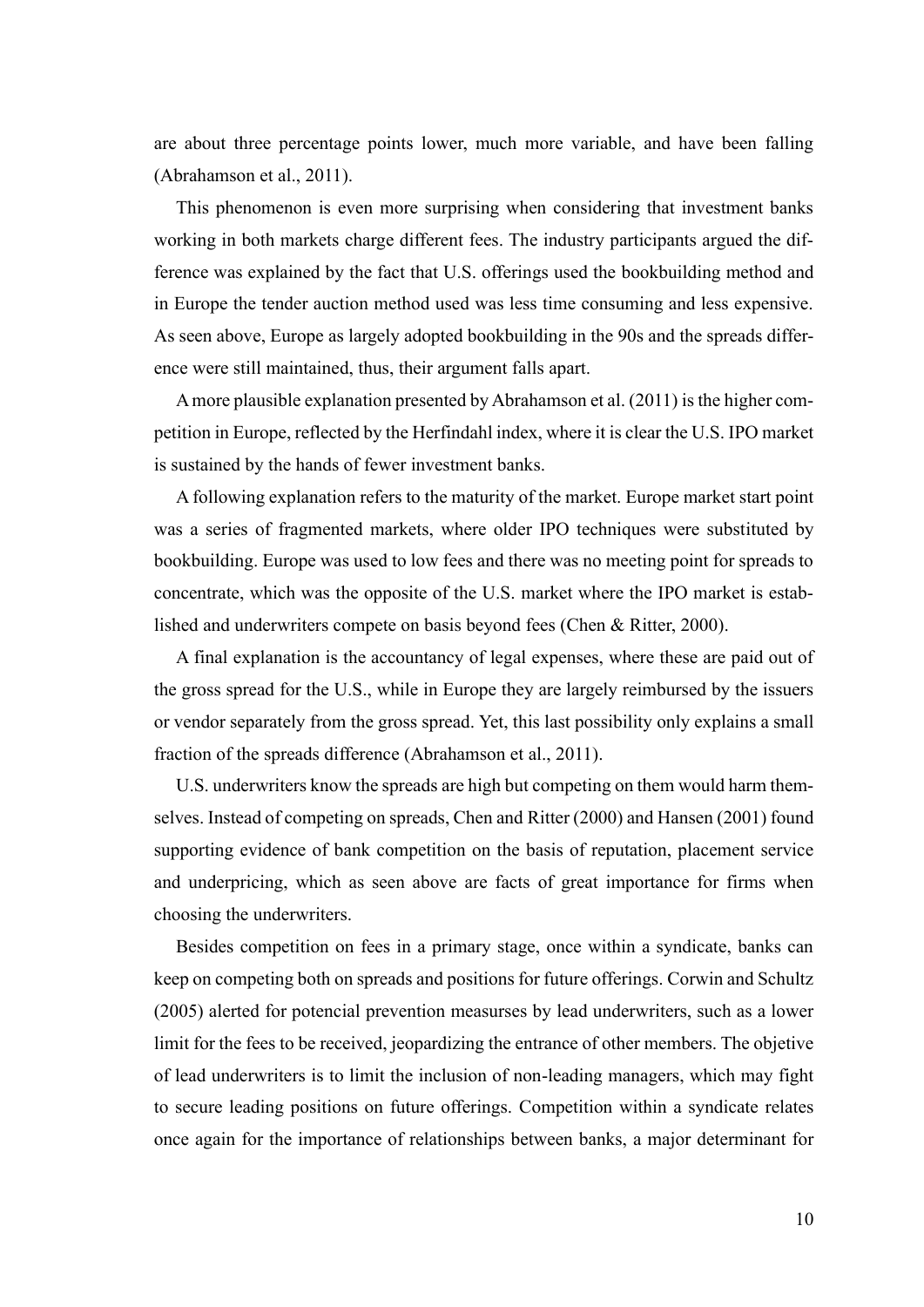syndicate inclusion.

#### <span id="page-15-0"></span>**2.4. Syndicates Evolution**

Several authors have noticed the changes on syndicate size. Chen and Ritter (2000) describe the 80s IPOs with the inexistence of co-managers in most IPOs, and 20 years later in 2000 they observe almost all IPOs have at least one or more co-managers.

Ljungqvist and Wilhelm Jr (2003) reported similar findings, as they observe a tremendous change in the underwriting syndicates in a period of just 4 years. Referring their own words, "the average underwriting syndicate consisted of 19 banks in 1996, falling to 15 in 2000" at the same time "the number of lead and co-lead underwriters (…) increased, from 2.4 in 1996 to 3.7 in 2000", (Ljungqvist & Wilhelm Jr, 2003, p. 728). Prestige underwriters per syndicate also increase, after 1999 the authors find the median IPOs had a top ranked underwriter involved (measured using Carter and Manaster (1990)'s method).

A few years later, Loughran and Ritter (2004) and Corwin and Schultz (2005) found the same patterns once again, even for a small time period sample.

These authors found the reasons associated to these changes are related to the syndicate roles, which are improved for larger syndicates. Corwin and Schultz (2005) found that an increase in the number of co-managers results in a higher accuracy in offer prices, higher analyst coverage and higher number of market makers.

Davidson III, Xie, and Xu (2006) found that the number of co-managers is positively associated with placement risk (price uncertainty).

On the other hand, Hu and Ritter (2007)'s results suggest that underpricing is lower for IPOs with multiple bookrunners (1% less underpricing per additional bookrunner in results of a higher filing range and greater responsiveness to positive market conditions).

According to these findings on benefits for larger syndicates, issuers should be tempted to include the maximum co-managers as possible. Nevertheless, due to the competition constraints mentioned above, issuers will find difficulties in including many co-managers, especially prestigious ones which require large share allocations. If the size of the offer is substantial, issuing firms may find it easier to include co-managers due to the larger expected proceeds granting a larger allocation to each underwriter.

If fees increase with syndicate size, the issuing firm may prefer a smaller syndicate, abdicating the benefits of more underwriters. Although the clustering of fees at 7%, (Chen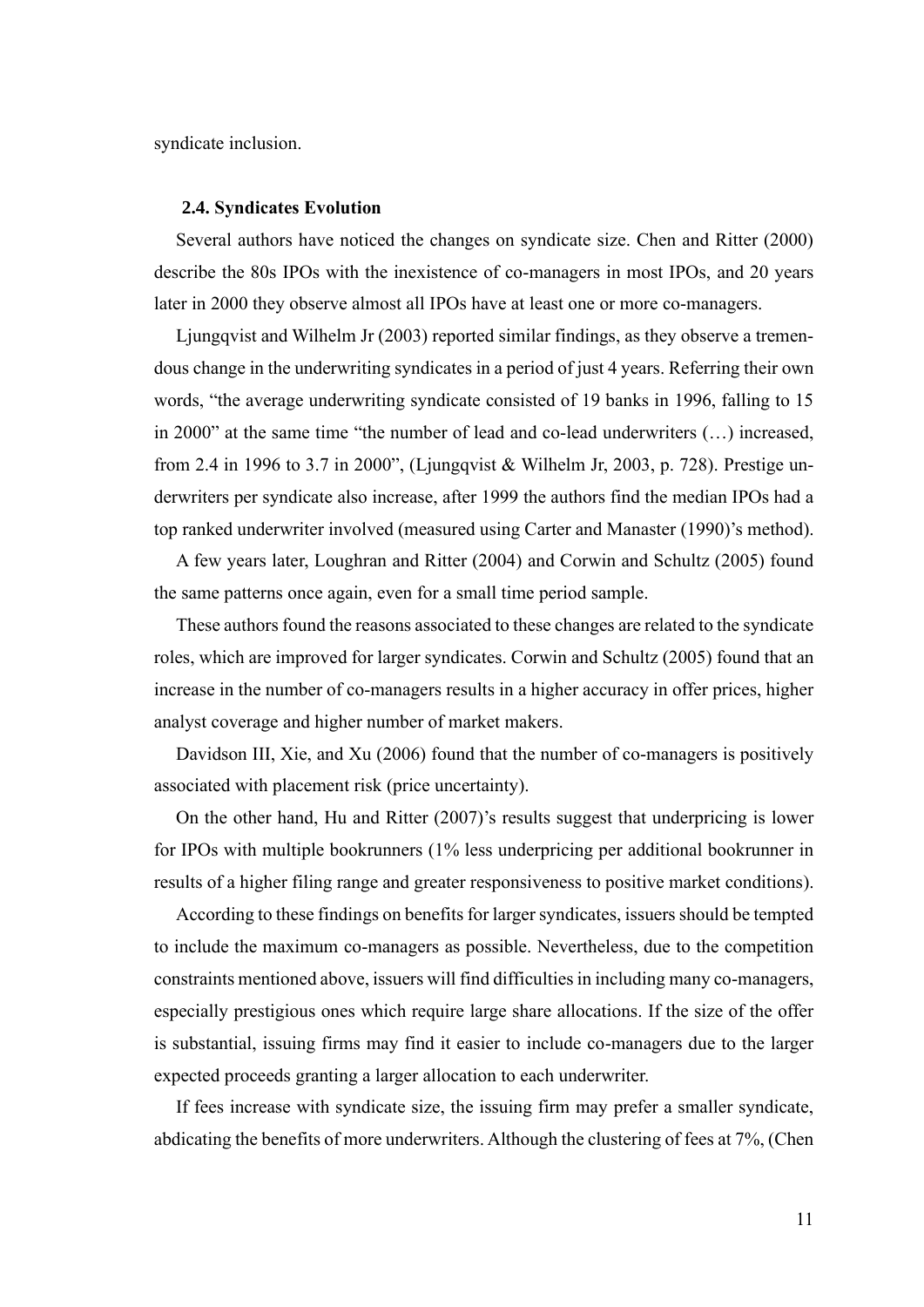& Ritter, 2000; Hansen, 2001), Corwin and Schultz (2005) still found some degree of correlation between syndicate size and fees, where spread rises in symphony with syndicate size.

#### **2.5. Hypothesis Development**

Considering the consistent findings on syndicate size changes suggesting an increase in the number of co-managers and a decrease in the total number of underwriters in syndicates over the years (Chen and Ritter, 2000, Corwin and Schultz, 2005, Ljungqvist & Wilhelm Jr, 2003, Loughran and Ritter, 2004) and the U.S. centric literature (Ritter, 2003), this thesis first aims to assess the syndicate size changes in the European market.

#### *Hypothesis 1: European IPO Syndicates size is changing over time.*

Followingly, given the higher accuracy in offer prices found by Corwin and Schultz (2005) and the lower underpricing for IPOs with multiple bookrunners found by Hu and Ritter (2007) in the U.S. market, this thesis will study whether larger syndicates provide more accurate pricing and/or lower underpricing.

#### *Hypothesis 2: Larger European syndicates achieve more accurate pricing.*

Lastly, it is necessary to consider the differences between European and U.S. IPOs, especially in what bookbuilding concerns. Given the information trade in sooner stages for European IPOS (Hanley, 1993, Jenkinson et al., 2006) happening before the decision of the initial filling range which leads to smaller filling ranges when compared to U.S. IPOs, and considering prices are rarely adusted to values outside the initial filling range, it is necessary to assess what are the implications of filling range matters in pricing accuracy, once again, also considering syndicates size.

*Hypothesis 3.1: Filling range limitations on price revisions in Europe jeopardize accurate pricing.*

*Hypothesis 3.2: Larger syndicates present higher price certainty evidenced by the filling range size.*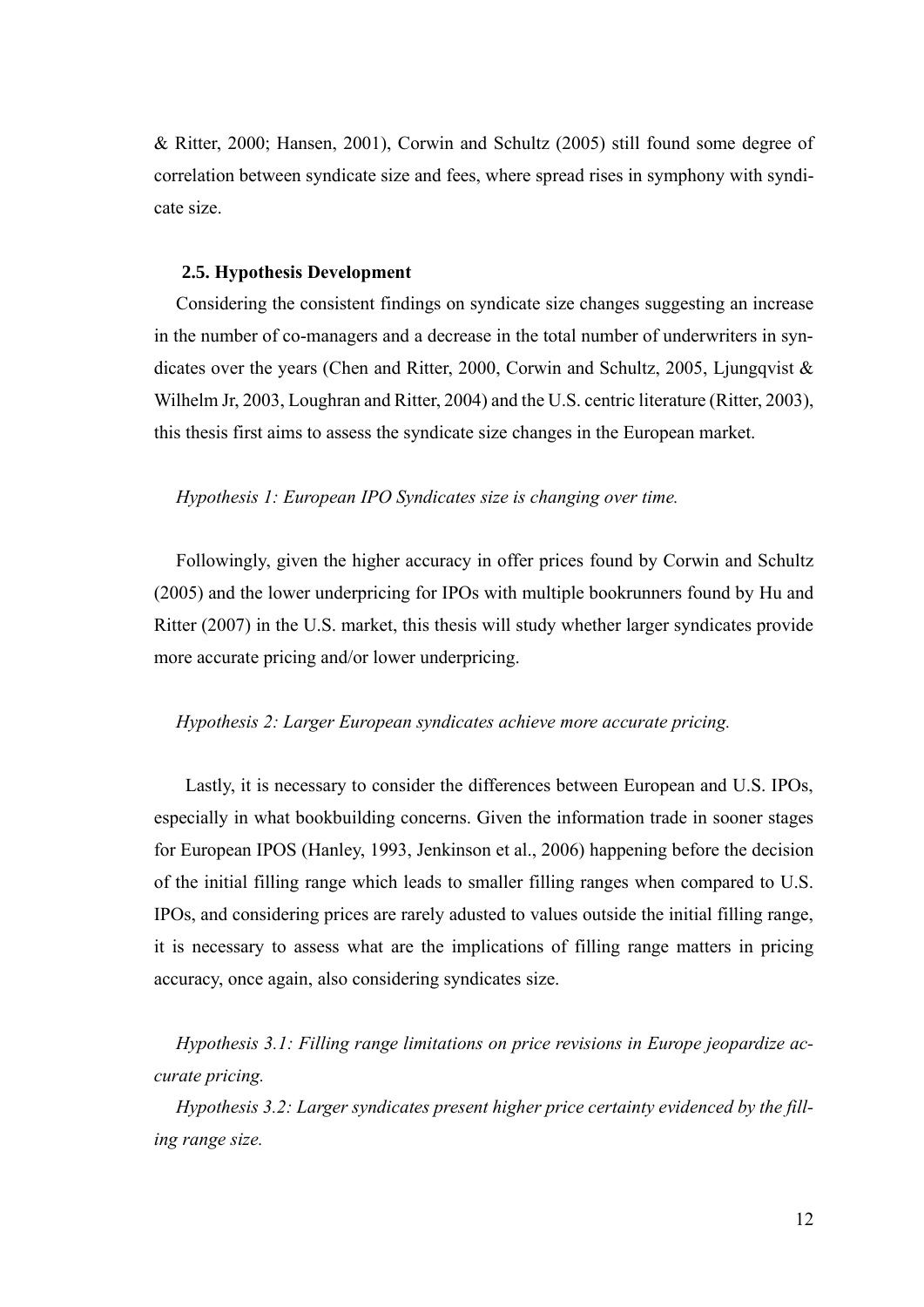## <span id="page-17-0"></span>**3. Sample Selection and Description**

This section is destined to explain how the data and sample for this research were selected and present the main descriptive statistics.

#### <span id="page-17-1"></span>**3.1. Sample selection and considerations**

The attempt to fill the literature gap regarding European IPOs and its syndicates brings along difficulties concerning data availability. Moreover, the European market is composed by several countries and stocks exchanges and to include all of the European IPOs it would be necessary to consider differences between each market despite the many similarities.

Therefore, the German market, namely the Deutsche Börse<sup>8</sup> (Frankfurt Stock Exchange), was selected. The German market is the third largest stock exchange in Europe, only surpassed by the London Stock Exchange and Euronext Stock Exchange in market capitalization<sup>9</sup>, and so has relevance in size and impact in the European context, capable of providing a good representation of the main European markets, attending to the difficulties above.

The Frankfurt Stock Exchange regulated market is divided into two main segments, the Prime Standard and General Standard<sup>10</sup>, being the first one oriented to companies wishing to position themselves towards international investors and were most of the IPOs occur. Naturally, Prime Standard admissions are conditioned to higher transparency requirements and additional follow-up obligations.

In a first stage, data about 201 IPOs was manually collected from the Primary Market Statistics database of the Deutsche Börse AG, selecting all issues between January 1st, 2000, and February 4th, 2021, in the Prime Standard segment, including the issues done in this segment whose companies moved years later to other segments, thus not appearing in the Database when selecting Prime Standard New Issues.

The information available in this platform includes the name of the issuing firm,

<sup>8</sup> Germany has eight stock exchanges, being the Frankfurt Stock Exchange, managed by the Deutsche Börse AG, the most relevant. Through Xetra and Börse Franfurt trading platforms, the Frankfurt Stock Exchange comprises more than 95% of all German publicly listed companies and 85% of all foreign publicly listed companies, according to Anna Schwander and Isabel Trojette, on Bloomberg Law, 2019.

<sup>9</sup> The market capitalization of the Euronext Stock Exchange, London Stock Exchange and Deutsche Börse as of September 1, 2021, is \$4.2 trillion, \$3.8 trillion, and \$2.59trillion, respectively according to Tradinghours Platform.

<sup>&</sup>lt;sup>10</sup> Other segments include Scale, Basic Board, Quotation Board, REITs and CEINEX.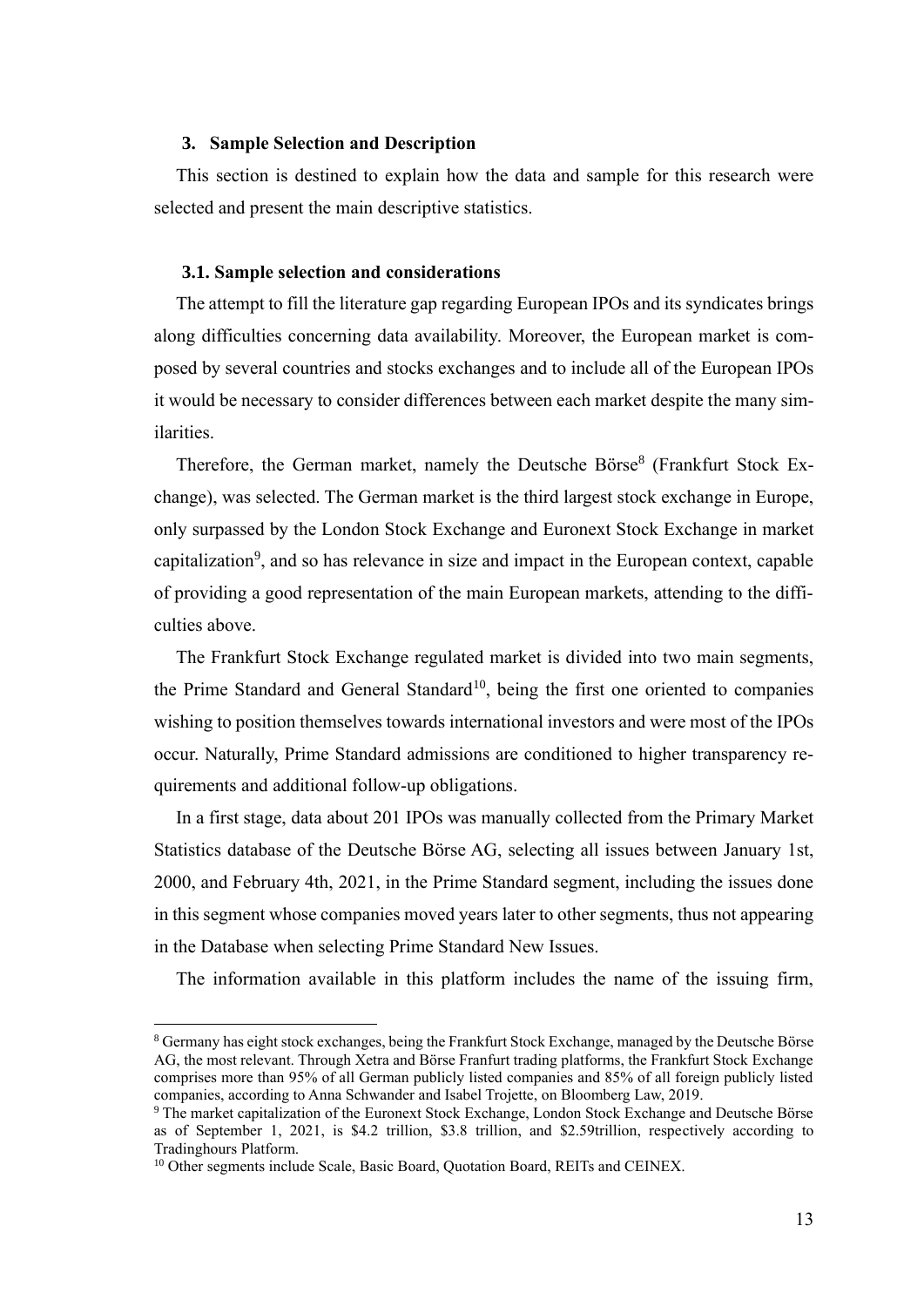offering date and subscription period, offering mechanism, bookbuilding filling range, final offer price, first trading price recorded, emission volume, free float percentage, market capitalization on the first quotation, syndicate members and the shareholder structure before and after the offering.

From this initial sample, offerings that were not priced using bookbuilding, units, rights, investment funds and REITs related offerings are excluded due to nature of operations just as in Corwin and Schultz (2005), resulting in a reduction of the sample by 19 and 14 issues, respectively.

Additionally, from the period of 2000 up to 2005, offerings lacked information on syndicate participants specificities, resulting in a reduction of the sample by 42 IPOs.

The final sample for most of this work comprises 126 IPOs from the years of 2004 to  $2021^{11}$ .

The remaining necessary information was collected from Refinitiv Eikon and Datastream databases, namely, the closing price of the first trading day and the aftermarket standard deviation of continuously compounded daily returns from days 21 through 125 after the offering.

R. Carter and Manaster (1990) and Migliorati and Vismara (2014) rankings of European underwriters are both used to rank the banks in this sample. Since the banks to be ranked in this sample are operating in Europe one could argue that the suitable rank should be the rank provided by Migliorati and Vismara (2014), especially when considering the specific ranking for the Frankfurt Stock Exchange they provide. However, the rank calculation method<sup>12</sup> results in very low ranks attributed to most of the major U.S. banks. For example, JP Morgan Chase and Morgan Stanley are ranked as 0.24 and 0.21, respectively, using equally weighted metrics, while in Carter and Manaster (1990)'s rank, they are considered very prestigious. In comparison, two of the largest and most prestigious German banks, Deutsch bank and Commerzbank, score 0.733 and 1, respectively.

Thus, considering that the IPOs in this sample occurred in the Prime Standard Segment and the main objective is to be oriented to the international scene, a factor that explains the large amount of U.S. underwriters in the sample<sup>13</sup>, underwriters will be considered

 $11$  See appendix B for the number of IPOs per year.

<sup>&</sup>lt;sup>12</sup> Migliorati and Vismara (2014) report the reputation measure (standardized on the number of IPOs) using both equally and proceeds-weighted metrics, the number of IPOs, and the capital raised in each market.

<sup>&</sup>lt;sup>13</sup> Almost 50% of the IPOs in the sample have at least one U.S. bank leading the syndicate.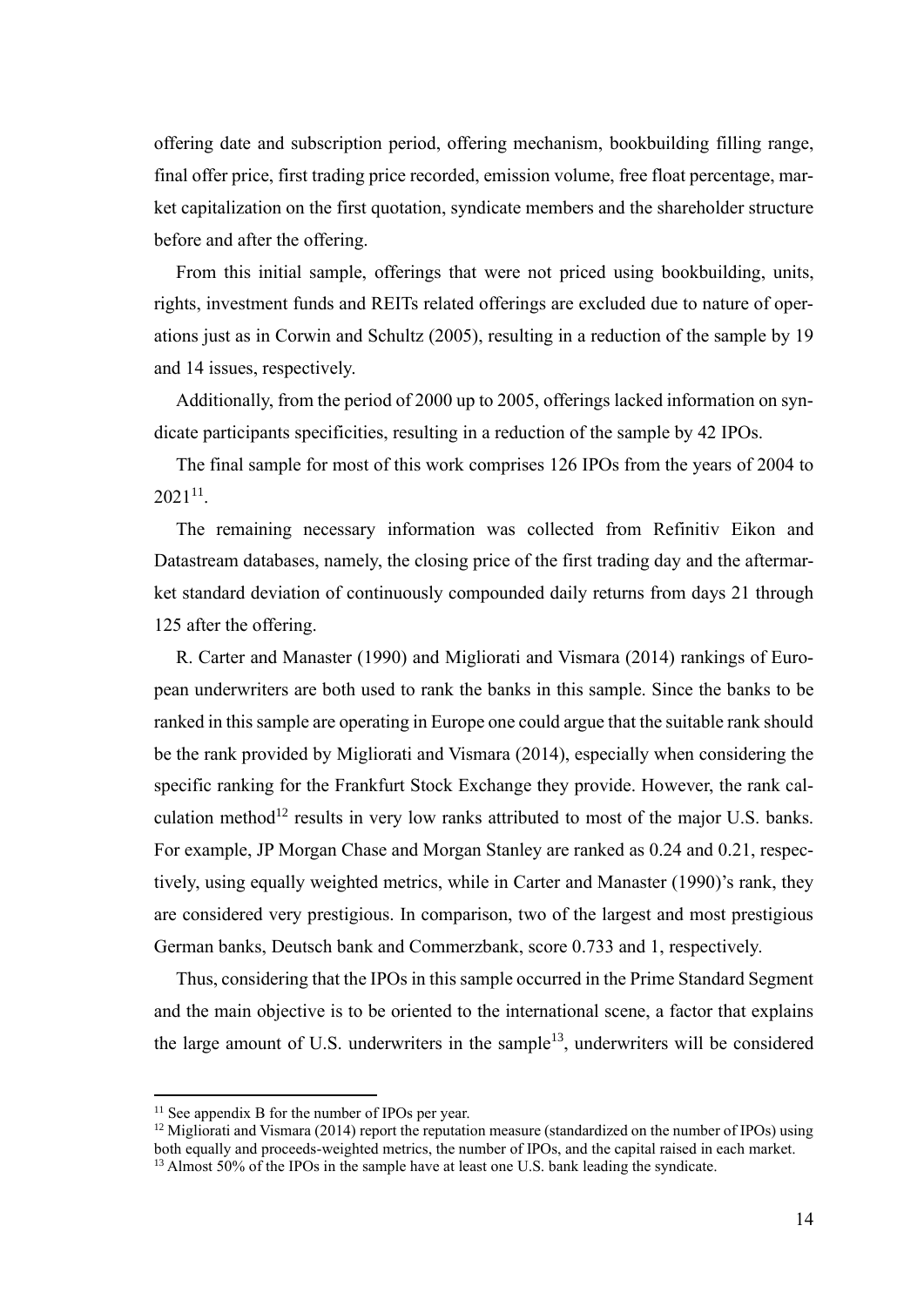prestigious if they have a rank above 8 in the Carter and Manaster (1990)'s rank or they are one of the top 5 German banks according to Migliorati and Vismara<sup>14</sup>, whose most recent rank is avaible at the official webpage of Jay Ritter<sup>15</sup>.

Consequently, in the case of underwriters that have been acquired, the attributed rank will correspond to the acquirer ranking, given that Migliorati and Vismara (2014) treat the acquired companies as part of the new parent.

The appointments in the underwriting syndicates are different for European markets and it is crucial for this work to understand them. The global coordinator (treated in this study as leader) is usually the same bank as the bookrunner, but it is also responsible for the coordination of the different tranches of the offering. The following highest position is the joint bookrunner (or joint lead manager), which the U.S. equivalent would be referred to as co-manager. Lastly, in Europe there are co-lead managers and co-managers, whose U.S. equivalance would be 'other syndicate members' or non-managing underwriters (Jenkinson & Jones, 2009).

The syndicates who include co-managers are just 20 of the 126. Rarely, there is also a co-bookrunner, a position between joint-book runners and co-lead managers. Overall, most of the syndicate's participants are leaders, joint-book runners, and co-lead managers.

The percentage of shares allocated per underwriter decreases according to its position. The leaders which are the global coordinators get most of the shares, followed by the joint-book runners, and the remaining get only a small portion, with the joint-lead and comanagers getting a very low percentage, many times between 1% to 2%, especially for co-managers.

#### <span id="page-19-0"></span>**3.2. Sample Descriptive Statistics**

Descriptive statistics for the sample are expressed on Panel A of Table I. The IPOs on this sample raised on average  $E$ 420 million, with an average and median underpricing of 3.98% and 1.51%, respectively. The price revision, measured as the percentage return from the midpoint of the original filing range to the offer price, is on average negative - 2,84%, with a median also negative of -2.55%. The price revision in this sample is significantly lower than the mean of 6.82% found by Corwin and Schultz (2005). A possible

<sup>&</sup>lt;sup>14</sup> See appendix B for prestigious underwriters.

<sup>15</sup> Available at: https://site.warrington.ufl.edu/ritter/ipo-data/.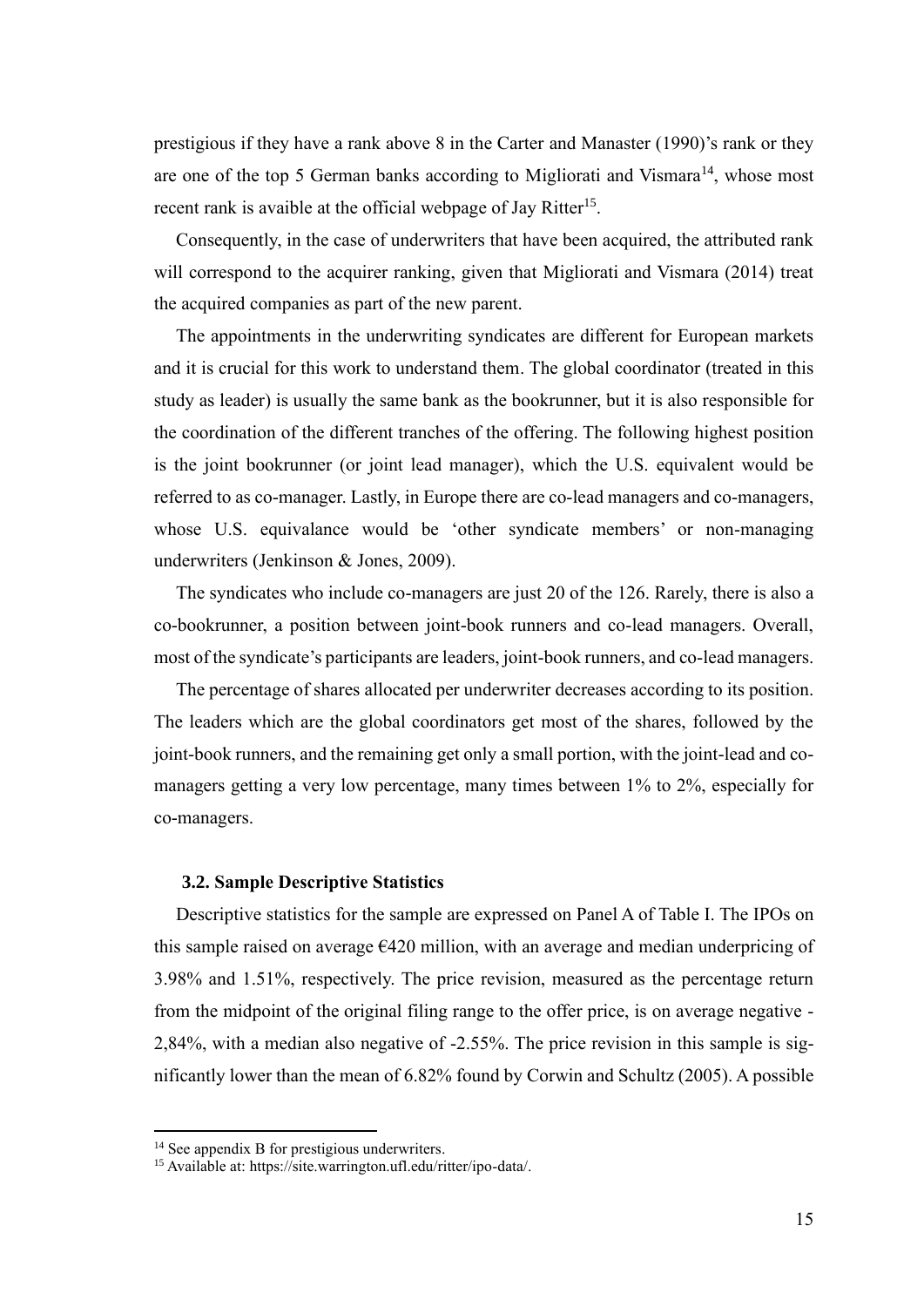explanation is the limit established by the filling range, where European syndicates rarely adjust the price to values outside this range (Ritter, 2003). In fact, for the 126 IPOs in this sample, only once was the price revised to a value outside the filling range.

The width of the filling range, measured as the difference between the high point and the lowest point of the filling range divided by the midpoint, as an average of 20.36%, approximately 4 percentage points higher than the 16% found by Jenkinson et al. (2006) for the German market between 1994 and 1999. The mean aftermarket standard deviation from days 21 through 125 used as measure of risk, is 2.61%.

The average number of underwriters in a syndicate is 4, the average number of leaders is 1.73 while for joint-book runners is 0.82. Regarding prestige leaders, the average is 1.25, while for joint-book runners, at least 75% of syndicates do not have a prestigious joint-book runner.

Panel B of Table 1 presents the offers and underwriter characteristics by time periods given that the date of the sample IPOs ranges from 2004 to 2021. The average IPO size, measured as the offer proceeds, increases substantially during the sample period, from  $E241$  million to  $E690$  million, between the first and last period. Underpricing is low for most of the periods, except for 2009-2012 where it is negative. The mean price revision was only positive in the period of 2007-2008, but close to zero, the same period where the highest standard deviation was observed. The width size is slightly higher for most recent period, with the highest average occurring in the period of 2009-2012.

The mean number of syndicate size has increased consistently, with the number of joint-book runners leading the growth, moving from 0.18 in 2004-2006 to 1.81 in 2017- 2021. The number of leaders has also increased from 1.55 to 2.04, between the same time periods. These results are consistent with the ones found by Ljungqvist and Wilhelm Jr (2003), Chen and Ritter (2000), and Corwin and Schultz (2005), for the time periods of 1996-2000, 1985-1997, and 1997-2002, respectively, except for the number of total participants in the syndicate.

The number of active underwriters has not oscillated hardly during the sample period, except for the number of underwriters who performed as joint-book runners which increased from 10 to 27, as expected given the increase in the average number of joint-book runners per IPO.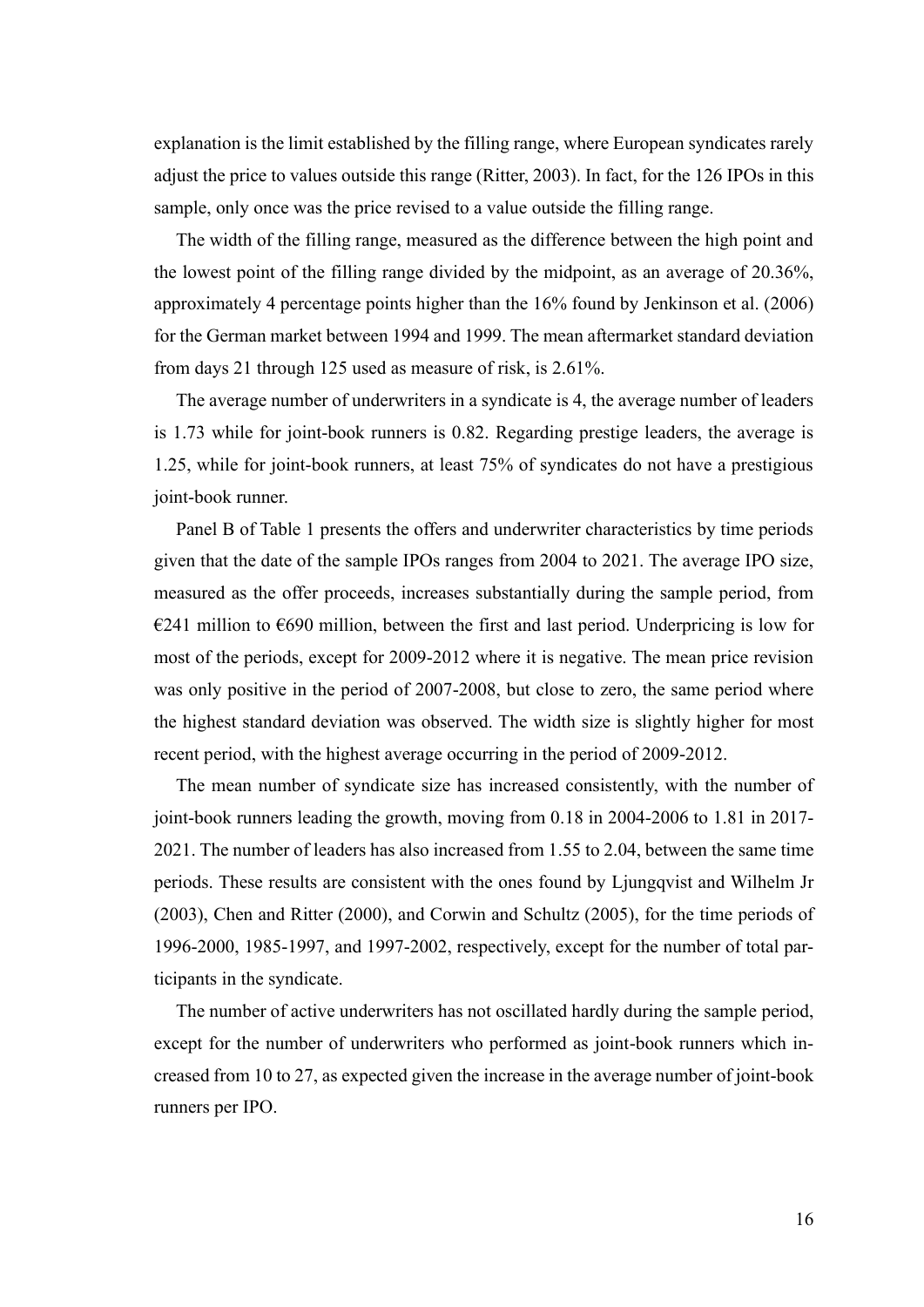#### **Table 1: Summary Statistics for Offer and Syndicate Characteristics**

<span id="page-21-0"></span>Panel A comprises offer and underwriter characteristics distribution. Panel B shows the mean value of each variable by time period. The sample includes 126 IPOs from the Frankfurt Stock Exchange issued from 2004 to 2021, excluding units, rights, investment funds, and REITs. Underpricing is defined as the percentage return from the offer price to the first day's closing price (obtained at Refinitiv Eikon database). Offer Proceeds is the total value of all shares sold in the IPO, including "greenshoe". The Price Revision is the percentage return from the midpoint of the original filing range to the offer price. Filling Range Width equals the difference between the highest and lowest points of the filling range divided by the midpoint. Aftermarket Standard Deviation is estimated using continuously compounded daily returns from days 21 through 125 after the IPO. An underwriter is defined as prestigious if it ranks above 8 in the Carter and Manaster (1990)'s rank (1-9) or is a top 5 bank in the Migliorati and Vismara (2014)'s rank for the Frankfurt Stock Exchange (equally weighted measure). Both Carter and Manaster, (1990) and Migliorati and Vismara (2014) ranks are obtained from Jay Ritter´s web page at https://site.warrington.ufl.edu/ritter/ipo-data/. The number of active underwriters is total number of different underwriters that participate in at least one syndicate during a given time period. Similarly calculated are the number of active leaders and joint-bookrunners.

| Panel A: Distribution of Offer and Underwriter Characteristics |         |          |                   |         |                   |         |
|----------------------------------------------------------------|---------|----------|-------------------|---------|-------------------|---------|
|                                                                | Mean    | Min      | $25th$ Percentile | Median  | $75th$ Percentile | Max     |
| Offer Proceeds (million)<br>$\epsilon$                         | 419.65  | 3.17     | 61.74             | 152.74  | 396.92            | 4641.49 |
| Underpricing $(\%)$                                            | 3.98    | $-26.92$ | $-0.54$           | 1.51    | 7.75              | 39.47   |
| Price Revision (%)                                             | $-2.84$ | $-27.27$ | $-8.76$           | $-2.55$ | 3.02              | 13.55   |
| Filling Range Width (%)                                        | 20.36   | 6.80     | 15.38             | 19.35   | 23.53             | 66.67   |
| Aftermarket Standard<br>Deviation $(\%)$                       | 2.61    | 0.93     | 1.84              | 2.38    | 3.16              | 5.83    |
| No. of Leaders                                                 | 1.73    | 1.00     | 1.00              | 2.00    | 2.00              | 5.00    |
| No. of Joint Book Run-                                         |         |          |                   |         |                   |         |
| ners                                                           | 0.82    | 0.00     | 0.00              | 0.00    | 1.00              | 8.00    |
| <b>Total Participants</b>                                      | 4.04    | 1.00     | 2.00              | 3.00    | 5.00              | 14.00   |
| No. of Prestige Leaders                                        | 1.25    | 0.00     | 0.00              | 1.00    | 2.00              | 4.00    |
| No. Prestige Joint-Book<br>Runners                             | 0.56    | 0.00     | 0.00              | 0.00    | 0.00              | 6.00    |

| Panel B: Offer and Underwriter Characteristics by Year |           |           |           |           |           |  |
|--------------------------------------------------------|-----------|-----------|-----------|-----------|-----------|--|
|                                                        | 2004-2006 | 2007-2008 | 2009-2012 | 2013-2016 | 2017-2021 |  |
| No. of IPOs                                            | 38        | 18        | 20        | 24        | 26        |  |
| Offer Proceeds (million $\epsilon$ )                   | 241.18    | 371.74    | 259.99    | 578.61    | 689.76    |  |
| Underpricing $(\%)$                                    | 4.31      | 6.34      | $-1.04$   | 2.63      | 6.97      |  |
| Price Revision (%)                                     | $-0.83$   | 0.18      | $-6.89$   | $-4.64$   | $-3.08$   |  |
| Width Size (%)                                         | 18.13     | 18.66     | 25.53     | 20.16     | 21.02     |  |
| STD(%)                                                 | 2.51      | 3.70      | 2.85      | 2.20      | 2.20      |  |
| No. of Leaders                                         | 1.55      | 1.61      | 1.55      | 1.92      | 2.04      |  |
| No. of Joint-Book Runners                              | 0.18      | 0.11      | 0.60      | 1.46      | 1.81      |  |
| Total participants                                     | 3.53      | 3.39      | 3.75      | 4.67      | 4.88      |  |
| No. of Prestige Leaders                                | 1.16      | 1.06      | 0.90      | 1.54      | 1.50      |  |
| No. of Prestige Joint Book<br>Runners                  | 0.13      | 0.00      | 0.50      | 1.13      | 1.12      |  |
| No. of Active Leaders                                  | 22        | 15        | 20        | 18        | 15        |  |
| No. of Active Joint-Book<br>Runners                    | 10        | 6         | 12        | 19        | 27        |  |
| Active total underwriters                              | 37        | 29        | 37        | 33        | 40        |  |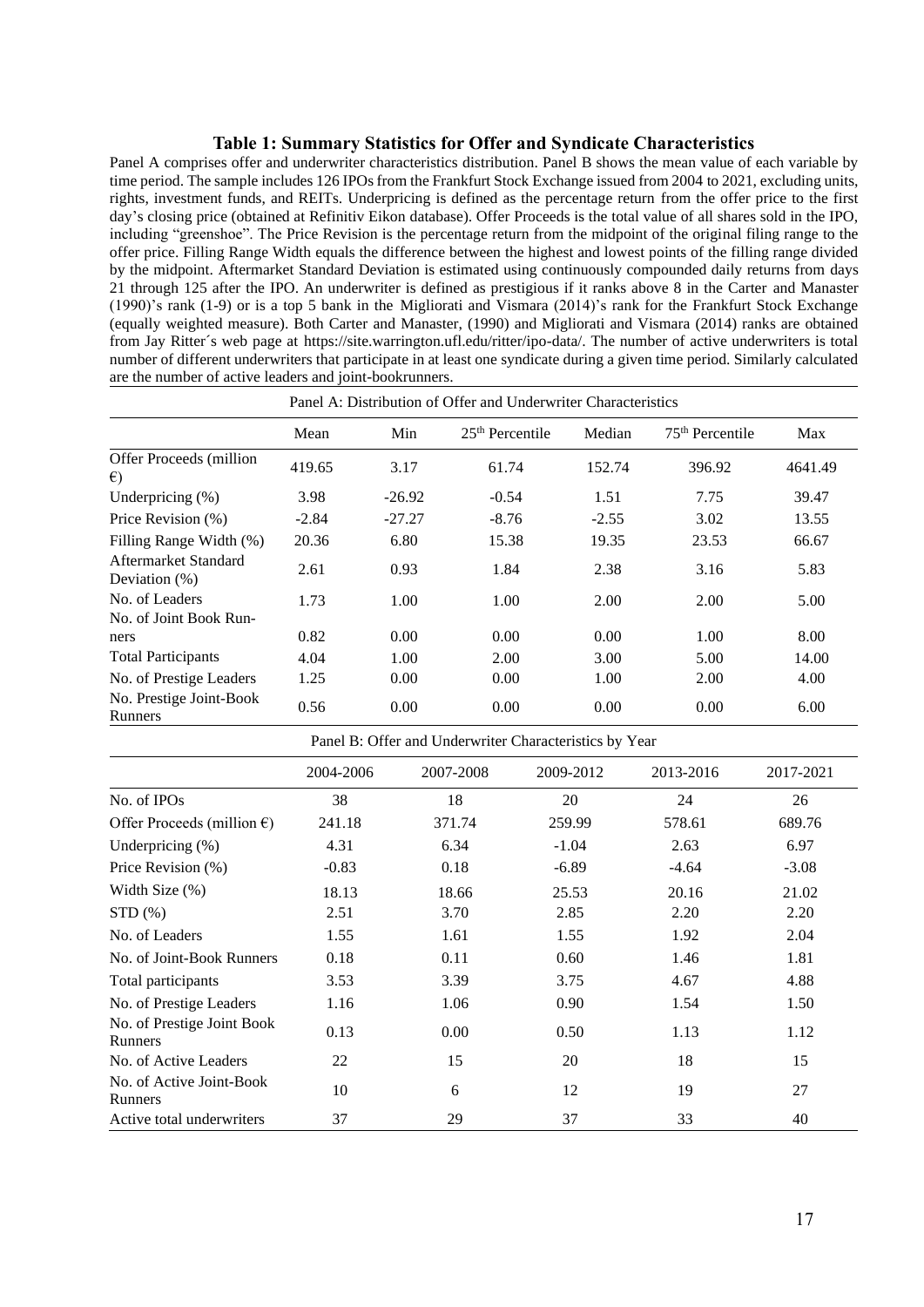#### <span id="page-22-0"></span>**4. Methodology**

This section aims to present the methodology used to test the formulated hypotheses. Topic 4.1. focus on hypothesis 1 regarding the changes over time on European syndicates sizes and topics 4.2. and 4.3. target hypothesis 2 and 3, respectively, which relate to pricing matters.

#### <span id="page-22-1"></span>**4.1. Syndicates Size Determinants**

The primary research to be done consists of identifying the main syndicate size determinants and assessing the changes syndicates have been suffering throughout the years according to the literature. Thereby, adopting Corwin and Schultz (2005) methodology, we estimate the following Poisson regressions (1) and (2):

Number of Underwriters<sub>i</sub> =  $\alpha$  +  $\beta_1 Log(expected proceeds)_i$  +  $\beta_2$ Aftermarket Standard Deviation<sub>i</sub> +  $\beta_3$ Prestige Leader Dummy<sub>i</sub> +  $\beta_4$ Non – NonGerman IPO Dummy<sub>i</sub> +  $\gamma$ (Time controls)<sub>i</sub> +  $\varepsilon_{i,t}$ (1)

Number of Joint Bookrunners<sub>i</sub> =  $\alpha$  +  $\beta_1 Log$  (expected proceeds)<sub>i</sub> +  $\beta_2$ Aftermarket Standard Deviation<sub>i</sub> +  $\beta_3$ Prestige Leader Dummy<sub>i</sub> +  $\beta_4$ Non – NonGerman IPO Dummy<sub>i</sub> +  $\gamma$ (Time controls)<sub>i</sub> +  $\varepsilon_{i,t}$ (2)

In model (1) the dependent variable is the total number of underwriters, while in model (2) the dependent variable is only the number of joint bookrunners participating in a syndicate. Aside from the dependent variable both models are similar. As independent variable there is the natural log of expected proceeds, with the expected proceeds measured as the number of shares offered (excluding greenshoe) multiplied by the midpoint of the filling range. According to the literature, larger offers will grant larger allocations (fees), which will make it easier for inclusion of more underwriters, especially for prestigious co-managers (Corwin and Schultsz, 2005). The following dependent variable is the aftermarket standard deviation measured using continuously compounded returns from days 21 through 125 after the IPO. Such variable is included to account for offer risk, which according to literature, should be positively related to the number of underwriters (Chowdhry and Nanda, 1996). Finally, there is a dummy variable taking the value of one when there is a prestigious leader in the syndicate, and zero otherwise. According to Chowdhry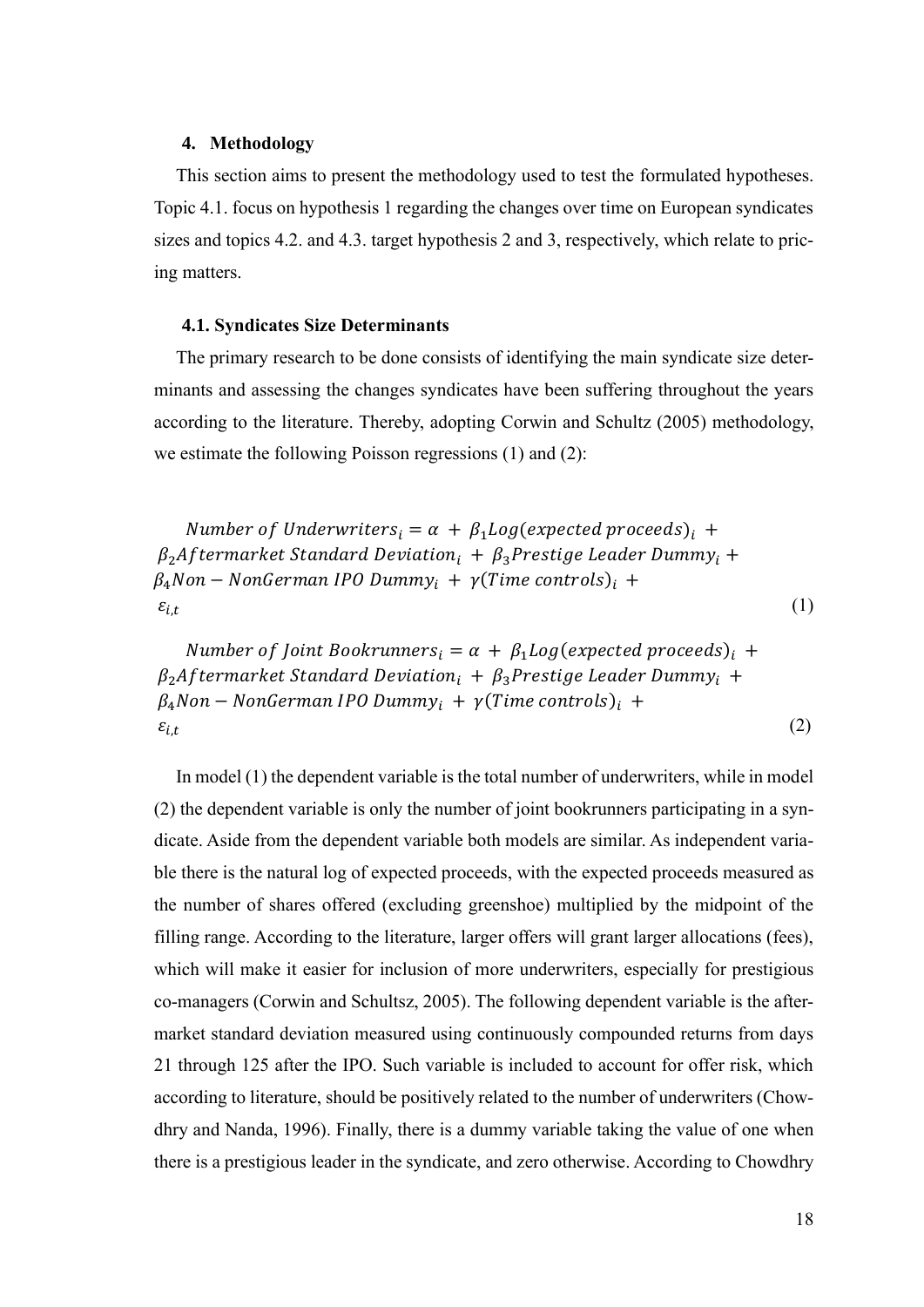and Nanda (1996), prestigious and powerful underwriting leaders may have the capacity to force smaller banks to participate in the offering to increase loss and risk bearing capacities in case of syndicate losses.

To control for any effect inherent to IPOs of non-German firms we include a dummy variable taking the value of one when the issuing firm is not German and zero otherwise. Lastly, to control for time changes, dummies for the time periods comprising the sample IPOs are used.

## <span id="page-23-0"></span>**4.2. Syndicates Pricing Accuracy**

One of main purposes of this study is to assess whether certain syndicates are able to better price an issue.

#### <span id="page-23-1"></span>**4.2.1. Price Revisions**

In a primary stage, pricing accuracy is affected by the ability a syndicate has to embody the information about market demand obtained during the bookbuilding<sup>16</sup>. Correctly incorporating such information would ultimately contribute to a more precise price.

Based on Corwin and Schultz (2005) methodology to address price revisions adjustments, two different types of models are applied.

Firstly, probit models are used to test the likelihood of positive (3) and negative (4) offer price revisions in response to the information uncovered given certain syndicate characteristics.

Posteriorly, ordinary least squares (OLS) regressions (5) are used to test if syndicate structure characteristics affect the size of the price revisions in response to information uncovered.

Upward Price Revision<sub>i</sub> =  $\alpha + \beta_1$ (Syndicate charactheristic)<sub>i</sub> +  $\beta_2$  Return > 10% Dummy<sub>i</sub> +  $\beta_3$ Negative Return Dummy<sub>i</sub> +  $+ \beta_4 Log(expected proceeds)_i + \beta_5 After market Standard Deviation_i +$  $\varepsilon_{i.t}$ (3)

<sup>&</sup>lt;sup>16</sup> As seen in the literature reviewed above, although investment bankers use accounting information as comparable firm's multiples, the assessment of market demand is the main driver for the price range estimation (Kim & Ritter, 1999).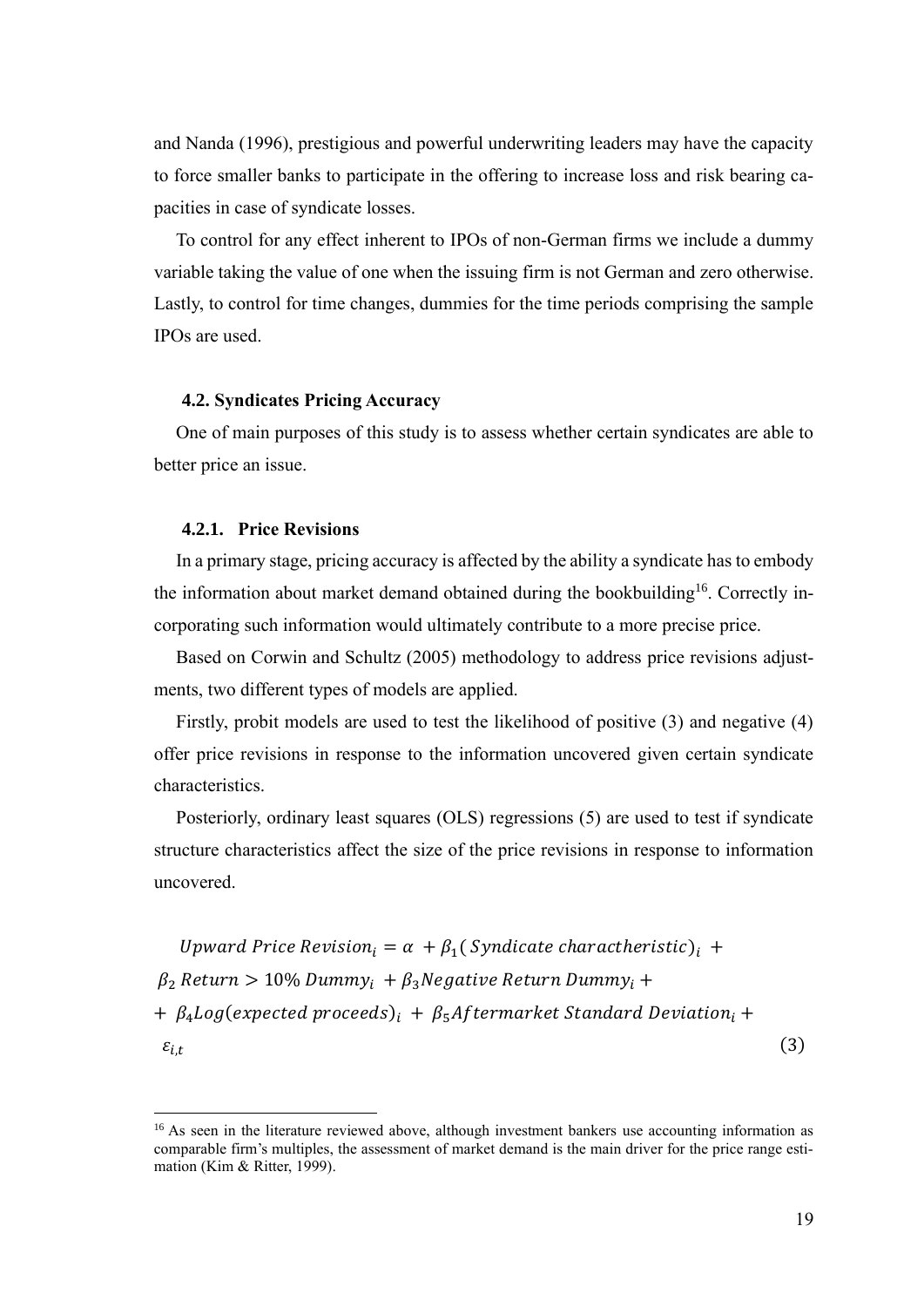Downward Price Revision<sub>i</sub> =  $\alpha$  +  $\beta_1$ ( Syndicate charactheristic)<sub>i</sub> +  $\beta_2$  Return > 10% Dummy<sub>i</sub> +  $\beta_3$ Negative Return Dummy<sub>i</sub> + +  $\beta_4 Log(expected proceeds)_i + \beta_5 After market Standard Deviation_i +$  $\mathcal{E}_{i,t}$ (4)

Percentage Price Revision<sub>i</sub> =  $\alpha + \beta_1$ (Syndicate charactheristic)<sub>i</sub> +  $\beta_2$  Return > 10% Dummy<sub>i</sub> +  $\beta_3$ Negative Return Dummy<sub>i</sub> +  $\beta_4 Log(expected proceeds)_i + \beta_5 After market Standard Deviation_i \varepsilon_{i,t}$ (5)

For both models (3) and (4) the independent variables are the syndicate characteristics, two total returns measures, natural log of expected proceeds, corresponding to the midpoint of filling range multiplied by shares offered and the aftermarket standard deviation.

The main syndicate characteristics to analyze in each model are the number of jointbookrunners and the total participants in the syndicate<sup>17</sup>. Additionally, given the high importance of price revisions to achieve higher pricing accuracy, the number of leaders, the number of prestigious leaders and the number of prestigious joint-bookrunners are also included. Each syndicate characteristic variable is included in an individual regression to avoid correlation problems, resulting in a total of six regressions for each model, where the first regression includes all independent variable except a variable for a syndicate characteristic and the following regressions include all independent variables from the first regression plus one syndicate characteristic.

The return variables used assume a crucial role as a measure of the information syndicates can possibly uncover. Corwin and Schultz (2005) believe the information uncovered during the bookbuilding should be reflected in the return from the midpoint of the filling range to the closing price on the first trading day, thus, positive (negative) information should mean a positive (negative) return.

There is a dummy variable equal to one when the total return is negative or zero and a dummy variable equal to one when the total return is larger than 10%, being total return measured from the midpoint of the filling range to the closing price on the first day of trading. Corwin and Schultz (2005) use a dummy for negative returns or equal to zero

<sup>&</sup>lt;sup>17</sup> Corwin and Schultz (2005) methodology include extra variables such as the return itself when it is larger than 20% and syndicate characteristics are studied through interaction with positive and negative returns.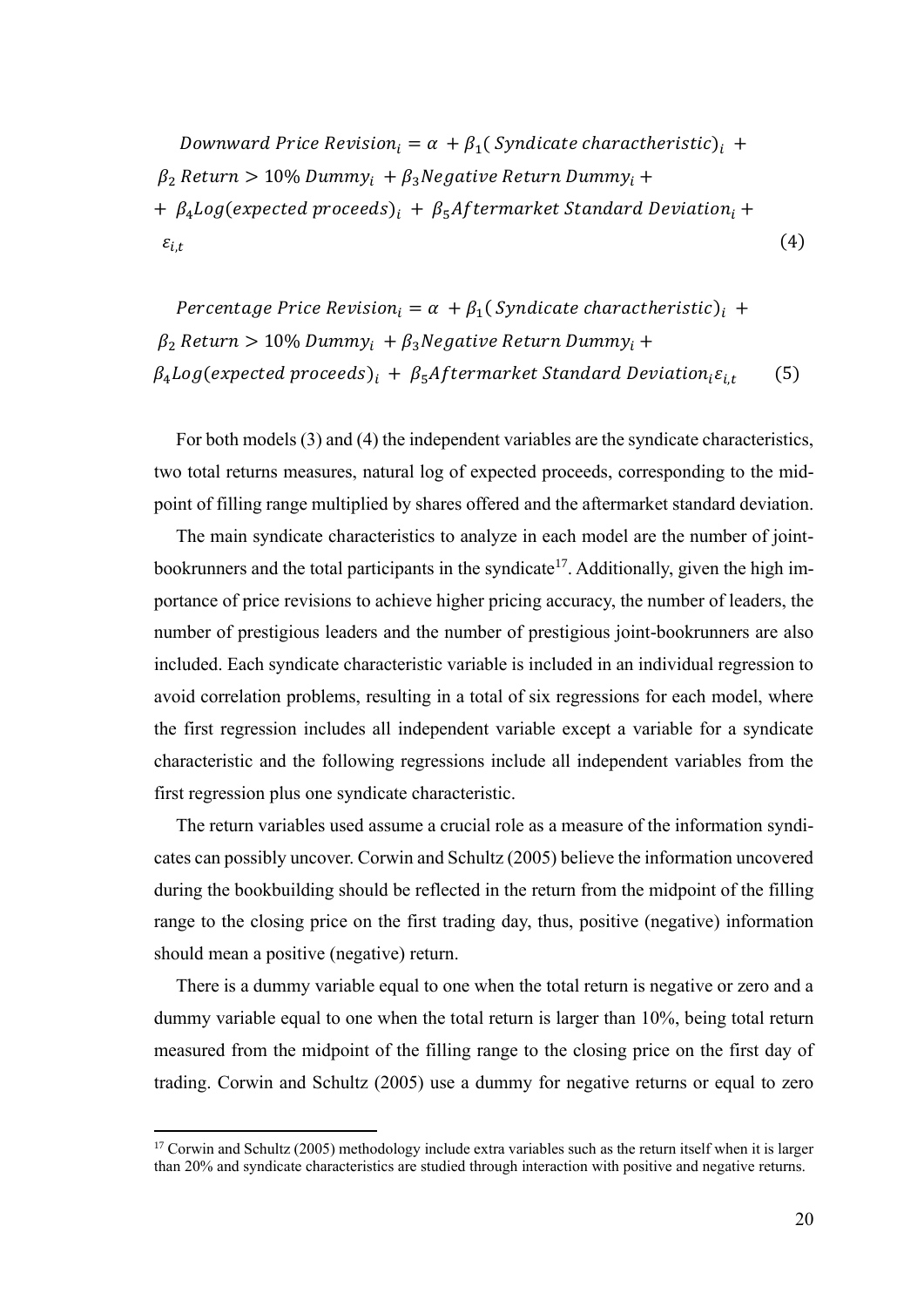based on Ruud (1993) findings, suggesting aftermarket support by underwriters constrains prices from falling below the offer price. Regarding the proxy for positive information uncovered, Corwin and Schultz (2005) do not focus on total returns larger than 10% but rather on total returns greater than 20%, their argument is that some underpricing may be desired and offer prices may be adjusted only in case underpricing is significantly larger than foreseen. The choice for 10% in this study is due to the fact that average underpricing in our sample is significantly smaller compared to theirs (3.98% versus 39.51%). The authors large underpricing is a characteristic of the IPOs during the Dot-Com Bubble (covered in their sample from 1999 to 2000), and are aligned with the results from Ljungqvist and Wilhelm Jr (2003) and Loughran and Ritter (2002). Given the more stable historic underpricing covered in our sample, it was considered only underpricing above 10% to be "unintentional"<sup>18</sup>.

In short, models (3) and (4) are exactly similar except for the dependent variables, which in one case covers positive revisions and negative in the other. The reasoning for the inclusion of both models is to observe separately the impact of positive and negative information uncovered on negative revisions and positive revisions. This separation allows to observe how information uncovered induces more easily underwriters to a positive (negative) revision than it induces them not to do a negative (positive) revision<sup>19</sup>.

Model (5) is similar to the ones above considering the same independent variables, but it is computed using OLS regressions and the dependent variable is the percentage change from the filing price to the offer price, allowing to estimate the magnitude of the price revision rather than the likelihood of a price revision.

#### <span id="page-25-0"></span>**4.2.2. Underpricing**

By revising the price during the bookbuilding, syndicates also reduce underpricing. Price revisions are one of the most well-informed actions a syndicate can make about price before the offering date. However, syndicate composition can have other implications on pricing besides price revisions. As Corwin and Schultz (2005) argue, co-managers and non-managing syndicate members help to certify the offerings' quality and reduce

<sup>&</sup>lt;sup>18</sup> When considering 20% as in Corwin and Schultz (2005), or even 15%, the results remain very similar in our study.

<sup>&</sup>lt;sup>19</sup> For instance, when faced with some positive information, underwriters may still be reluctant to revise the price upward, but that same information is already enough for them not to discard a negative revision. By doing both model (3) and (4) it is possible to account for such scenarios.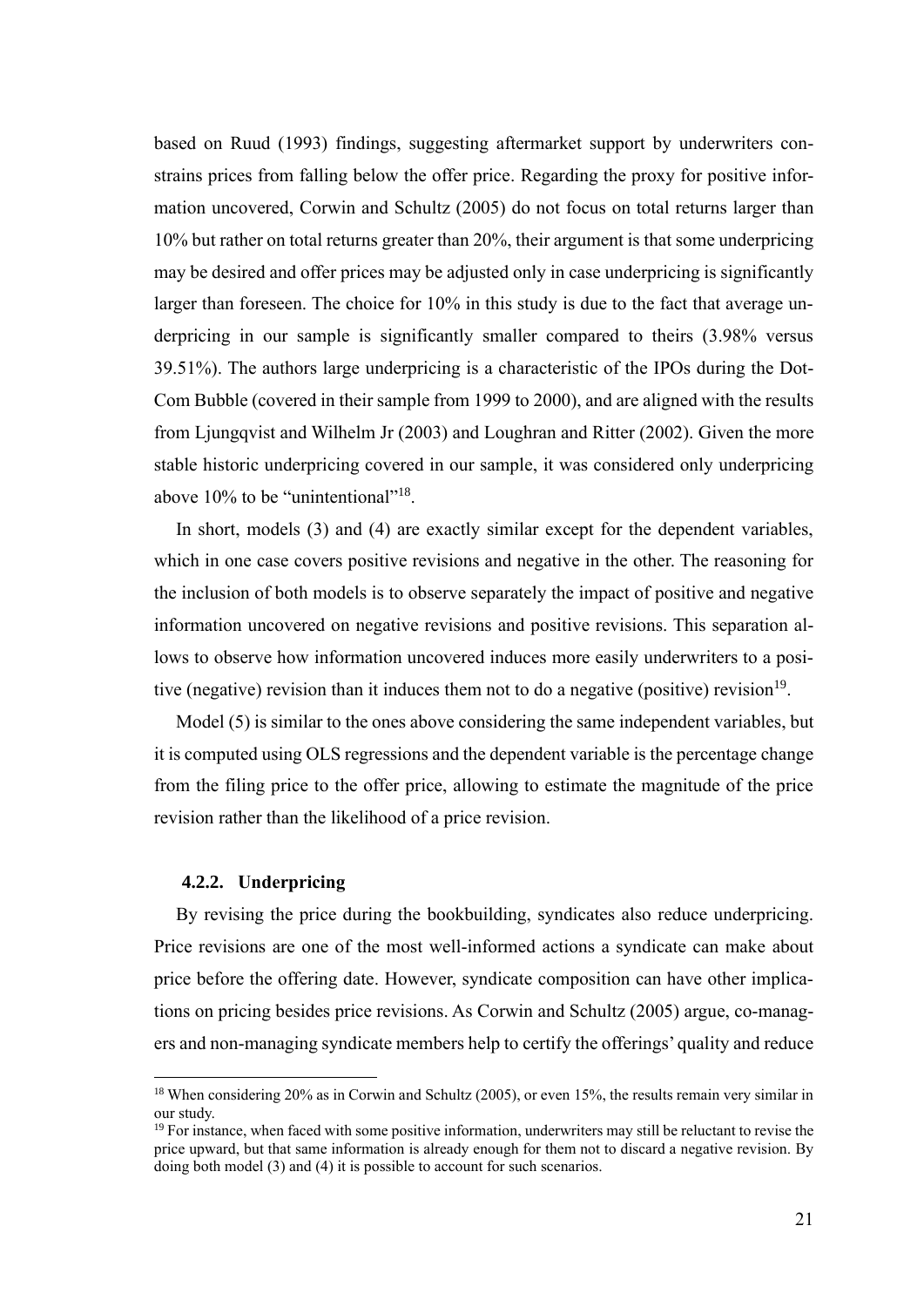asymmetric information about the IPO value. In that case, larger syndicates with more and prestigious co-managers may be related with lower underpricing.

To investigate such additional effects on underpricing after accounting for price revisions, two-stage least squares (2SLS) regressions of underpricing are estimated on the total number of participants and the number of joint-bookrunners, with the control variables previously used in above models, resulting in two 2SLS models, (6) and (7). The 2SLS regressions allow to account for the number of join-bookrunners and total participants endogeneity.

In model (6), the first stage regression is similar to regression of model (2) adding a control variable for price revision, measured as the adjustment from the filling price to the offer price:

Number of Joint Bookrunners<sub>i</sub> =  $\alpha$  +  $\beta_1 Log(expected proceeds)_i$  +  $\beta_2$ Aftermarket Standard Deviation<sub>i</sub> +  $\beta_3$ Prestige Leader Dummy<sub>i</sub> +  $\beta_4$ Price Revision<sub>i</sub> +  $\beta_5$ NonGerman IPO Dummy<sub>i</sub> +  $\gamma$ (Time Controls)<sub>i</sub> +  $\varepsilon_{i,t}$ 

In the second stage the log of 1 plus underpricing is regressed on the number of jointbookrunners estimated in the first stage regression, the log of expected proceeds, aftermarket standard deviation, a dummy variable for a prestigious leader, a variable for price revision and times controls to account for underpricing impacts caused by the time periods covered in the sample (especially considering 2008 crisis and 2020 Covid-19 pandemic).

 $Log(1 + Understanding)_i = \alpha + \beta_1 (Number\ of\ Joint\ Bookrunners)_i +$  $\beta_2$ Log(expected proceeds)<sub>i</sub> +  $\beta_3$ Aftermarket Standard Deviation<sub>i</sub> +  $\beta_4$ Prestige Leader Dummy<sub>i</sub> +  $\beta_5$ Price Revision<sub>i</sub> +  $\varepsilon_{i,t}$ 

Model (7) regressions are similar to model (6) but the syndicate characteristic variable number of joint-bookrunners in the first stage regression is replaced by the total number of participants in the syndicate, being the estimated results used in the second stage regression.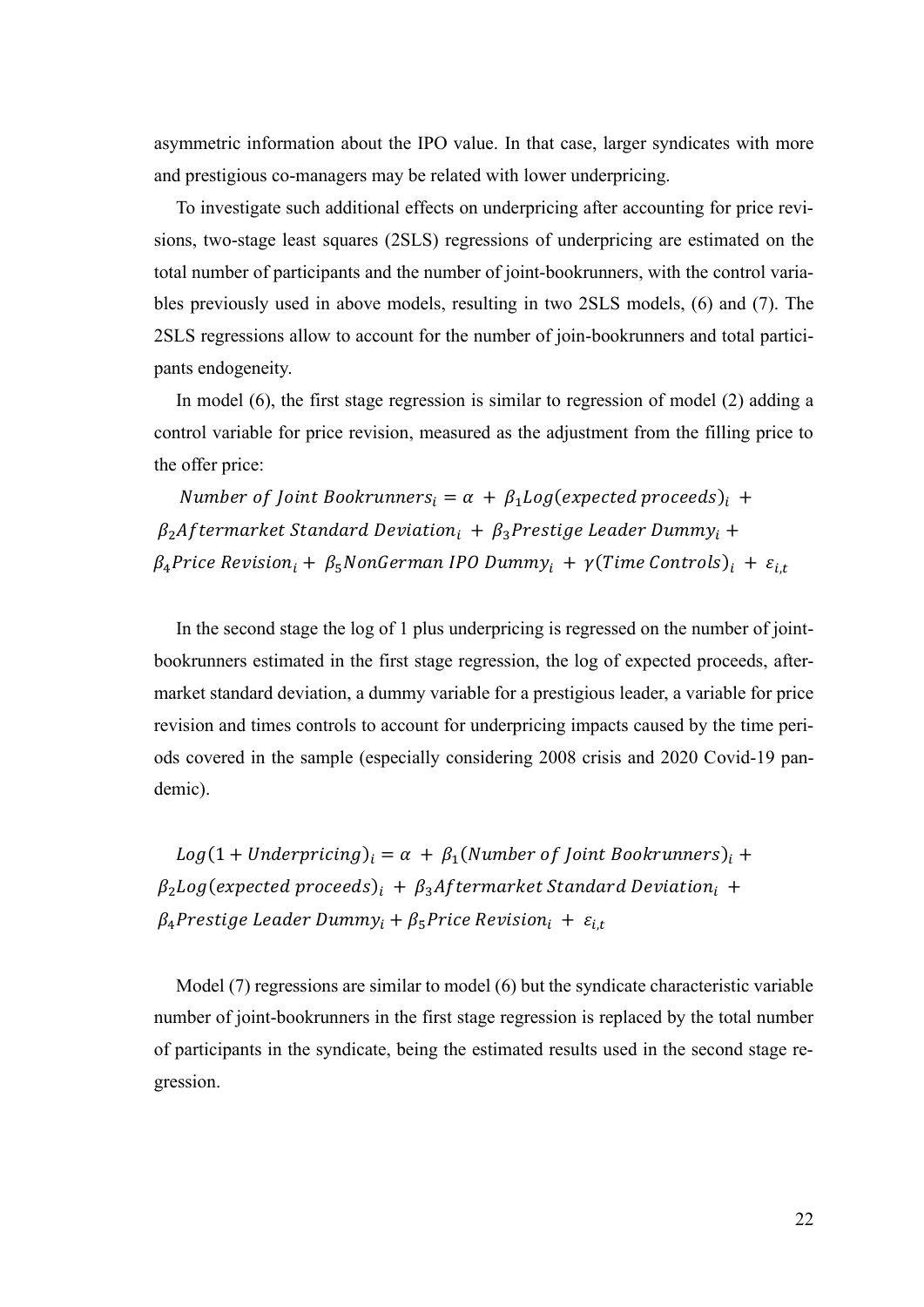#### <span id="page-27-0"></span>**4.3. Filling Range Limitations and Syndicate Size**

Syndicates in European IPOs rarely revise the price to values outside the filling range, as evidenced by our sample where only once such event occurred. This reluctancy may spoil pricing accuracy. If a syndicate obtains information during the bookbuilding process suggesting the price needs to be corrected to a value outside the filling range and to respect the range boundaries they do not totally revise it, pricing accuracy will be hurt.

Simultaneously, the filling range itself may also act as a limitation where, given the reluctancy to "jump" outside it, smaller ranges will not allow for significant price revisions.

On the other hand, authors (e.g., Hanley (1993)) argued that the price range is an indication of the certainty underwriters have about the price of the issue. In that case, smaller filling ranges would be an indication of higher price certainty and would be expected a higher pricing accuracy for such issues.

For the filling range limitations study we resort to some bases of Jenkinson et al. (2006) and to Löffler et al. (2005), whose methodology was developed to study the Frankfurt Stock market.

Löffler et al. (2005) defined pricing error (or mispricing) as: offer price error =  $(Pi - P)$ offer) /offer price, where Pi is the first exchange price of stock I and as in Jenkinson et al, (2006), the width range, as previously mentioned, is the difference between the highest and lowest point of the filling range divided by the midpoint.

Evolving from these two basic concepts the below OLS models are estimated to test hypothesis 3.1.:

Pricing Error<sub>i</sub> =  $\alpha$  +  $\beta_1$  Positive Revision<sub>i</sub> +  $\beta_2$ Total Positive Revision<sub>i</sub> +  $\beta_3 Width Range_i + \beta_4 Log(expected proceeds)_i +$  $\beta_5$ Aftermarket Standard Deviation<sub>i</sub> +  $\gamma$ (Time Controls)<sub>i</sub> +  $\varepsilon_{i,t}$ (8)

Pricing Error<sub>i</sub> =  $\alpha$  +  $\beta_1$  Negative Revision<sub>i</sub> +  $\beta_2$ Total Negative Revision<sub>i</sub> +  $\beta_3$ Width Range<sub>i</sub> +  $\beta_4$ Log(expected proceeds)<sub>i</sub> +  $\beta_5$ Aftermarket Standard Deviation<sub>i</sub> +  $\gamma$ (Time Controls)<sub>i</sub> +  $\varepsilon_{i,t}$ (9)

In the above model (8), pricing error is regressed on a dummy variable equal to one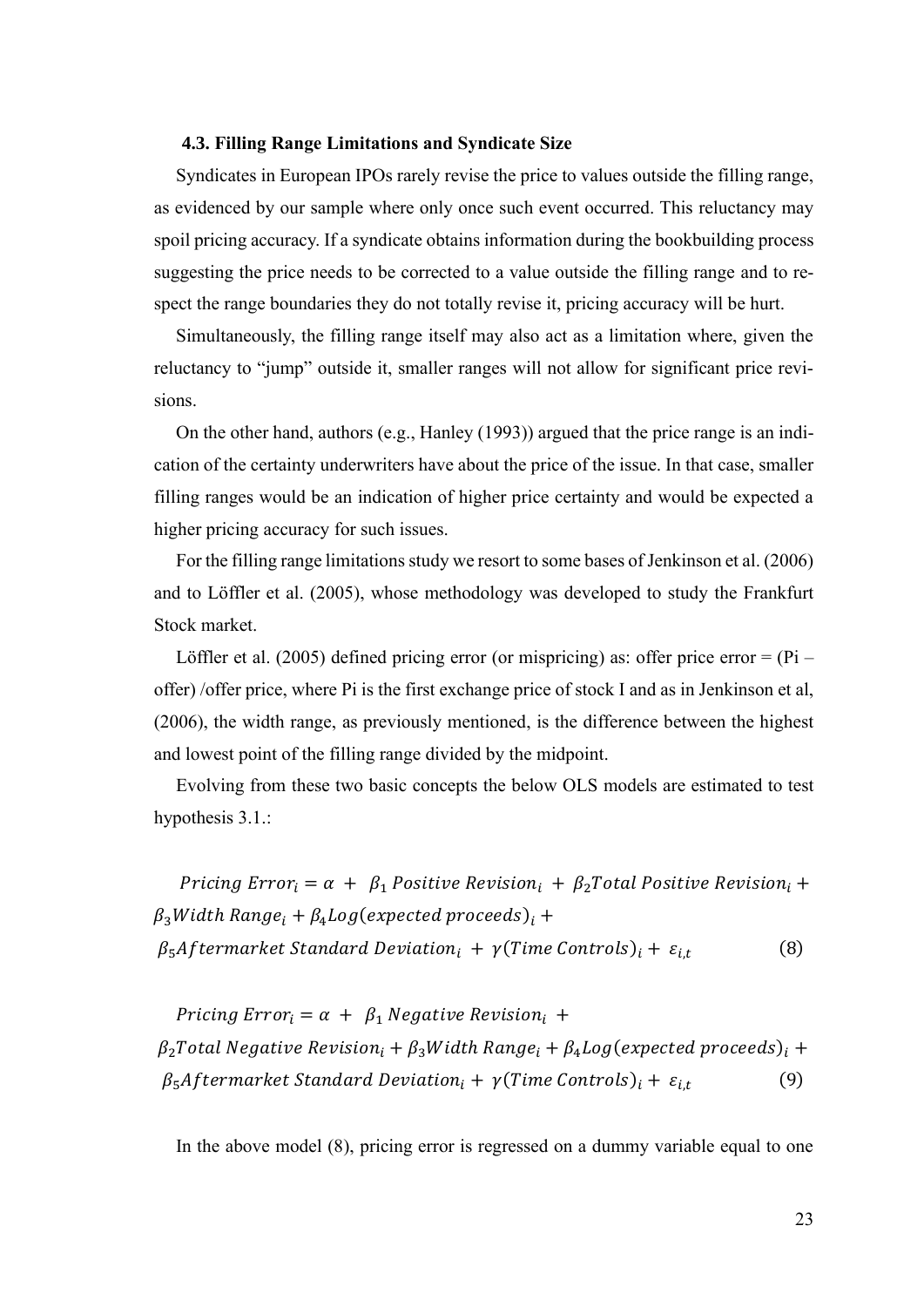when there is a positive (negative in model (9)) revision of the price, a dummy variable equal to one when there is a positive (negative in model (9)) total revision, the width range as measured by Jenkinson et al. (2006), the natural log of expected proceeds, aftermarket standard deviation and time controls. A total revision occurs when the price is revised to the boundary of the filling range, occurring a total positive revision when the revised price equals the upward limit of the filling range, and a total negative revision when the revised price equals the downward limit of the filling range.

Lastly, considering the information the filling range size may potentially transmit regarding the price uncertainty by the syndicate, as mentioned by Hanley (1993), the filling range size is regressed on control variables used previously and on the main syndicate size characteristics, the total number of participants in the syndicate (10) and the number of joint-bookrunners (11), using OLS models. Thus, to test hypothesis 3.2. the goal is to find evidence of higher price certainty for larger syndicates or syndicates with more jointbook managers, which should be reflected in the filling range size.

Width Size<sub>i</sub> =  $\alpha$  +  $\beta_1$ (Total Participants)<sub>i</sub> +  $\beta_2 Log(expected$  proceeds)<sub>i</sub> +  $\beta_3$ Aftermarket Standard Deviation<sub>i</sub> +  $\beta_4$ Prestige Leader Dummy<sub>i</sub> +  $\gamma$ (Time Controls)<sub>i</sub> +  $\varepsilon$ <sub>it</sub> (10)

Width Size<sub>i</sub> =  $\alpha$  +  $\beta_1$ (Number of Joint Bookrunners)<sub>i</sub> +  $\beta_2$ Log(expected proceeds)<sub>i</sub> +  $\beta_3$ Aftermarket Standard Deviation<sub>i</sub> +  $\beta_4$ Prestige Leader Dummy<sub>i</sub> +  $\gamma$ (Time Controls)<sub>i</sub> +  $\varepsilon_{i,t}$  (11)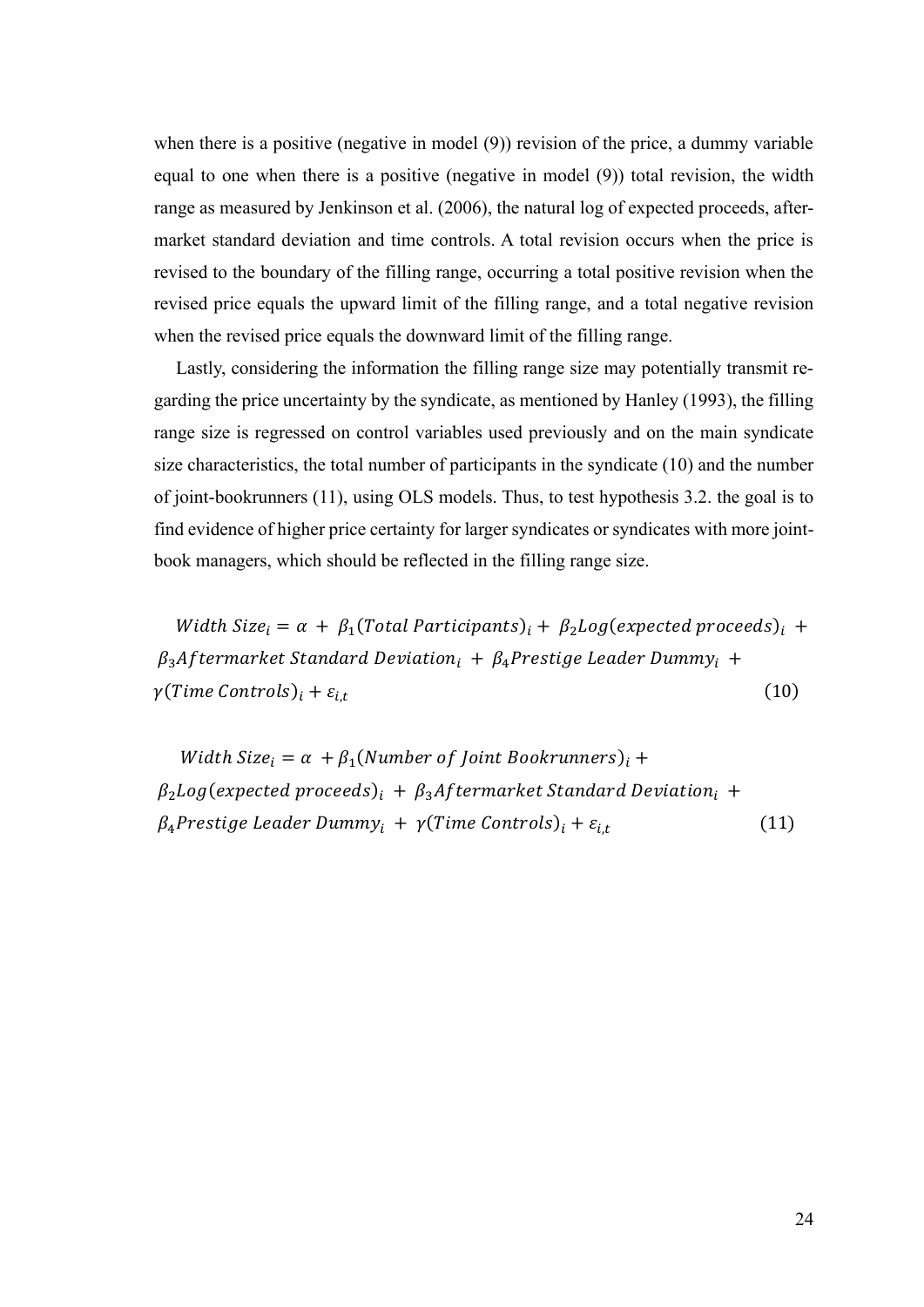#### <span id="page-29-0"></span>**5. Empirical Results**

#### <span id="page-29-1"></span>**5.1. Syndicates Size and Composition Determinants**

The estimation outputs for models (1) and (2) regarding the determinants of syndicate size and composition, described in Table 2, show the natural log of offer proceeds is very significant in both regressions, with the number of total underwriters and joint-bookrunners increasing as expected offer proceeds increase. As expected, the number of jointbook runners increases steadily during the sample period, after controlling for other factors. Regarding the total number of underwriters per syndicate, despite the descriptive statistics showing an increase, the time period dummies did not reveal to be significant, does it is concluded that time is not affecting the total syndicate number of participants, unlike the results found by Corwin and Schultz (2005), where time controls revealed to be significant suggesting not only a steady increase in the number of joint-bookrunners but also a consistent decrease in the total number of participants in the syndicate.

The measure of risk is not statistically significant in both regressions, leading to the exclusion of Chowdhry and Nanda (1996) suggestions, that riskier offers are expected to be handled by a larger number of underwriters. However, the suggestion that a more powerful underwriter should be able to include smaller banks in the offer is not discarded, being a possible reason for the statistical significance of the dummy for a prestigious underwriter in the total participants regression. The results demonstrate that if at least 1 leader is prestigious the total number of underwriters should increase by 0.25.

Finally, the control dummy for foreign offerings occurring in the Frankfurt Stock Exchange is not statistically significant in both regressions.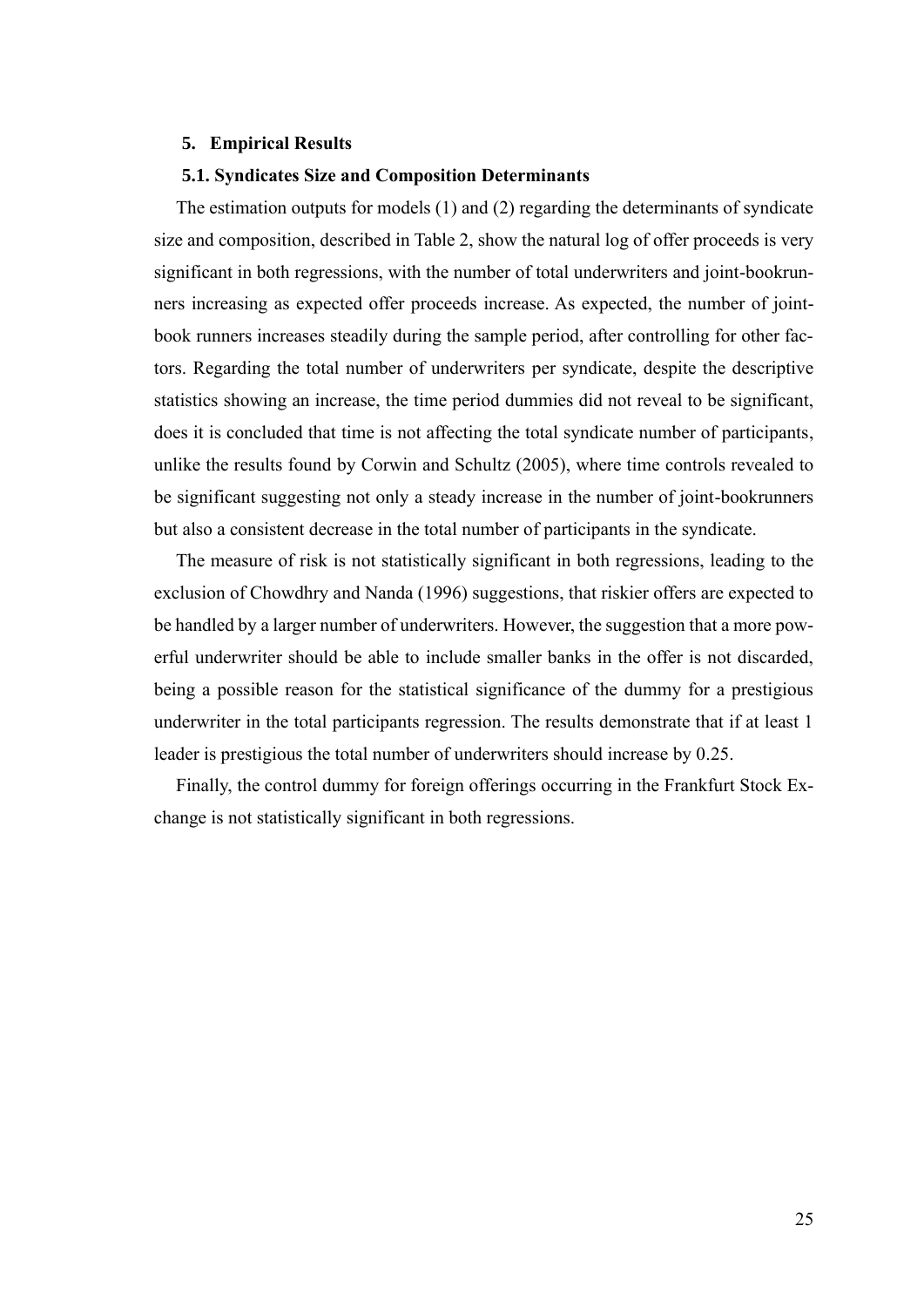#### **Table 2: Determinants of Syndicate Size**

<span id="page-30-0"></span>Table 2 lists coefficient estimates from regressions of syndicate size measures on several offer characteristics. The sample consists of 126 IPOs issued from 2004 to 2021, excluding units, rights, investment funds, and REITs. Expected proceeds are the number of shares offered (excluding greenshoe) multiplied by the midpoint of the filling range. Aftermarket standard deviation is calculated from continuously compounded returns from days 21 through 125 after the IPO. The Prestige Leader Dummy equals 1 if there is at least one leading underwriter with a rank above 8 in the Carter and Manaster (1990)'s rank or is one of the top5 banks in Frankfurt according to Migliorati and Vismara (2014). Dummies are included for the time periods of the sample. A dummy equal to 1 is included if the offering company is not German. Poisson regressions are used since the dependent variable is a count. The T-statistics and Z-statistics based on robust standard errors are listed in parentheses below the coefficients. \*\*\*, \*\*, \* indicate significance at the 1%, 5%, and 10% levels, respectively.

| Dependent Variable      | Number of Total Underwriters | Number of Joint-Book<br>Runners |
|-------------------------|------------------------------|---------------------------------|
|                         | $0.353***$                   | $0.654***$                      |
| Log (expected proceeds) | (10.95)                      | (6.89)                          |
|                         | $-0.031$                     | 0.019                           |
| $\sigma$                | $(-0.88)$                    | (0.13)                          |
| Prestige Leader Dummy   | $0.253**$                    | 0.006                           |
|                         | (2.57)                       | (0.02)                          |
| 2007-2008 Dummy         | $-0.069$                     | $-0.742$                        |
|                         | $(-0.74)$                    | $(-0.86)$                       |
| 2009-2012 Dummy         | 0.099                        | $1.142**$                       |
|                         | (1.16)                       | (2.11)                          |
|                         | $-0.058$                     | 1.449***                        |
| 2013-2016 Dummy         | $(-0.53)$                    | (2.74)                          |
|                         | $-0.003$                     | $1.660***$                      |
| 2017-2021 Dummy         | $(-0.03)$                    | (3.15)                          |
|                         | 0.113                        | 0.340                           |
| Non-German Dummy        | (1.00)                       | (1.47)                          |
|                         | $-5.518***$                  | 14.190***                       |
| Intercept               | $(-9.24)$                    | $(-7.53)$                       |
| $\mathbb{R}^2$          | 0.2636                       | 0.4160                          |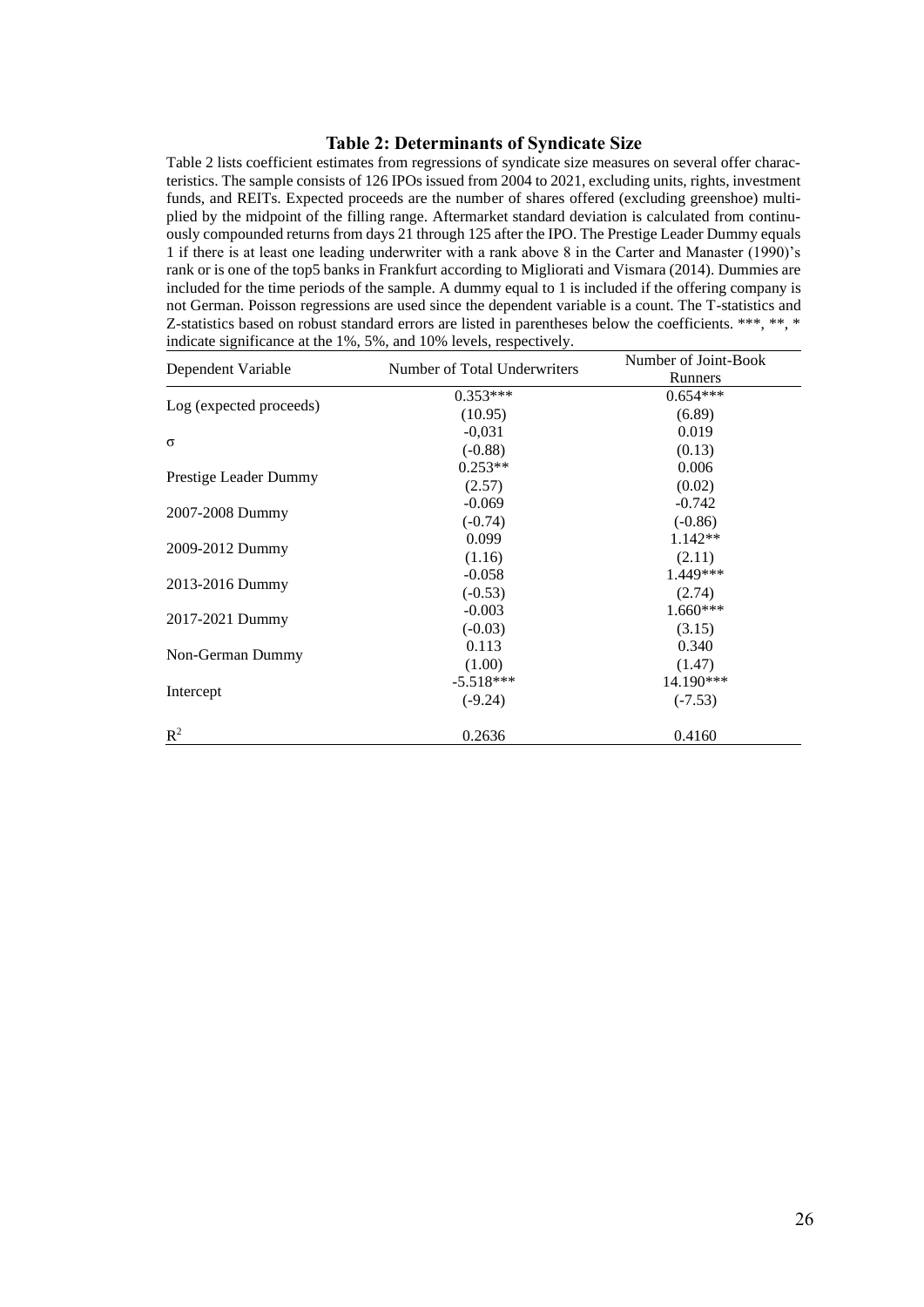#### <span id="page-31-0"></span>**5.2. Syndicates Pricing Accuracy**

#### <span id="page-31-1"></span>**5.2.1. Price revisions**

The outputs from the probit models (3) and (4) used to test the likelihood of positive and negative offer price revisions in response to the information uncovered given certain syndicate characteristics and the OLS regressions (5) used to test if syndicate structure affects the size of the price revisions in response to information uncovered are shown in Table 3.

Panel A presents the output from the probit models (3) for positive price revisions, while Panel B presents the output for probit models (4) concerning negative price revisions.

In Panel A the first probit regression includes as independent variables only the log of expected proceeds, aftermarket standard deviation and total return variables. The results meet the expectations, with the dummy for a return above 10% being positive and significant. Also, the dummy for a negative return has a negative coefficient and is highly significant. Just as in Corwin and Schultz (2005), if the total return from the filing price is large and positive the offer price is likely to be revised upward, and if the total return is negative, an upward correction of the price is less likely.

The following probit regression includes separate interaction terms for syndicate size measures. Unlike the results found by the authors, in our study there is no evidence suggesting the inclusion of additional syndicate members, namely joint-book runners, increase the probability of upward price revisions. In case any of the syndicate size measures appeared significant it would be concluded that information is more likely to be embodied when there is an additional increase of the respective measure.

Moving to Panel B, when computing the probit models (4), the dummy variable for a total return above 10% turned out to be a quasi-complete separation that perfectly predicts binary response failure. In other words, when there is a return above 10%, the price revision is very rarely negative in our sample. Thus, it indicates that having a return above 10% is a much stronger sign that there will be no negative revision than it is a sign that a positive revision will occur. To overcome the problem concerning the quasi-complete separation predicted by this particular return variable, the models were estimated without it.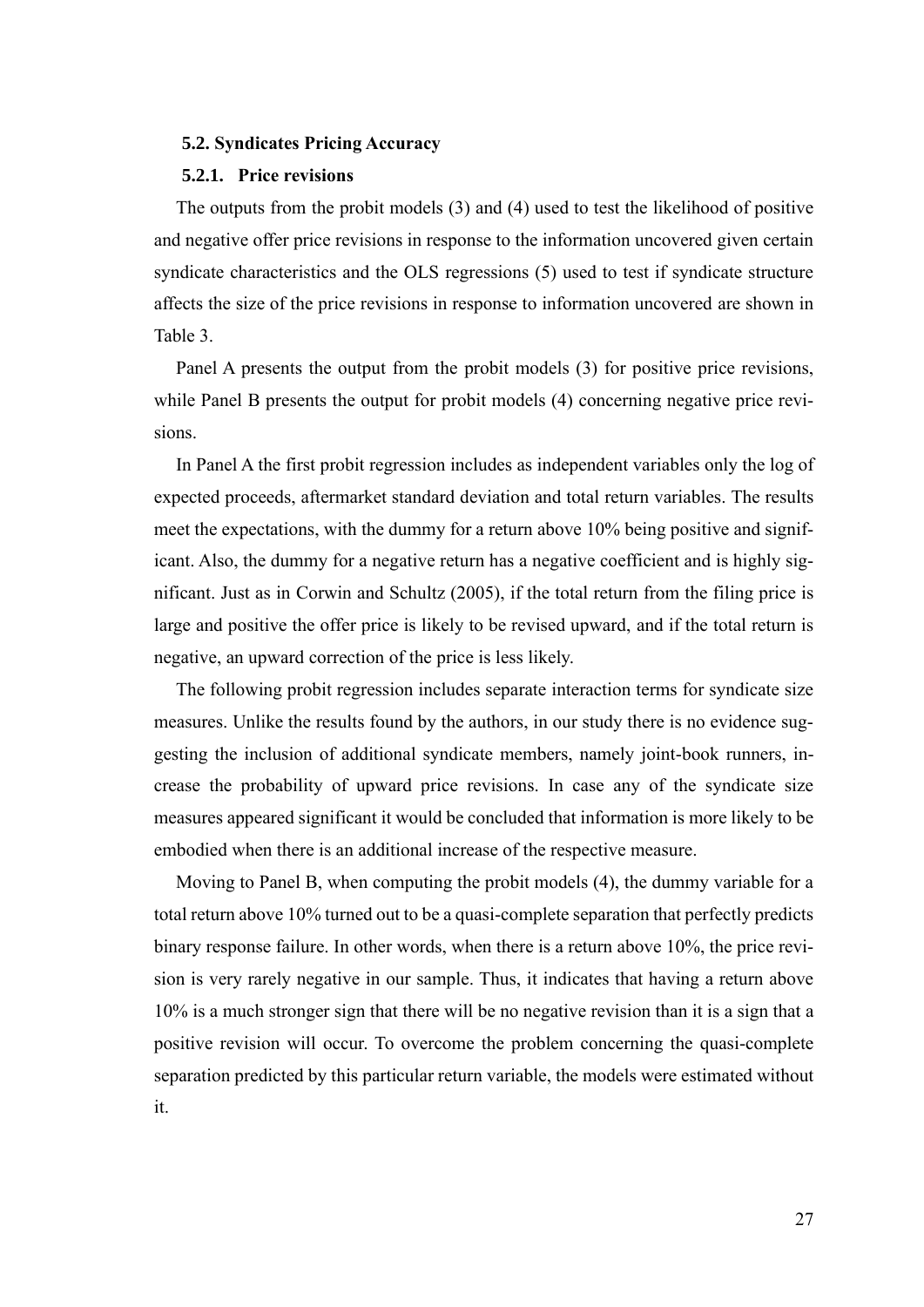#### **Table 3: Offer Price Revisions**

<span id="page-32-0"></span>Panels A and B present estimates of probit regressions for the likelihood of offer price revisions. Panel C reports OLS regressions with the percentage change from the midpoint of the filling range to the offer price (IPO Total Return). The sample consists of 126 IPOs in the Frankfurt Stock Exchange from 2004 to 2021, excluding units, rights, investment funds, and REITs. Panel A presents a probit regression with the dependent variable equal to 1 if the offer price is greater than the midpoint of the filling range and 0 otherwise. In Panel B the dependent variable is a dummy equal to 1 if the offer price is less than the midpoint of the filling range and 0 otherwise. The dummy for a return larger than 10% equals 1 if the return from the midpoint of the filling range to the closing price on the first day of trading is larger than 10%, and 0 otherwise. The dummy for negative return equals 1 if the return from the midpoint of the filling price to the closing price of the first trading day is negative or zero, and 0 otherwise. Expected proceeds are the number of shares offered (excluding greenshoe) multiplied by the midpoint of the filling range. Aftermarket standard deviation is calculated from continuously compounded returns from days 21 to 125 after the IPO. One underwriter is considered prestigious if it has a rank above 8 in the Carter and Manaster (1990)'s rank or is one of the top5 banks in Frankfurt according to Migliorati and Vismara (2014). Heteroskedasticity-consistent Z-statistics are reported in parentheses below the coefficients in Panels A and B and T-statistics are reported in parentheses for the OLS regressions in Panel C. \*\*\*, \*\*, \* indicate significance at the 1%, 5%, and 10% levels, respectively.

|                           |             |             |             | Panel A: Probit Regressions with Upward Price Revision Dependent Variable   |             |             |
|---------------------------|-------------|-------------|-------------|-----------------------------------------------------------------------------|-------------|-------------|
| Dummy for Return>10%      | $1.092***$  | $1.094***$  | 1.098***    | $1.020**$                                                                   | 1.091***    | $1.156***$  |
|                           | (2.63)      | (2.61)      | (2.61)      | (2.42)                                                                      | (2.61)      | (2.72)      |
| Dummy Negative Return     | $-1.731***$ | $-1.730***$ | $-1.730***$ | $-1.782***$                                                                 | $-1.733***$ | $-1.733***$ |
|                           | $(-4.75)$   | $(-4.75)$   | $(-4.74)$   | $(-4.98)$                                                                   | $(-4.62)$   | $(-4.73)$   |
| No. of Leaders            |             | $-0.085$    |             |                                                                             |             |             |
|                           |             | $(-0.44)$   |             |                                                                             |             |             |
| No. of Joint Book Run-    |             |             | 0.017       |                                                                             |             |             |
| ners                      |             |             | (0.14)      |                                                                             |             |             |
| Total Participants in the |             |             |             | $-0.082$                                                                    |             |             |
| Syndicate                 |             |             |             | $(-0.91)$                                                                   |             |             |
| No. of Prestige Leaders   |             |             |             |                                                                             | 0.008       |             |
|                           |             |             |             |                                                                             | (0.208)     |             |
| No. Prestige Joint-Book   |             |             |             |                                                                             |             | 0.126       |
| Runners                   |             |             |             |                                                                             |             | (0.74)      |
| Log (Expected Proceeds)   | $-0.014$    | 0.127       | $-0.024$    | 0.106                                                                       | $-0.188$    | $-0.081$    |
|                           | $(-0.11)$   | (0.09)      | $(-0.17)$   | (0.49)                                                                      | $(-0.10)$   | $(-0.54)$   |
| $\sigma$                  | 0.092       | 0.093       | 0.096       | 0.069                                                                       | 0.091       | 0.115       |
|                           | (0.62)      | (0.63)      | (0.65)      | (0.46)                                                                      | (0.146)     | (0.77)      |
| Pseudo $R^2$              | 0.4758      | 0.4767      | 0.4759      | 0.4812                                                                      | 0.4758      | 0.4795      |
|                           |             |             |             | Panel B: Probit Regressions with Downward Price Revision Dependent Variable |             |             |
| Dummy Negative Return     | $2.346***$  | $2.349***$  | $2.428***$  | $2.525***$                                                                  | 2.338***    | $2.410***$  |
|                           | (7.83)      | (7.81)      | (7.61)      | (7.06)                                                                      | (7.77)      | (7.60)      |
| No. of Leaders            |             | $-0.051$    |             |                                                                             |             |             |
|                           |             | $(-0.24)$   |             |                                                                             |             |             |
| No. of Joint Book Run-    |             |             | $0.247*$    |                                                                             |             |             |
| ners                      |             |             | (1.93)      |                                                                             |             |             |
| Total Participants in the |             |             |             | $0.229**$                                                                   |             |             |
| Syndicate                 |             |             |             | (2.28)                                                                      |             |             |
| No. of Prestige Leaders   |             |             |             |                                                                             | 0.081       |             |
|                           |             |             |             |                                                                             | (0.35)      |             |
| No. Prestige Joint-Book   |             |             |             |                                                                             |             | 0.289*      |
| Runners                   |             |             |             |                                                                             |             | (1.72)      |
| Log (Expected Proceeds)   | $-0.939$    | $-0.780$    | $-0.224*$   | $-0.437**$                                                                  | $-0.138$    | $-0.232*$   |
|                           | $(-0.84)$   | $(-0.58)$   | $(-1.67)$   | $(-2.20)$                                                                   | $(-0.80)$   | $(-1.68)$   |
| $\sigma$                  | $-0.392***$ | $-0.388***$ | $-0.351**$  | $-0.390***$                                                                 | $-0.407***$ | $-0.356**$  |
|                           | $(-2.63)$   | $(-2.66)$   | $(-2.27)$   | $(-2.62)$                                                                   | $(-2.87)$   | $(-2.29)$   |
| Intercept                 | 1.578       | 1.354       | 3.663       | 6.984**                                                                     | 2.360       | 3.868       |
|                           | (0.70)      | (0.55)      | (1.41)      | (2.02)                                                                      | (0.75)      | (1.44)      |
| Pseudo $R^2$              | 0.4767      | 0.4770      | 0.4993      | 0.5191                                                                      | 0.4776      | 0.4971      |
|                           |             |             |             |                                                                             |             |             |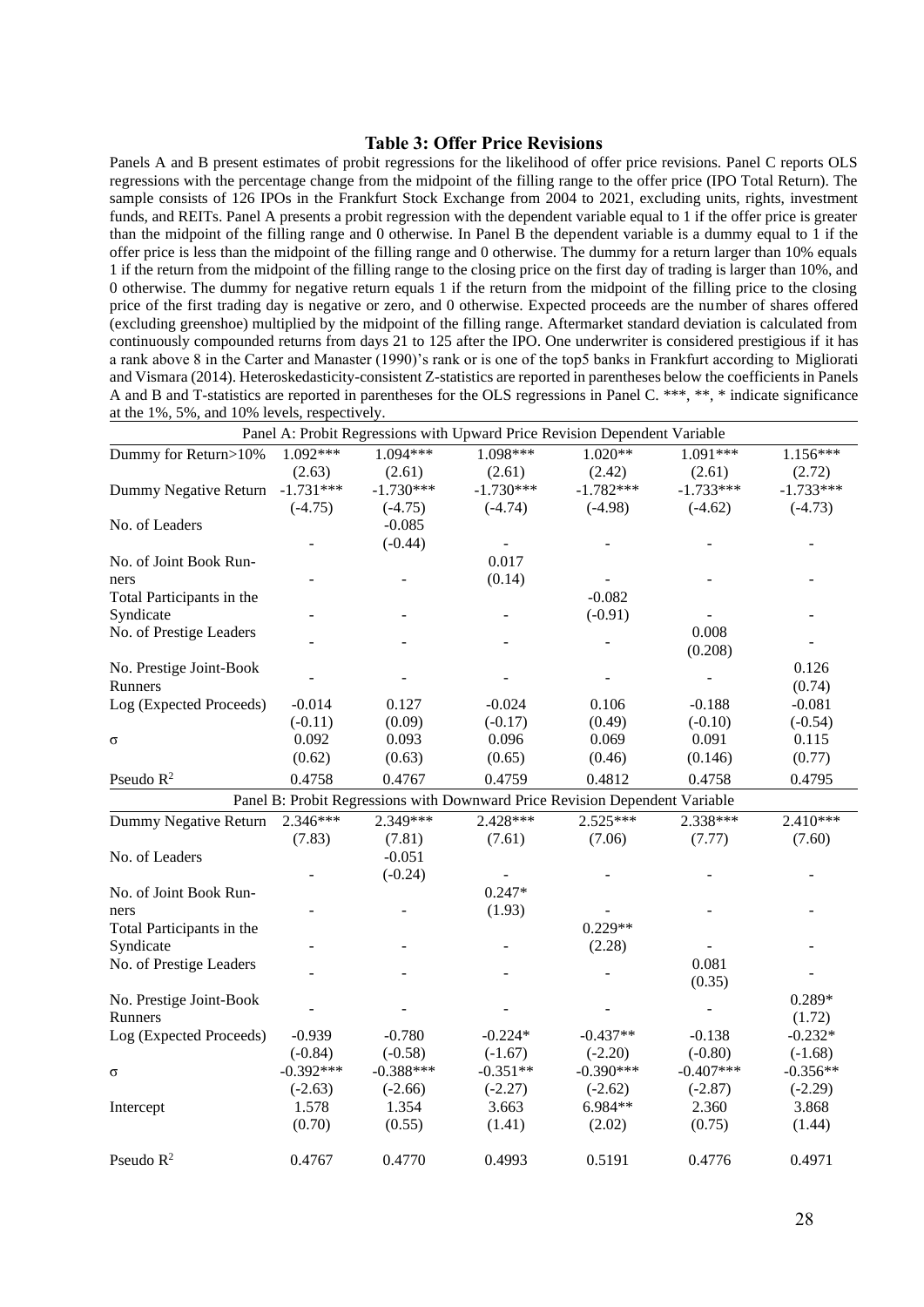| Panel C: Percentage Price Update Regressions |             |             |             |             |             |             |
|----------------------------------------------|-------------|-------------|-------------|-------------|-------------|-------------|
| Dummy for Re-                                | $0.037***$  | $0.037***$  | $0.035***$  | $0.034**$   | $0.037***$  | $0.035***$  |
| $turn > 10\%$                                | (2.90)      | (2.88)      | (2.67)      | (2.48)      | (2.88)      | (2.69)      |
| Dummy Negative Return                        | $-0.098***$ | $-0.098***$ | $-0.099***$ | $-0.099***$ | $-0.098***$ | $-0.098***$ |
|                                              | $(-7.29)$   | $(-7.29)$   | $(-7.31)$   | $(-7.26)$   | $(-7.25)$   | $(-7.26)$   |
| No. of Leaders                               |             | 0.001       |             |             |             |             |
|                                              |             | (0.22)      |             |             |             |             |
| No. of Joint Book Run-                       |             |             | $-0.06*$    |             |             |             |
| ners                                         |             |             | $(-1.68)$   |             |             |             |
| Total Participants in the                    |             |             |             | $-0.004$    |             |             |
| Syndicate                                    |             |             |             | $(-1.48)$   |             |             |
| No. of Prestige Leaders                      |             |             |             |             | 0.001       |             |
|                                              |             |             |             |             | $(-0.22)$   |             |
| No. Prestige Joint-Book                      |             |             |             |             |             | $-0.004$    |
| <b>Runners</b>                               |             |             |             |             |             | $(-0.86)$   |
| Log (Expected Proceeds)                      | 0.002       | 0.002       | 0.006       | 0.008       | 0.002       | 0.004       |
|                                              | (0.61)      | (0.44)      | (1.24)      | (1.36)      | (0.34)      | (0.90)      |
| $\sigma$                                     | 0.004       | 0.004       | 0.003       | 0.003       | 0.004       | 0.003       |
|                                              | (0.421)     | (0.80)      | (0.52)      | (0.67)      | (0.77)      | (0.66)      |
| Intercept                                    | $-0.031$    | $-0.025$    | $-0.083$    | $-0.121$    | $-0.024$    | $-0.061$    |
|                                              | $(-0.38)$   | $(-0.29)$   | $(-0.92)$   | $(-1.12)$   | $(-0.22)$   | $(-0.67)$   |
|                                              |             |             |             |             |             |             |
| $\mathbb{R}^2$                               | 0.5675      | 0.5677      | 0.5749      | 0.5749      | 0.5676      | 0.5696      |

Overall, the results for panel B are in line with those from Panel A, but similarly to Corwin and Schultz (2005), the results from Panel B are stronger and more consistent than those found in Panel A. The dummy for a return equal or below zero is positive and very significant, suggesting prices are more likely to be revised downwards when the return is negative.

Interestingly, the coefficient on total participants is positive and significant, indicating that when there are more members composing the syndicate, a negative price revision is more likely.

Aftermarket standard deviation revealed to be statistically significant with an unexpected signal. If a company is riskier, one should expect banks to be more prone for downward revisions, the contrary of the results found in these regressions.

Moving to Panel C of Table 3, the regressions study how the size of offer price revisions is affected by the dependent variables, unlike the probit regressions which study the likelihood that a revision occurs. In the first column of Panel C, the regression does not include syndicate size measures. The regression shows that offering prices increase by 3.7 percentage point more when total return is greater than 10% and decline by 9.8 percentage points more when the return is negative or zero. These changes are smaller than the revisions found in U.S. IPOs, (9.1% revision when return greater than 20% and 17.4%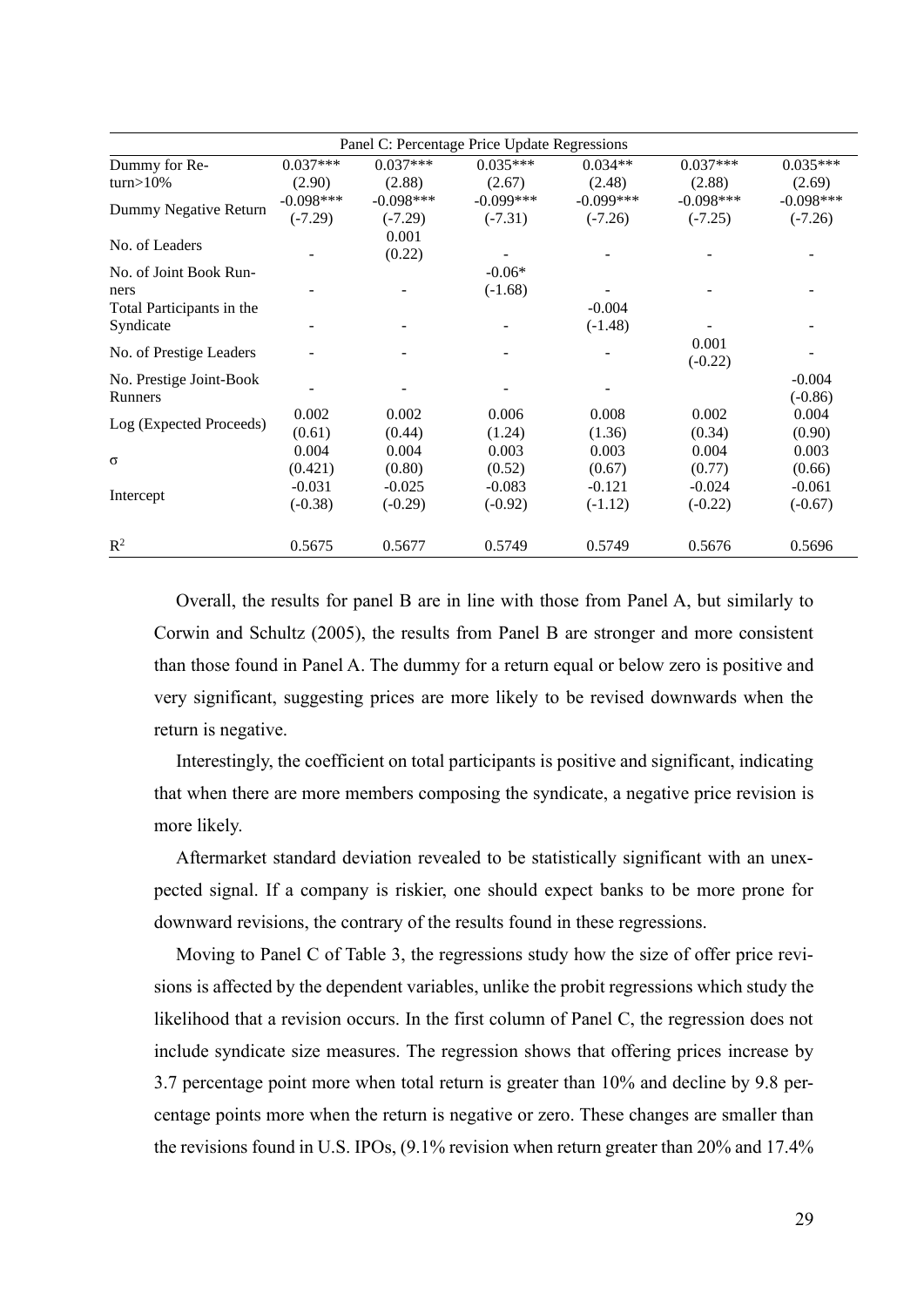when there is negative returns), one possible explanation is the limitation underwriters have from the filling range. As seen previously underwriters in Europe rarely "jump" to a price outside the filling range.

The coefficients associated to the variables of syndicate size and composition are not statistically significant, which suggest the syndicate size and composition has no effect on the magnitude of offer price revisions, unlike the results found by Corwin and Schultz (2005) that suggest the size of the offer price revisions increase with syndicate size, particularly if more prestigious co-managers (joint-bookrunners) are included.

## <span id="page-34-0"></span>**5.2.2. Underpricing**

Table 4 presents the second stage regressions for the 2SLS estimated in models (6) and (7) for the possibility of additional effects in underpricing related to syndicate size, more specifically the number of joint-bookrunners and the number of total participants in the syndicate.

The main conclusions are similar to the results found by Corwin and Schultz (2005) for the U.S. market. There is no sign of additional effects on underpricing once price revisions have been accounted for.

Interestingly, and similarly to their outcome, the price revision variable is still significant with a positive coefficient. One interpretation is that offerings whose price has been positively revised result in greater underpricing.

Corwin and Schultz (2005) interpretation is that the positive coefficient on price adjustment reflect the partial adjustment phenomena mentioned in the literature above.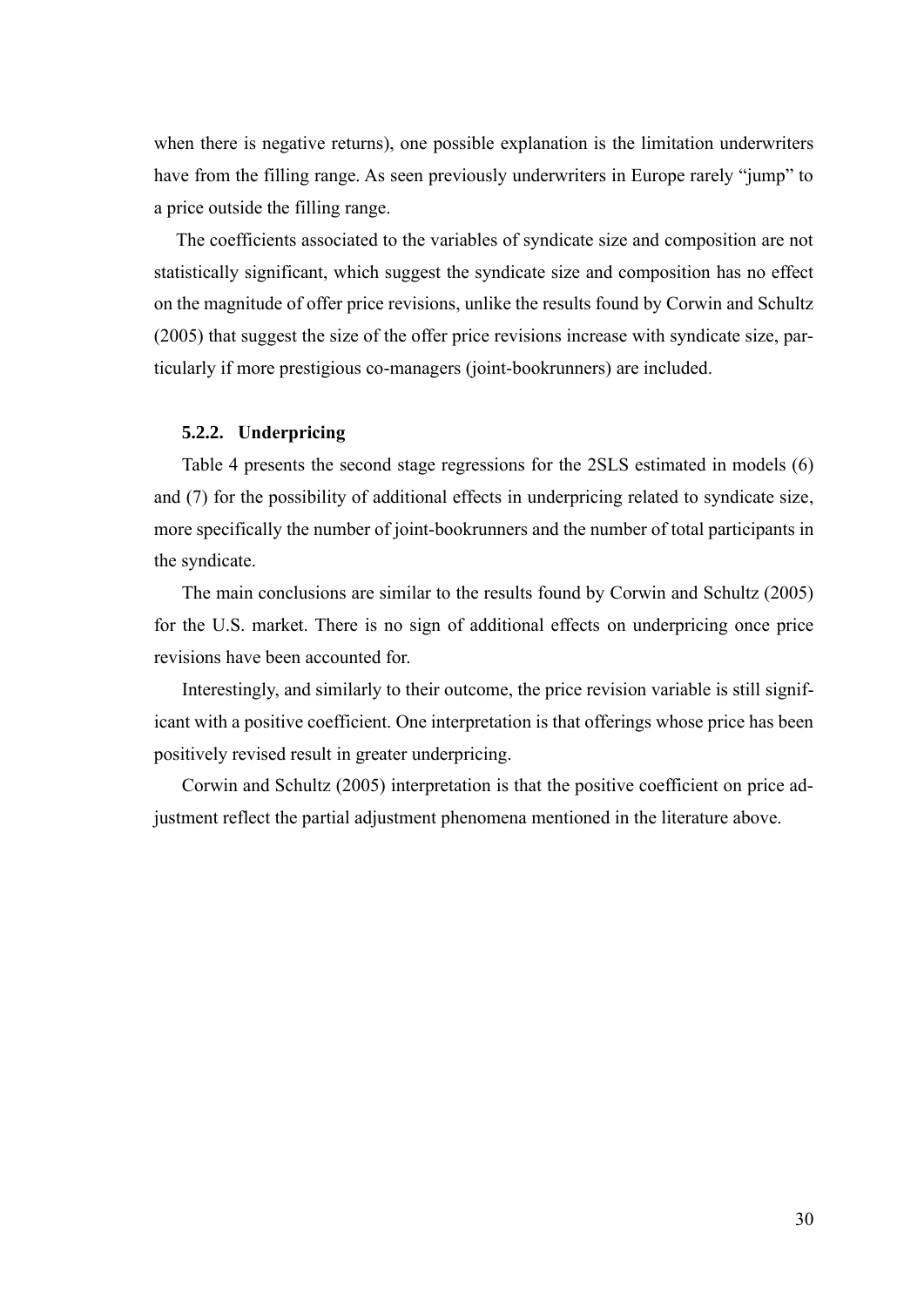#### **Table 4: IPO Underpricing and Syndicate Size**

<span id="page-35-0"></span>Table 4 lists coefficient estimates from 2SLS regressions of the natural log of 1 + underpricing on syndicate characteristics and a set of control variables. The syndicates characteristics to analyze are the number of total participants in the syndicate and the number of joint-bookrunners. The sample includes 126 IPOs from Frankfurt Stock Exchange issued between 2004 and 2021, excluding units, rights, investment funds, and REITs. The first-stage regressions are similar to regressions (1) and (2), adding price revision as an independent variable, measured as the percentage change from the midpoint of the filling range to the offer price and calculate using OLS. The number of joint-bookrunners and total participants used in the second-stage regressions displayed are estimated in the first stage regressions. Expected proceeds are the number of shares offered (excluding greenshoe) multiplied by the midpoint of the filling range. Aftermarket standard deviation is calculated from continuously compounded returns from days 21 through 125 after the IPO. The Prestige Leader Dummy equals 1 if there is at least one leading underwriter with a rank above 8 in the Carter and Manaster (1990)'s rank or is one of the top5 banks in Frankfurt according to Migliorati and Vismara (2014)'s ranking. Dummies are included for the time periods of the sample. The Non-German Dummy equals 1 if the offering company is not German and 0 otherwise. Heteroskedasticity-consistent T-statistics for the first stage regressions and Z-statistics for the second stage regressions are reported in parentheses below the coefficients. \*\*\*, \*\*, \* indicate significance at the 1%, 5%, and 10% levels, respectively.

|                       | First Stage     | Second Stage     | <b>First Stage</b>   | <b>Second Stage</b> |
|-----------------------|-----------------|------------------|----------------------|---------------------|
|                       | Number of Joint | Log(1+Underpric- | Number of Total Par- | $Log(1+Underpric-$  |
|                       | Bookrunners     | ing)             | ticipants            | ing)                |
| Log (Expected Pro-    | $0.574***$      | 0.025            | $1.496***$           | 0.035               |
| ceeds)                | (6.38)          | (0.48)           | (8.91)               | (0.45)              |
|                       | $-0.065$        | 0.004            | $-0.243$             | 0.002               |
| $\sigma$              | $(-0.80)$       | (0.45)           | $(-1.59)$            | (0.11)              |
| Dummy Prestige        | $-0.353$        | 0.009            | 0.267                | 0.027               |
| Leader                | $(-1.55)$       | (0.23)           | (0.69)               | (1.13)              |
| Total Participants in |                 |                  |                      | $-0.020$            |
| the Syndicate         |                 |                  |                      | $(-0.40)$           |
| No. of Joint-         |                 | $-0.035$         |                      |                     |
| <b>Bookrunners</b>    |                 | $(-0.40)$        |                      |                     |
| Price Revision        | $-0.651$        | $0.344**$        | $-1.908$             | $0.328*$            |
|                       | $(-0.63)$       | (2.27)           | $(-0.97)$            | (1.94)              |
| Dummy 2007-2008       | $-0.069$        | 0.007            | 0.180                | 0.014               |
|                       | $(-0.26)$       | $(-0.14)$        | (0.43)               | (0.48)              |
| Dummy 2009-2012       | $0.443*$        | $-0.007$         | 0.610                | $-0.010$            |
|                       | (1.73)          | $(-0.14)$        | (1.21)               | $(-0.24)$           |
| Dummy 2013-2016       | $0.780***$      | 0.026            | $-0.199$             | $-0.006$            |
|                       | (2.98)          | (0.32)           | $(-0.40)$            | $(-0.25)$           |
| Dummy 2017-2021       | $1.130***$      | 0.070            | 0.044                | 0.031               |
|                       | (3.56)          | (0.67)           | (0.08)               | (1.16)              |
| Non-German            | 0.267           |                  | 0.463                |                     |
| Dummy                 | (1.08)          |                  | (0.93)               |                     |
|                       | $-10.068***$    | $-0.435$         | $-23.866***$         | $-0.566$            |
| Intercept             | $(-6.37)$       | $(-0.47)$        | $(-7.99)$            | $(-0.45)$           |
|                       |                 |                  |                      |                     |
| $R^2$                 | 0.4926          | 0.1328           | 0.6296               | 0.0785              |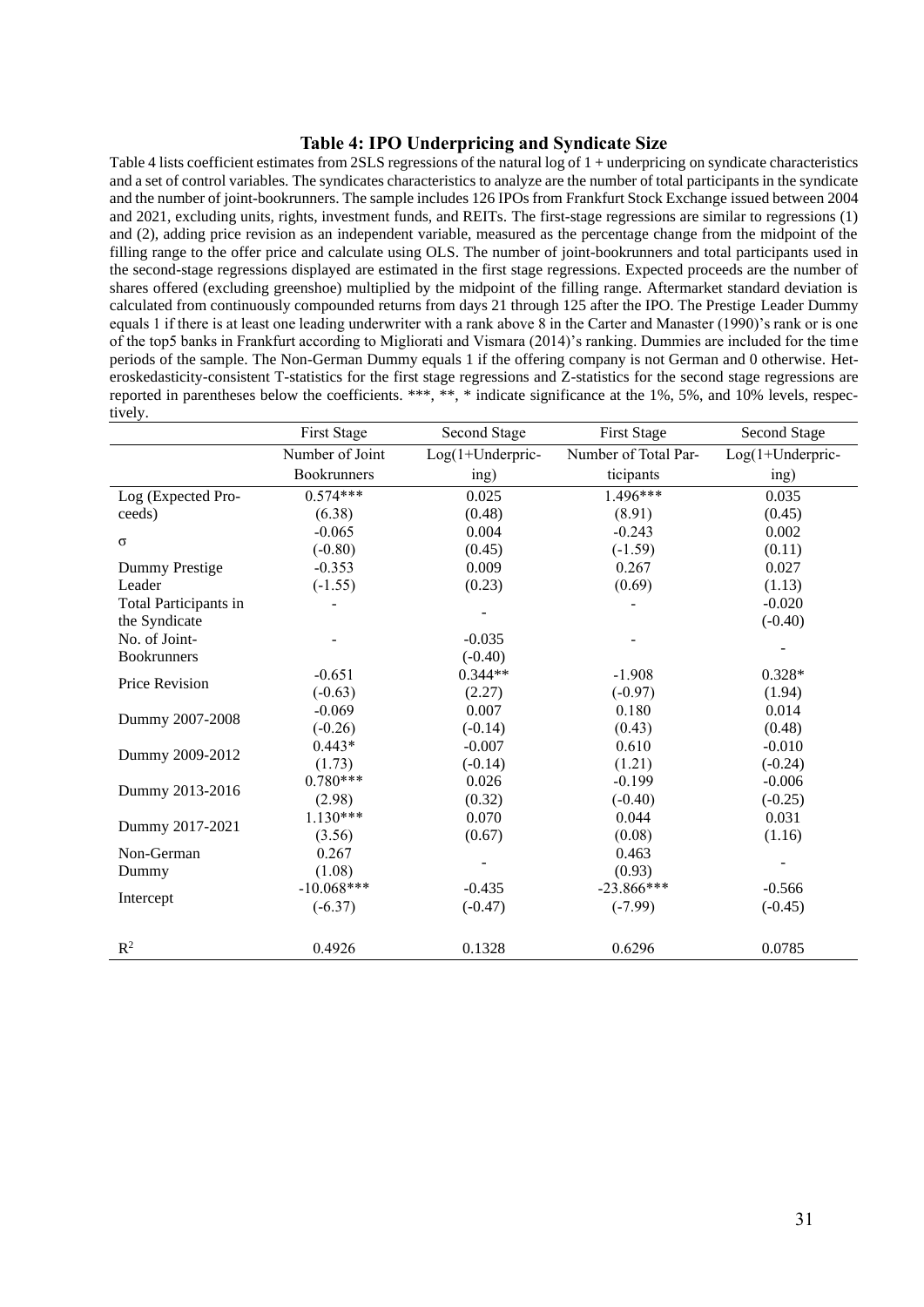#### <span id="page-36-0"></span>**5.3. Filling Range Limitations and Syndicate Size**

The estimation outputs from models (8) and (9) are displayed in Table 5 below. The coefficients for positive and negative revision dummy variables in regressions (8) and (9), respectively, suggest that when a price revision occurs the difference between the expected price (midpoint of the filling range) and the first price recorded on exchange is larger. From another perspective, these results support the findings reached above about the accuracy of price revisions made in the correct direction by syndicates.

Nonetheless, the dummy variables for both positive and negative total revision are simultaneously significant with the positive and negative price revision variables, indicating pricing errors are larger when syndicates adjust the price to the limits of the filling range, backing our initial expectations that price revisions limited by the initial filling range damage pricing accuracy.

Lastly, given the expected limitations on revisions caused by the filling range, it was initially though that oferings with smaller ranges could have higher pricing error.

However, the negative coefficient on width size of the filling range suggests that offerings with smaller relative ranges, keeping everything else constant, present less pricing error. The results support the arguments of Hanley (1993) which were also consired a possible outcome. As Hanley (1993) mentions, when underwriters are unsure of the price of an issue, they are likely to set wider offer ranges to provide greater flexibility in setting the final offer price. Thus, a wider offer range will mean a greater uncertainty about the true value of the issue.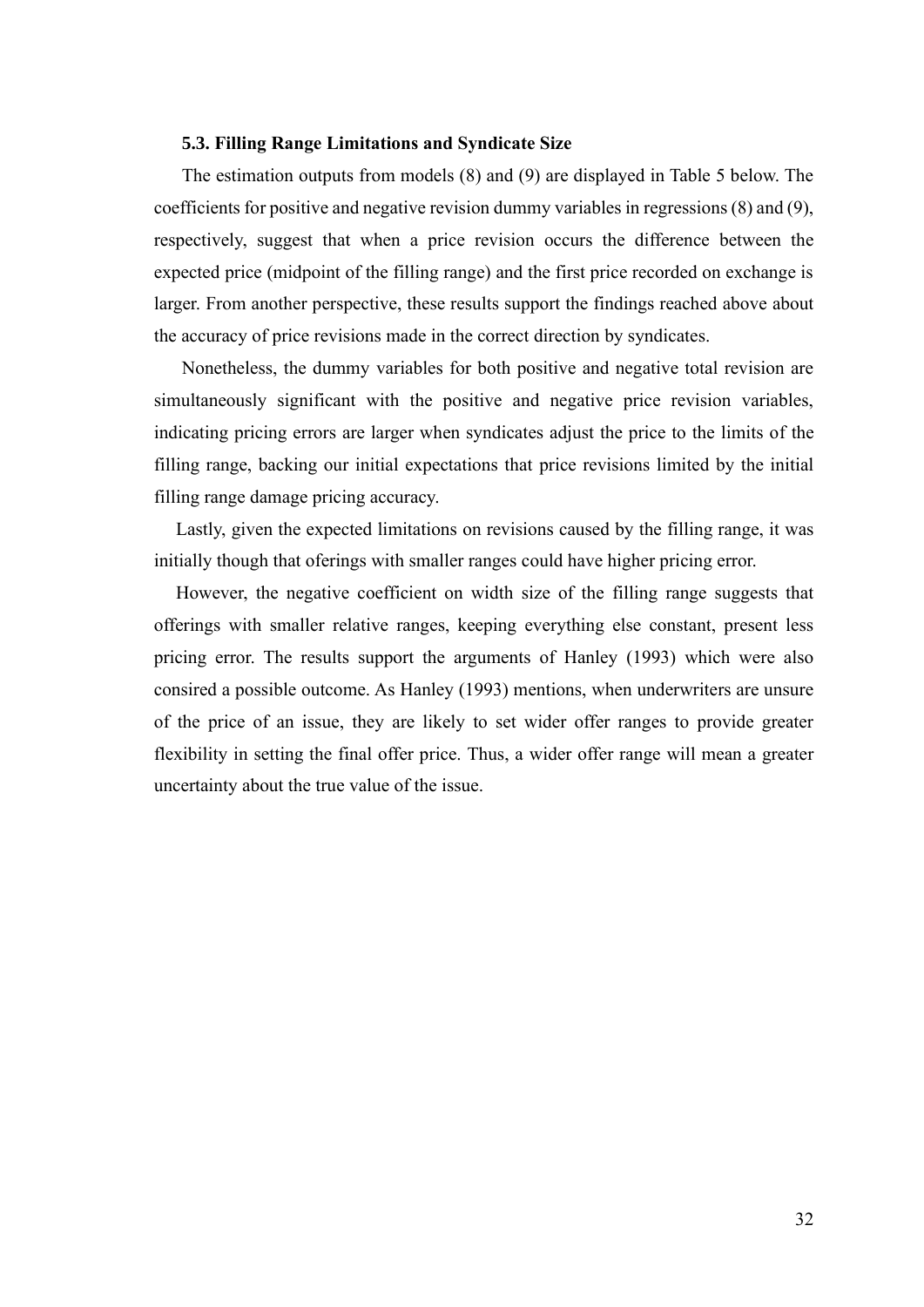#### **Table 5: Pricing Error and Filling Range Limitations**

<span id="page-37-0"></span>Table 5 lists coefficient estimates from OLS regressions of mispricing on price revision variables, width range and a set of control variables. The sample includes 126 IPOs from Frankfurt Stock Exchange issued between 2004 and 2021, excluding units, rights, investment funds, and REITs. Total positive revision dummy equals to 1 when the price is revised to the upper boundary of the filling range and zero otherwise. Total negative revision dummy equals to 1 when the revised price equals the downward boundary of the filling range and zero otherwise. Positive revision dummy variable equals to 1 if the offer price is greater than the midpoint the filling range and zero otherwise, negative revision dummy variable equals to 1 if the offer price is less than the midpoint of the filling range and zero otherwise. Width range is measured as the difference between the highest and lowest point of the filling range divided by the midpoint. Expected proceeds are the number of shares offered (excluding greenshoe) multiplied by the midpoint of the filling range. Aftermarket standard deviation is calculated from continuously compounded returns from days 21 through 125 after the IPO. Dummies are included for the time periods of the sample. Heteroskedasticity-consistent T-statistics are reported in parentheses below the coefficients. \*\*\*, \*\*, \* indicate significance at the 1%, 5%, and 10% levels, respectively.

| Offer Price Error (Mispricing) |            |             |  |  |  |  |
|--------------------------------|------------|-------------|--|--|--|--|
| <b>Total Positive Revision</b> | $0.151***$ |             |  |  |  |  |
|                                | (3.70)     |             |  |  |  |  |
| Positive Revision              | $0.140***$ |             |  |  |  |  |
|                                | (5.28)     |             |  |  |  |  |
| <b>Total Negative Revision</b> |            | $-0.062***$ |  |  |  |  |
|                                |            | $(-3.99)$   |  |  |  |  |
| <b>Negative Revision</b>       |            | $-0.175***$ |  |  |  |  |
|                                |            | $(-7.23)$   |  |  |  |  |
| Width Range %                  | $-0.233*$  | $-0.284***$ |  |  |  |  |
|                                | $(-1.95)$  | $(-3.16)$   |  |  |  |  |
| Dummy 2007-2008                | 0.006      | 0.004       |  |  |  |  |
|                                | (0.22)     | (0.14)      |  |  |  |  |
| Dummy 2009-2012                | 0.033      | 0.018       |  |  |  |  |
|                                | (1.48)     | (0.80)      |  |  |  |  |
| Dummy 2013-2016                | 0.008      | $-0.007$    |  |  |  |  |
|                                | (0.36)     | $(-0.30)$   |  |  |  |  |
| Dummy 2017-2021                | 0.042      | 0.018       |  |  |  |  |
|                                | (1.44)     | (0.51)      |  |  |  |  |
| Log (Expected Proceeds)        | $0.012**$  | 0.003       |  |  |  |  |
|                                | (2.01)     | (0.46)      |  |  |  |  |
| $\sigma$                       | 0.009      | 0.005       |  |  |  |  |
|                                | (1.20)     | (0.47)      |  |  |  |  |
| Intercept                      | $-0.270**$ | 0.125       |  |  |  |  |
|                                | $(-2.23)$  | (1.01)      |  |  |  |  |
| $\mathbb{R}^2$                 | 0.6460     | 0.5620      |  |  |  |  |

Lastly, the filling size itself did not appear to be affected by the total number of participants in the syndicate or the number of joint-bookrunners, as demonstrated by the output from models (10) and (11) displayed in Table 6. Thus, no evidence was found suggesting larger or syndicates with more joint-bookrunners produce smaller filling ranges, demonstrating less price uncertainty.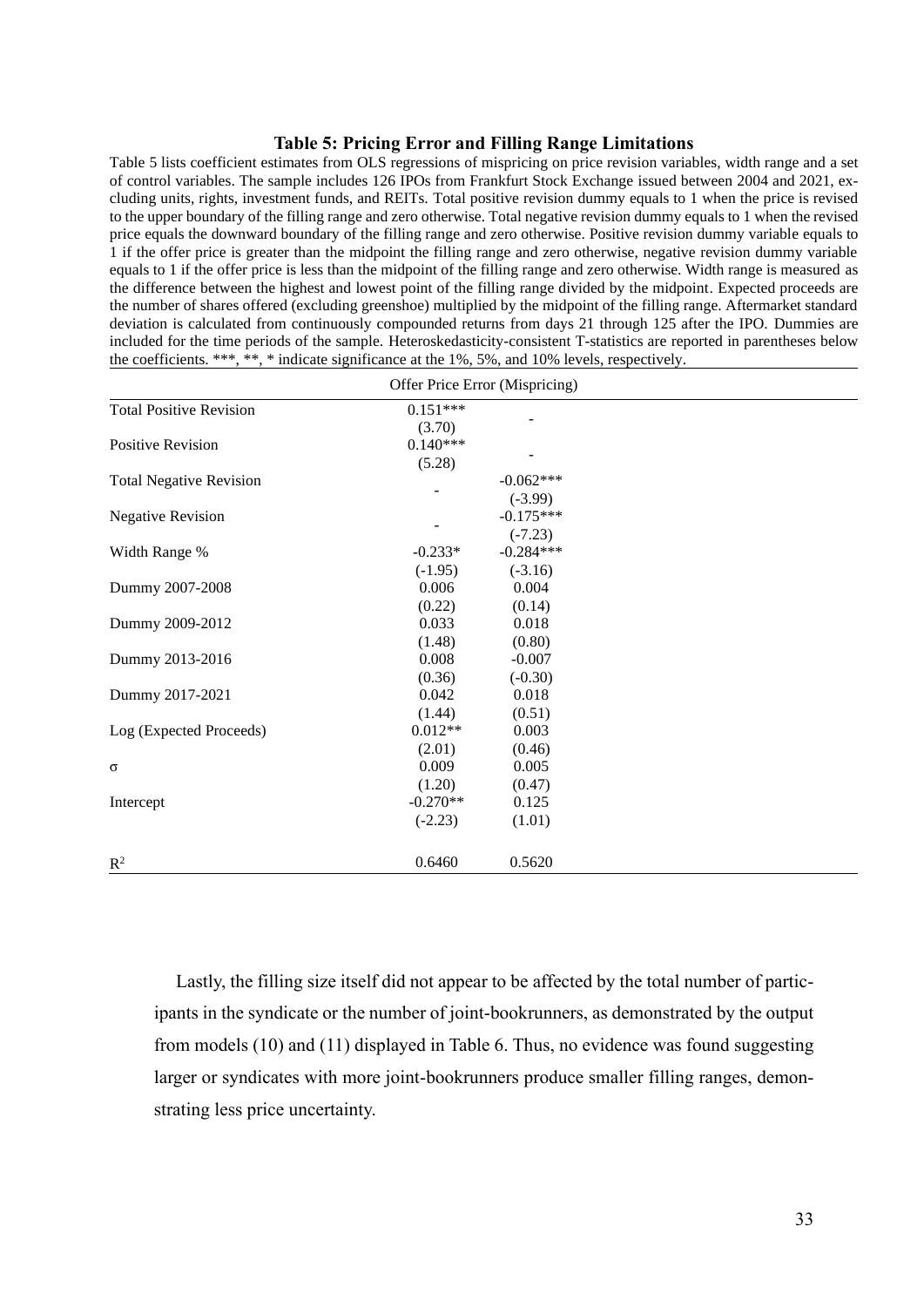#### **Table 6: Filling Range Size and Syndicate Size**

<span id="page-38-0"></span>Table 6 lists coefficient estimates from OLS regressions of Width Range (Width Size) on syndicate size characteristics and a set of control variables. The sample includes 126 IPOs from Frankfurt Stock Exchange issued between 2004 and 2021, excluding units, rights, investment funds, and REITs. Width range is measured as the difference between the highest and lowest point of the filling range divided by the midpoint. The syndicate size characteristics are the total number of participants in the syndicate and the total number of joint-bookrunners. Expected proceeds are the number of shares offered (excluding greenshoe) multiplied by the midpoint of the filling range. Aftermarket standard deviation is calculated from continuously compounded returns from days 21 through 125 after the IPO. The Prestige Leader Dummy equals 1 if there is at least one leading underwriter with a rank above 8 in the Carter and Manaster (1990)'s rank or is one of the top5 banks in Frankfurt according to Migliorati and Vismara (2014)'s ranking. Dummies are included for the time periods of the sample. Heteroskedasticity-consistent T-statistics are reported in parentheses below the coefficients. \*\*\*, \*\*, \* indicate significance at the 1%, 5%, and 10% levels, respectively.

| Width Range %                    |            |            |  |  |  |
|----------------------------------|------------|------------|--|--|--|
| Total Participants in the Syndi- | 0.000      |            |  |  |  |
| cate                             | (0.10)     |            |  |  |  |
| No of Joint-Bookrunners          |            | $-0.001$   |  |  |  |
|                                  |            | $(-0.24)$  |  |  |  |
|                                  | $-0.023**$ | $-0.022**$ |  |  |  |
| Log (Expected Proceeds)          | $(-2.23)$  | $(-2.48)$  |  |  |  |
|                                  | $-0.006$   | $-0.006$   |  |  |  |
| $\sigma$                         | (0.465)    | $(-0.77)$  |  |  |  |
| Dummy Prestige Leader            | $0.083***$ | $0.083***$ |  |  |  |
|                                  | (4.35)     | (4.23)     |  |  |  |
| Non-German Dummy                 | $0.048***$ | $0.049***$ |  |  |  |
|                                  | (2.68)     | (2.64)     |  |  |  |
| Dummy 2007-2008                  | 0.028      | 0.028      |  |  |  |
|                                  | (1.48)     | (1.49)     |  |  |  |
| Dummy 2009-2012                  | $0.067**$  | $0.068**$  |  |  |  |
|                                  | (2.51)     | (2.56)     |  |  |  |
| Dummy 2013-2016                  | 0.022      | 0.023      |  |  |  |
|                                  | (1.06)     | (1.09)     |  |  |  |
| Dummy 2017-2021                  | $0.047***$ | $0.049***$ |  |  |  |
|                                  | (3.18)     | (3.13)     |  |  |  |
| Intercept                        | $0.560***$ | $0.541***$ |  |  |  |
|                                  | (3.02)     | (3.24)     |  |  |  |
|                                  |            |            |  |  |  |
| $R^2$                            | 0.2409     | 0.2410     |  |  |  |

Furthermore, the dummy for the inclusion of a prestige leader in the syndicate is statistically significant and has a positive sign, suggesting that filling ranges are 8% larger for issues whose syndicate has a high reputation bank. The control dummy for non-German issues suggests syndicates might be less certain of the true price, which can be explained by the presence of several Asian issues in the sample that are usually conducted by firms seeking to escape from the typical severe underpricing of Chinese IPOs, being unknown and harder to price (Hanley, 1993). Thus, by placing a larger filling range, banks can do larger future revisions. Despite the very low impact of offering size on the width range, the output suggests a positive relation between offering size filling range width, contradicting Benveniste and Spindt (1989)'s findings.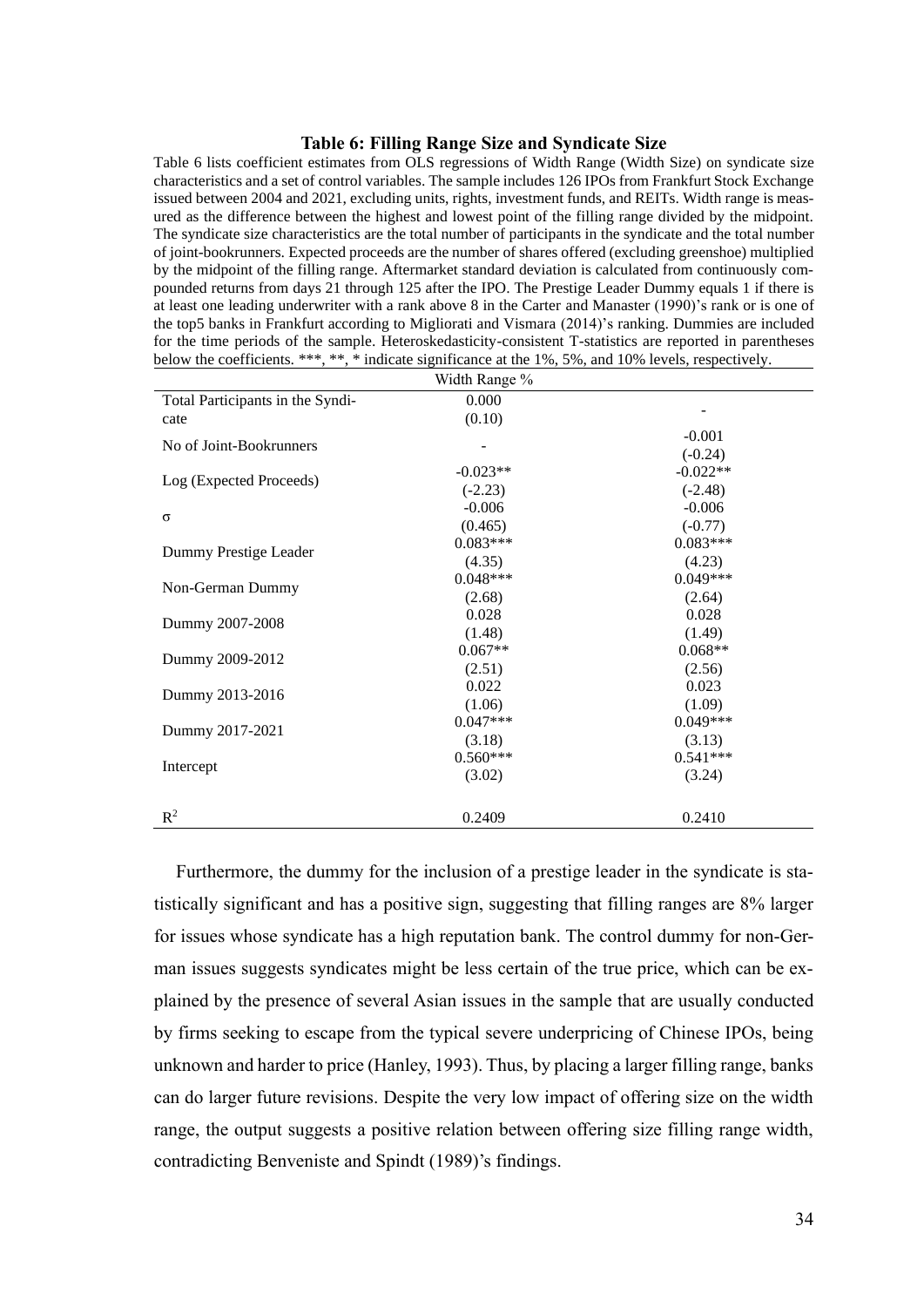Lastly, the evidence suggests the periods of 2009-2012 and 2017-2021, which are the ones with larger average width ranges, are relevant and have impact on width range. Both these periods comprise economic shocks, namely the 2008 recession and the Covid-19 pandemic in 2020, which exacerbate the uncertainty in financial markets.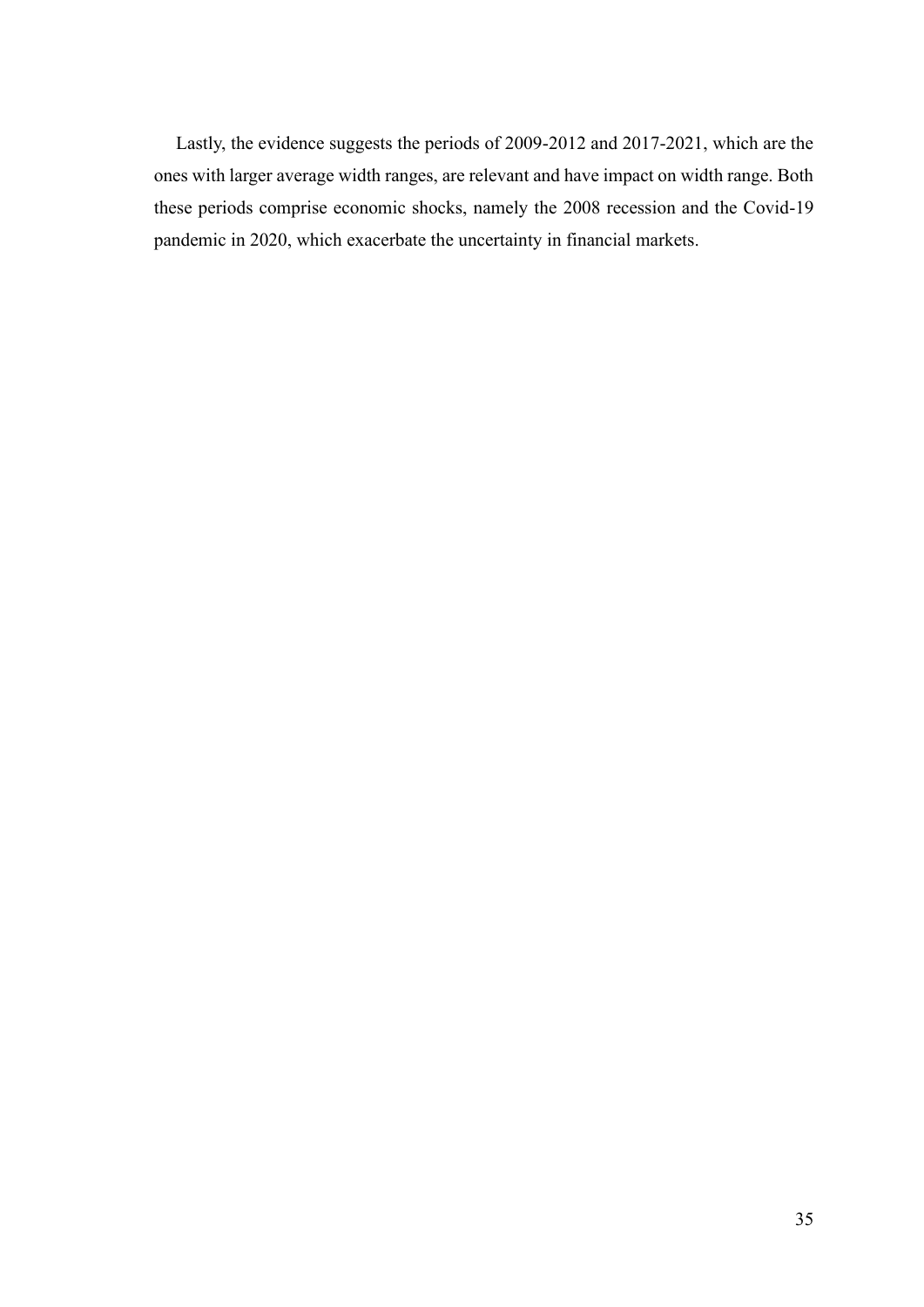## <span id="page-40-0"></span>**6. Conclusion**

The purpose of dissertation was to study European IPOs, assessing the changes in its syndicates size, pricing accuracy and filling range limitations. For that purpose, a sample of 126 IPOs taking place in the Frankfurt Stock Exchange between 2004 and 2011 was used.

The results demonstrate both the number of total participants in the syndicate and the number of joint-bookrunners is highly dependent on the size of the offer, consistent with Corwin and Schultz (2003). However, only the number of joint-bookrunners appeared to be affected by the time controls, demonstrating a steady increase throughout time.

The results suggest that a higher number of participants is more likely if the syndicate has a highly reputable leader as suggested by Chowdhry and Nanda (1996).

Evidence found also indicates that syndicates do indeed revise the price correctly according to information uncovered, but, unlike Corwin and Schultz (2003), no evidence was found suggesting positive price revisions are more likely for syndicates with higher number of joint-bookrunners. Regarding the likelihood of negative price revisions, these seem to be more likely when syndicates are larger and less likely for riskier firms. Finally, no evidence was found suggesting larger or smaller revisions for different syndicate sizes. However, it was found a significantly smaller price revision in our sample in both the presence of positive (3,7%) and negative (-9,8%) information when compared to U.S. price revisions where Corwin and Schultz (2005) found revisions of 9,1% and -17,4%, for positive and negative information, respectively.

Regarding underpricing, once price revisions have been accounted for, no evidence was found suggesting larger or syndicates with more joint-bookrunners achieve better pricing. Interestingly, and in line with Corwin and Schultz (2003), even though price revisions were accounted for in the first stage regressions of our 2SLS models, they remained significant in the second stage regressions. Corwin and Schultz (2003) interpretations are that these results reflect the partial adjustment phenomena (Bradley & Jordan, 2002; Hanley, 1993; Loughran & Ritter, 2002). This interpretation is particularly interesting considering the price revisions limiations observed in this market.

In sum, the results support the hypothesis that only larger syndicates are more likely to revise the price downards.

Lastly, the output from our models suggest mispricing increases when prices are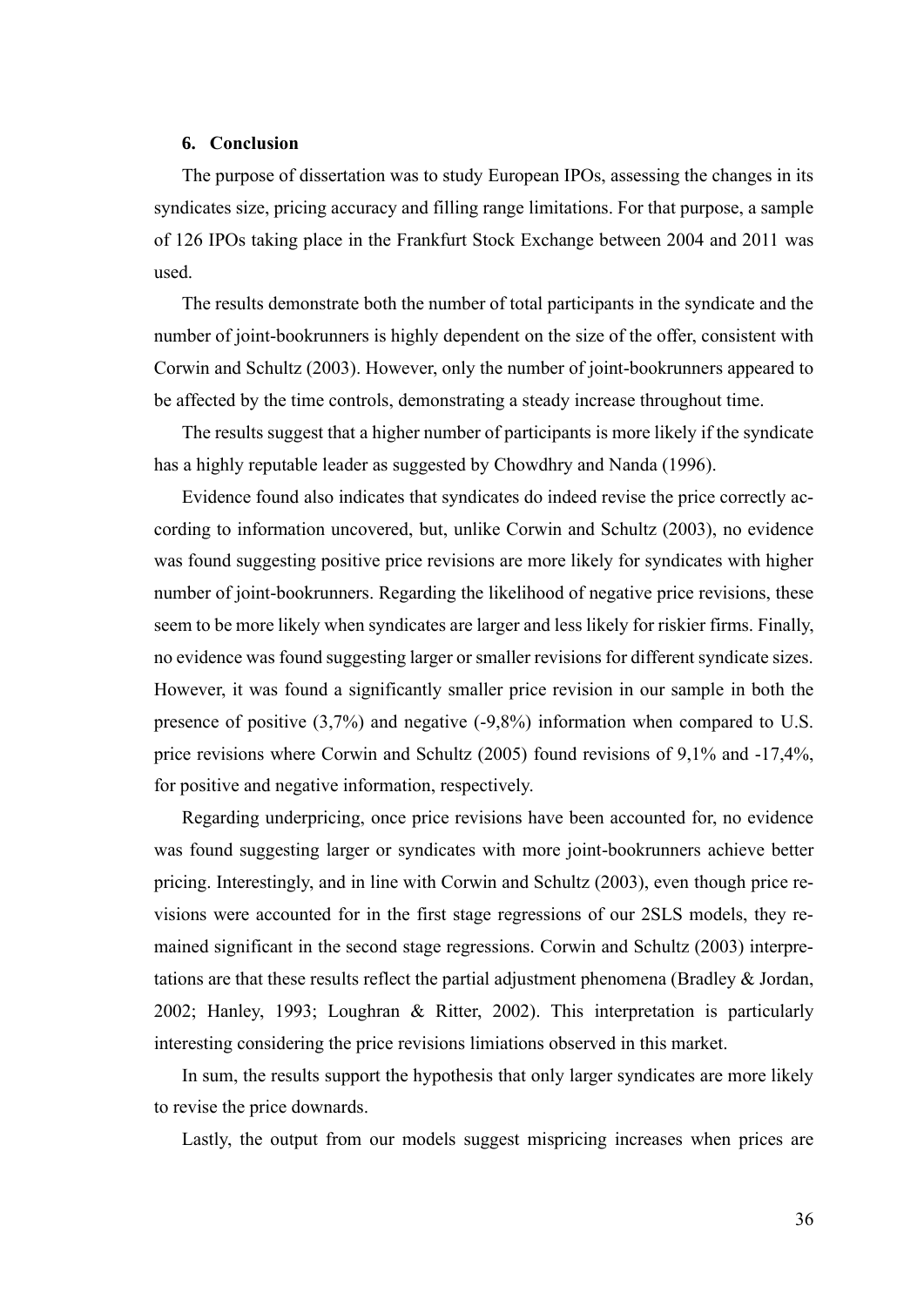revised to the limits of the filling range.

Larger filling range sizes also indicate higher mispricing, which goes along with the claims of Hanley (1993), which states larger filling ranges are an indication of price uncertainty by syndicates. According to our study, the filling range size itself is not associated with syndicate size.

In order to increase the relevance of the results, in future studies a larger sample, preferably including other European markets should be used. Moreover, the impacts of syndicate size and composition could be applied to other imporant roles syndicates have, namely analyst coverage and market making.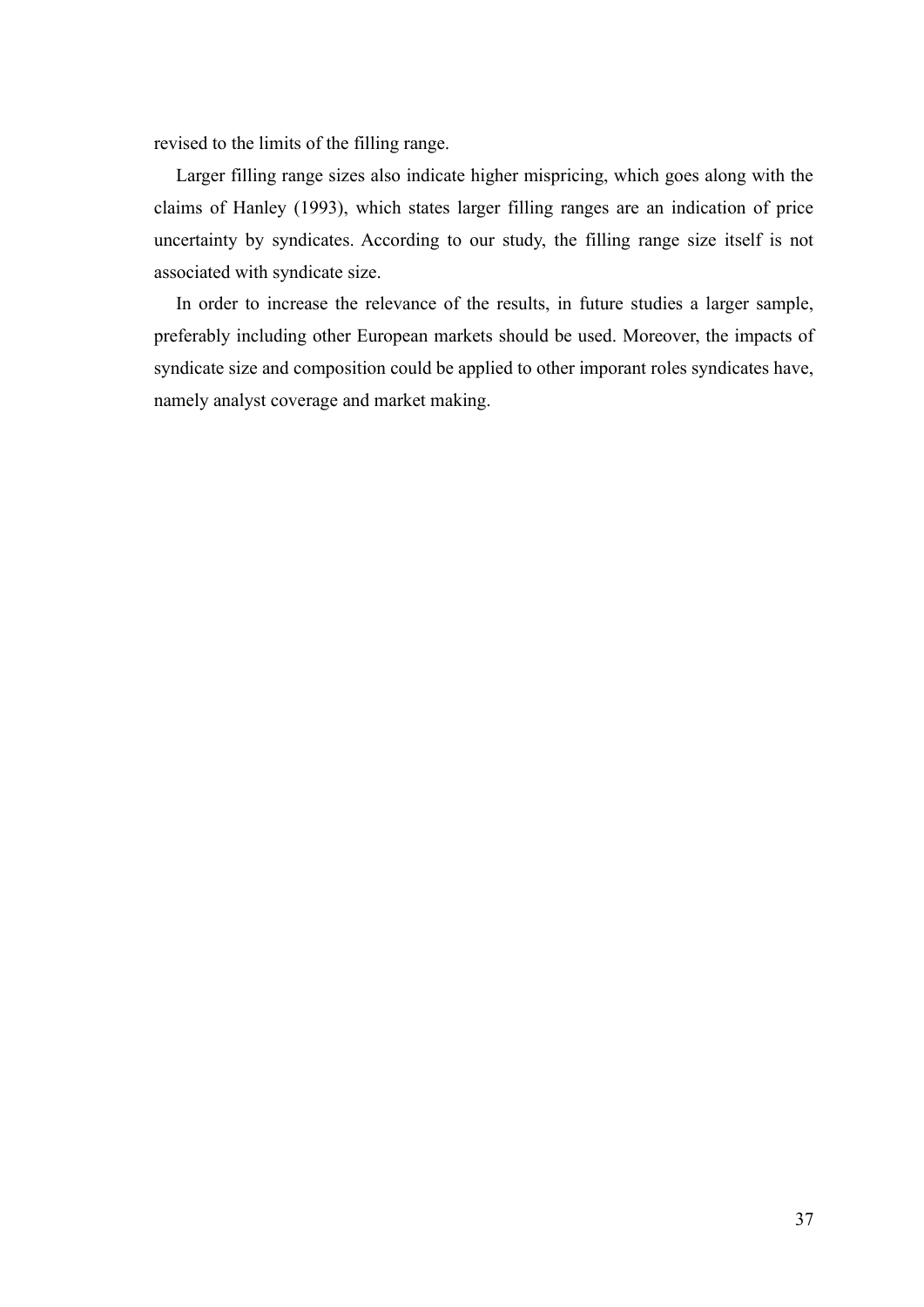#### <span id="page-42-0"></span>**7. References**

- Abrahamson, M., Jenkinson, T., & Jones, H. (2011). Why don't US issuers demand European fees for IPOs? *The Journal of Finance, 66*(6), 2055-2082.
- Aggarwal, R. (2000). Stabilization activities by underwriters after initial public offerings. *The Journal of Finance, 55*(3), 1075-1103.
- Beatty, R. P., & Ritter, J. R. (1986). Investment banking, reputation, and the underpricing of initial public offerings.
- Beatty, R. P., & Welch, I. (1996). Issuer expenses and legal liability in initial public offerings. *The Journal of Law and Economics, 39*(2), 545-602.
- Benveniste, L. M., & Spindt, P. A. (1989). How investment bankers determine the offer price and allocation of new issues. *Journal of Financial Economics, 24*(2), 343- 361.
- Booth, J. R., & Chua, L. (1996). Ownership dispersion, costly information, and IPO underpricing. *Journal of Financial Economics, 41*(2), 291-310.
- Bradley, D. J., & Jordan, B. D. (2002). Partial adjustment to public information and IPO underpricing. *Journal of Financial and Quantitative Analysis, 37*(4), 595-616.
- Bradley, D. J., Jordan, B. D., & Ritter, J. R. (2008). Analyst behavior following IPOs: the "bubble period" evidence. *The Review of Financial Studies, 21*(1), 101-133.
- Brau, J. C., & Fawcett, S. E. (2006). Initial public offerings: An analysis of theory and practice. *The Journal of Finance, 61*(1), 399-436.
- Carter, R., & Manaster, S. (1990). Initial public offerings and underwriter reputation. *The Journal of Finance, 45*(4), 1045-1067.
- Carter, R. B., Dark, F. H., & Singh, A. K. (1998). Underwriter reputation, initial returns, and the long - run performance of IPO stocks. *The Journal of Finance*, 53(1), 285-311.
- Chen, H. C., & Ritter, J. R. (2000). The seven percent solution. *The Journal of Finance, 55*(3), 1105-1131.
- Chowdhry, B., & Nanda, V. (1996). Stabilization, syndication, and pricing of IPOs. *Journal of Financial and Quantitative Analysis*, 25-42.
- Cliff, M. T., & Denis, D. J. (2004). Do initial public offering firms purchase analyst coverage with underpricing? *The Journal of Finance, 59*(6), 2871-2901.
- Cornelli, F., & Goldreich, D. (2003). Bookbuilding: How informative is the order book?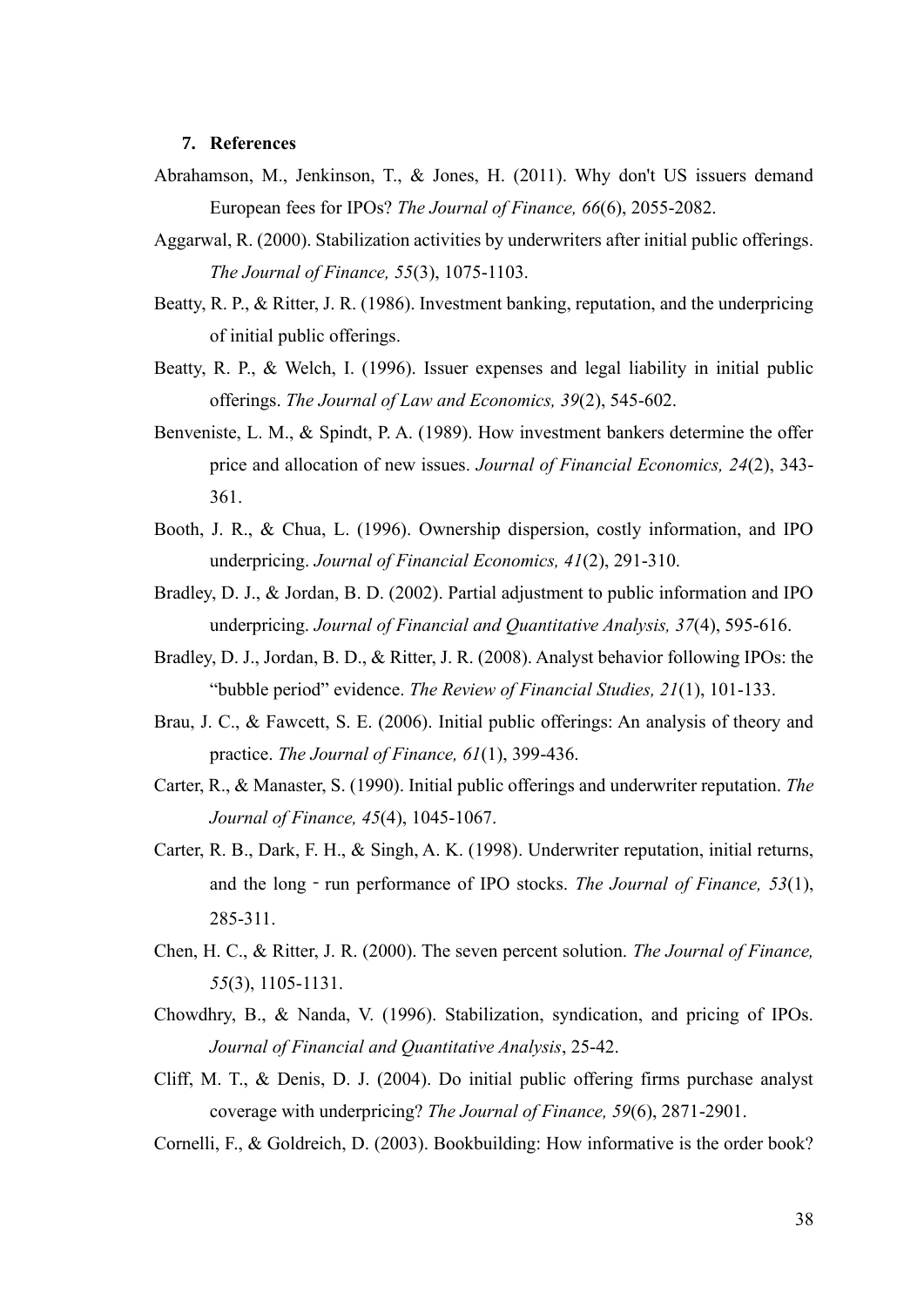*The Journal of Finance, 58*(4), 1415-1443.

- Corwin, S. A., & Schultz, P. (2005). The role of IPO underwriting syndicates: Pricing, information production, and underwriter competition. *The Journal of Finance, 60*(1), 443-486.
- Das, S., Guo, R. J., & Zhang, H. (2006). Analysts' selective coverage and subsequent performance of newly public firms. *The Journal of Finance, 61*(3), 1159-1185.
- Davidson III, W. N., Xie, B., & Xu, W. (2006). IPO placement risk and the number of co‐managers. *Financial Review, 41*(3), 405-418.
- Dunbar, C. G. (2000). Factors affecting investment bank initial public offering market share. *Journal of Financial Economics, 55*(1), 3-41.
- Ellis, K., Michaely, R., & O'hara, M. (2000). When the underwriter is the market maker: An examination of trading in the IPO aftermarket. *The Journal of Finance, 55*(3), 1039-1074.
- Hanley, K. W. (1993). The underpricing of initial public offerings and the partial adjustment phenomenon.
- Hansen, R. S. (2001). Do investment banks compete in IPOs?: The advent of the "7% plus contract". *Journal of Financial Economics, 59*(3), 313-346.
- Hu, Y., & Ritter, J. R. (2007). *Multiple bookrunners in IPOs.* University of Florida Florida,
- Jenkinson, T., & Jones, H. (2009). Competitive IPOs. *European Financial Management, 15*(4), 733-756.
- Jenkinson, T., Morrison, A. D., & Wilhelm Jr, W. J. (2006). Why are European IPOs so rarely priced outside the indicative price range? *Journal of Financial Economics, 80*(1), 185-209.
- Johnson, J. M., & Miller, R. E. (1988). Investment banker prestige and the underpricing of initial public offerings. *Financial Management*, 19-29.
- Kim, M., & Ritter, J. R. (1999). Valuing ipos. *Journal of Financial Economics, 53*(3), 409-437.
- Krigman, L., Shaw, W. H., & Womack, K. L. (1999). The persistence of IPO mispricing and the predictive power of flipping. *The Journal of Finance, 54*(3), 1015-1044.
- Krigman, L., Shaw, W. H., & Womack, K. L. (2001). Why do firms switch underwriters? *Journal of Financial Economics, 60*(2-3), 245-284.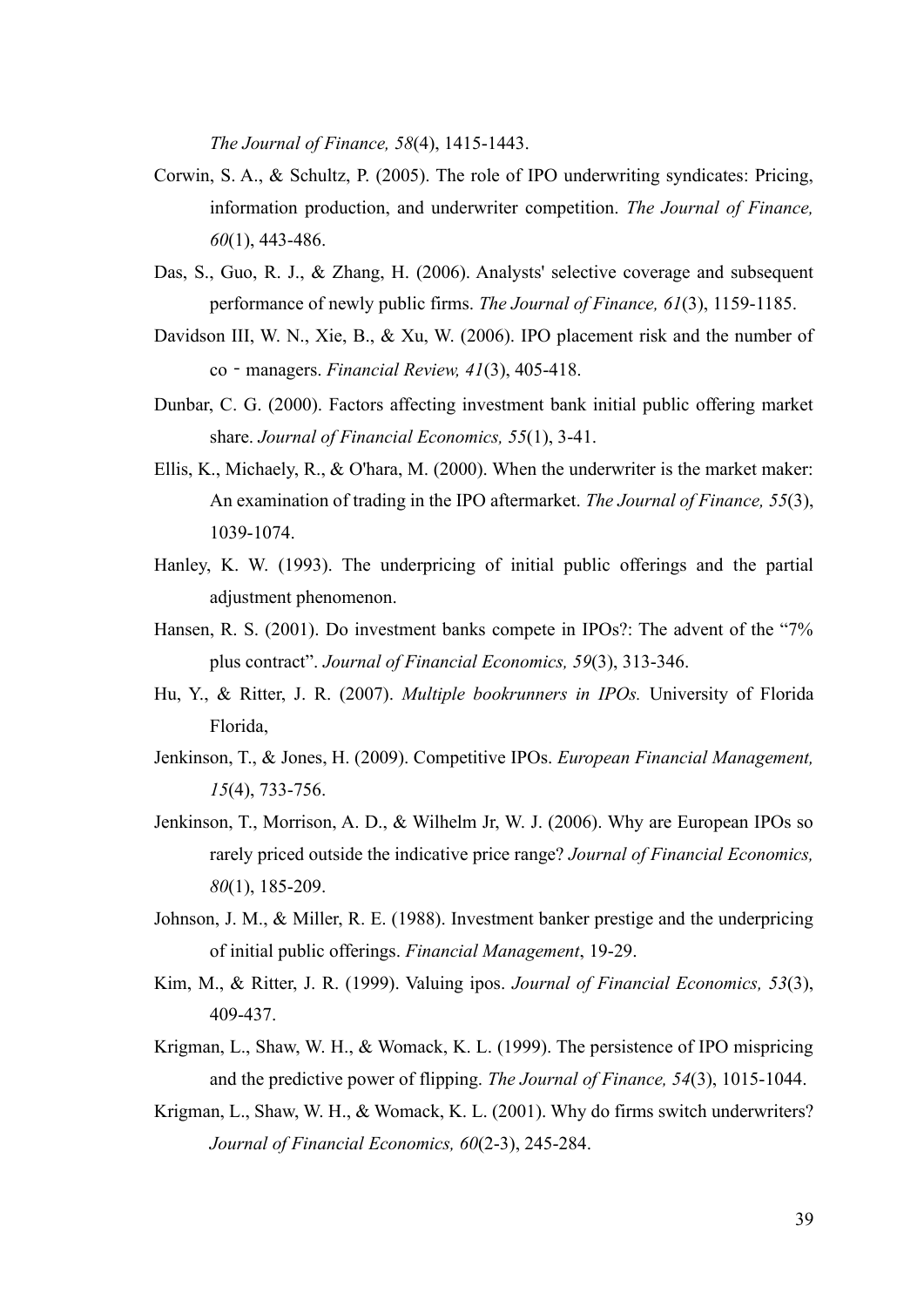- Ljungqvist, A., & Wilhelm Jr, W. J. (2003). IPO pricing in the dot com bubble. *The Journal of Finance, 58*(2), 723-752.
- Löffler, G., Panther, P. F., & Theissen, E. (2005). Who knows what when? The information content of pre-IPO market prices. *Journal of Financial Intermediation, 14*(4), 466-484.
- Loughran, T., & Ritter, J. (2004). Why has IPO underpricing changed over time? *Financial Management*, 5-37.
- Loughran, T., & Ritter, J. R. (1995). The new issues puzzle. *The Journal of Finance, 50*(1), 23-51.
- Loughran, T., & Ritter, J. R. (2002). Why don't issuers get upset about leaving money on the table in IPOs? *The Review of Financial Studies, 15*(2), 413-444.
- Megginson, W. L., & Weiss, K. A. (1991). Venture capitalist certification in initial public offerings. *The Journal of Finance, 46*(3), 879-903.
- Migliorati, K., & Vismara, S. (2014). Ranking underwriters of european ipos. *European Financial Management, 20*(5), 891-925.
- Miller, R. E., & Reilly, F. K. (1987). An examination of mispricing, returns, and uncertainty for initial public offerings. *Financial Management*, 33-38.
- Pagano, M., Panetta, F., & Zingales, L. (1998). Why do companies go public? An empirical analysis. *The Journal of Finance, 53*(1), 27-64.
- Ritter, J. R. (1991). The long run performance of initial public offerings. *The Journal of Finance, 46*(1), 3-27.
- Ritter, J. R. (2003). Differences between European and American IPO markets. *European Financial Management, 9*(4), 421-434.
- Ritter, J. R., & Welch, I. (2002). A review of IPO activity, pricing, and allocations. *The Journal of Finance, 57*(4), 1795-1828.
- Rock, K. (1986). Why new issues are underpriced. *Journal of Financial Economics, 15*(1- 2), 187-212.
- Ruud, J. S. (1993). Underwriter price support and the IPO underpricing puzzle. *Journal of Financial Economics 34*(2): 135-151.
- Schultz, P. H., & Zaman, M. A. (1994). Aftermarket support and underpricing of initial public offerings. *Journal of Financial Economics, 35*(2), 199-219.
- Spatt, C., & Srivastava, S. (1991). Preplay communication, participation restrictions, and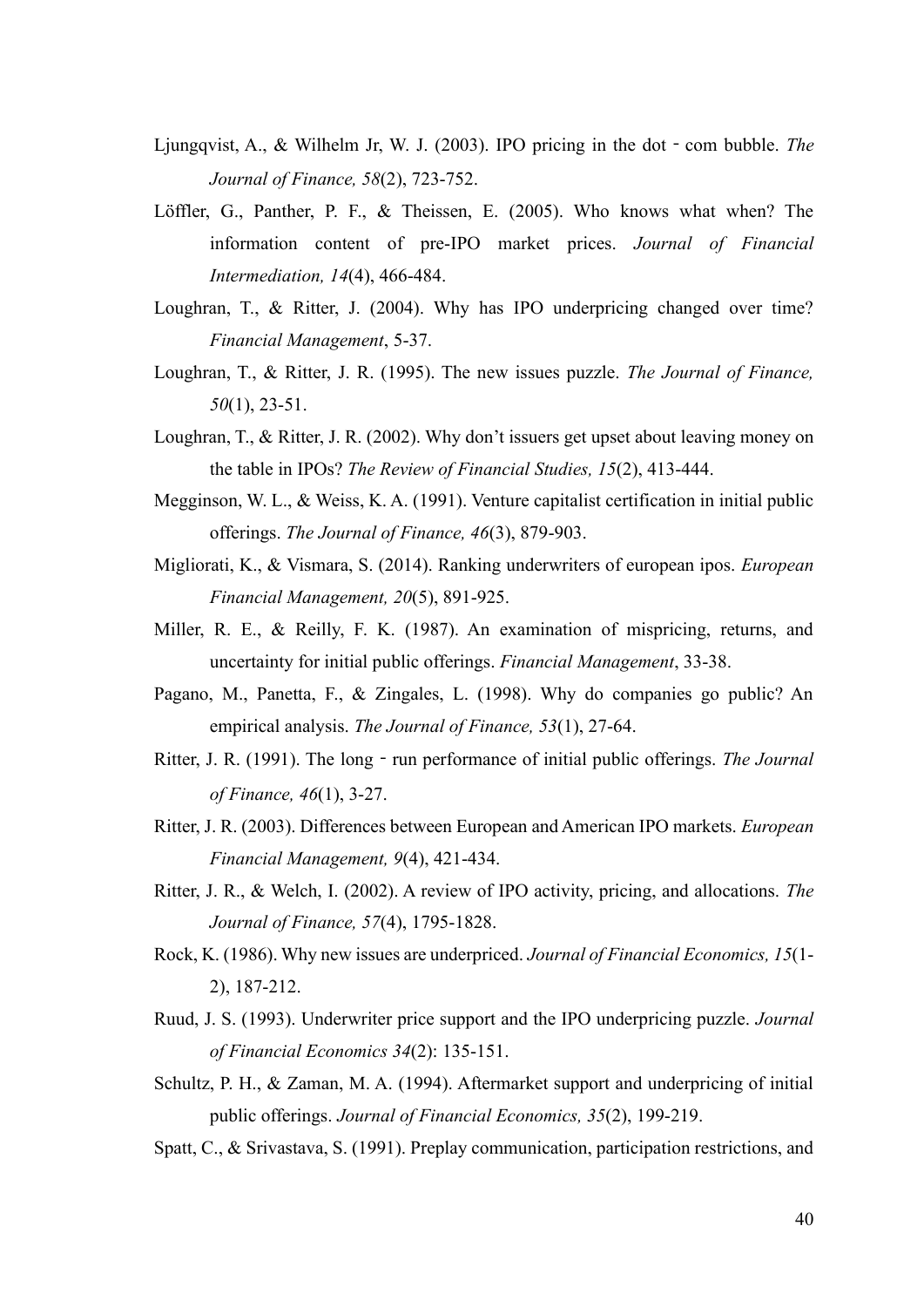efficiency in initial public offerings. *The Review of Financial Studies, 4*(4), 709- 726.

Wilhelm Jr, W. J. (2005). Bookbuidling, Auctions, and the Future of the IPO Process. *Journal of Applied Corporate Finance, 17*(1), 55-66.

List of Webpages:

Ritter, J. R. (2021, January 4). IPO DATA. Retrieved from: https://site.warrington.ufl.edu/ritter/ipo-data/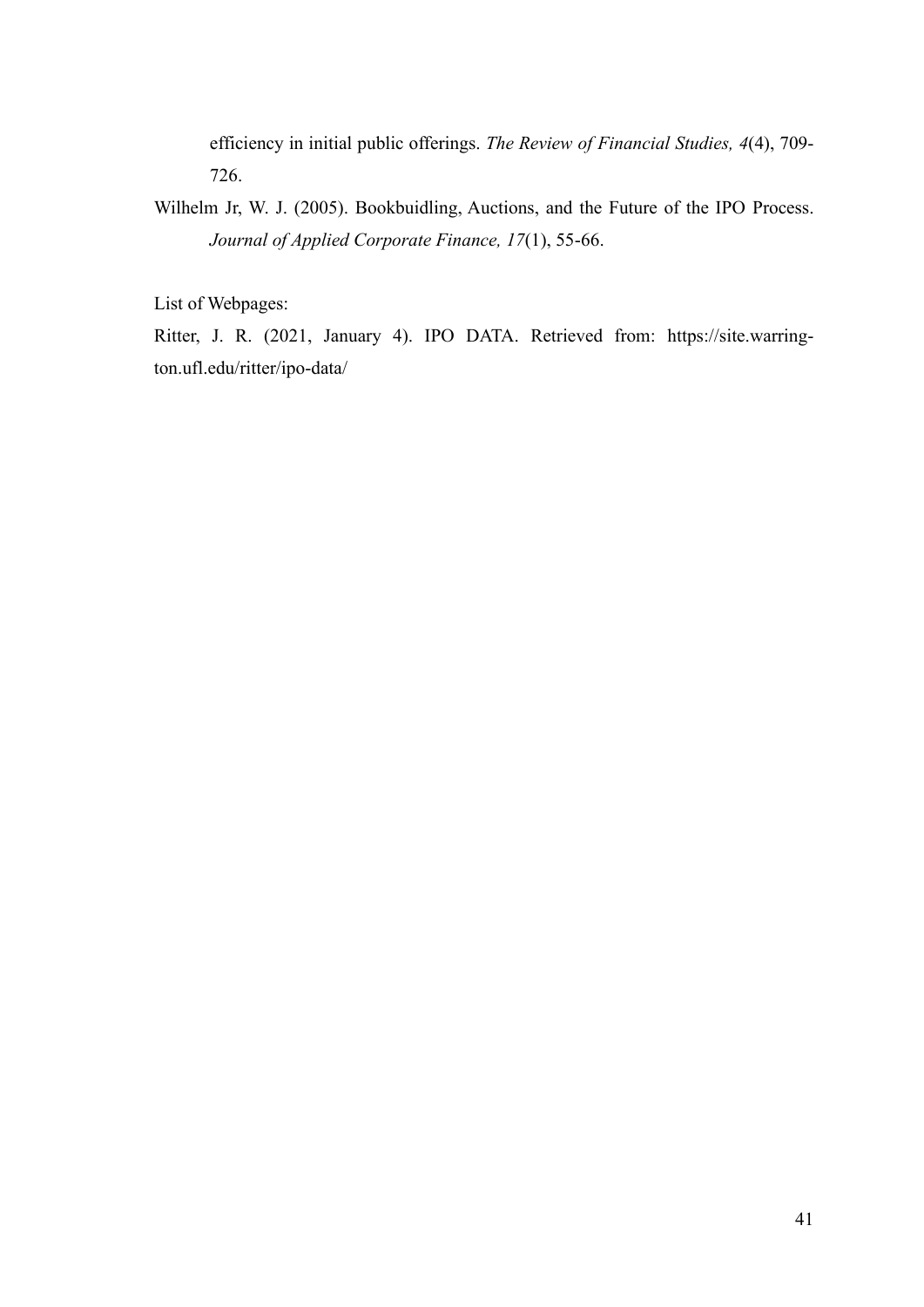# <span id="page-46-0"></span>**Appendices**

## <span id="page-46-1"></span>**Appendix 1: U.S. and European Bookbuilding Process Timeline by Jenkinson et al. (2006)**

|                      | pre-filing period               |                                                                                                                | waiting period                                                            |                                       |                                                                                                                        | post-effective period                                                           |                                 |  |
|----------------------|---------------------------------|----------------------------------------------------------------------------------------------------------------|---------------------------------------------------------------------------|---------------------------------------|------------------------------------------------------------------------------------------------------------------------|---------------------------------------------------------------------------------|---------------------------------|--|
| US<br>timeline       |                                 |                                                                                                                |                                                                           |                                       |                                                                                                                        |                                                                                 |                                 |  |
|                      |                                 | Registration<br>statement filed:<br>preliminary<br>prospectus<br>("red herring")<br>issued with<br>price range | Marketing:<br>management<br>roadshow, sell-<br>side contacts<br>investors | Bookbuilding<br>period                | Issue price set;<br>registration<br>becomes effective;<br>statutory<br>prospectus issued;<br>allocations<br>determined | Trading<br>begins                                                               | Analysts<br>produce<br>research |  |
| European<br>timeline |                                 |                                                                                                                |                                                                           |                                       |                                                                                                                        |                                                                                 |                                 |  |
|                      | Analysts<br>produce<br>research | Pre-marketing:<br>sellside<br>contacts<br>investors                                                            | Preliminary<br>("pathfinder")<br>prospectus<br>issued with<br>price range | Marketing:<br>management<br>road show | Bookbuilding                                                                                                           | Issue price<br>set: final<br>prospectus<br>issued;<br>allocations<br>determined | Trading<br>begins               |  |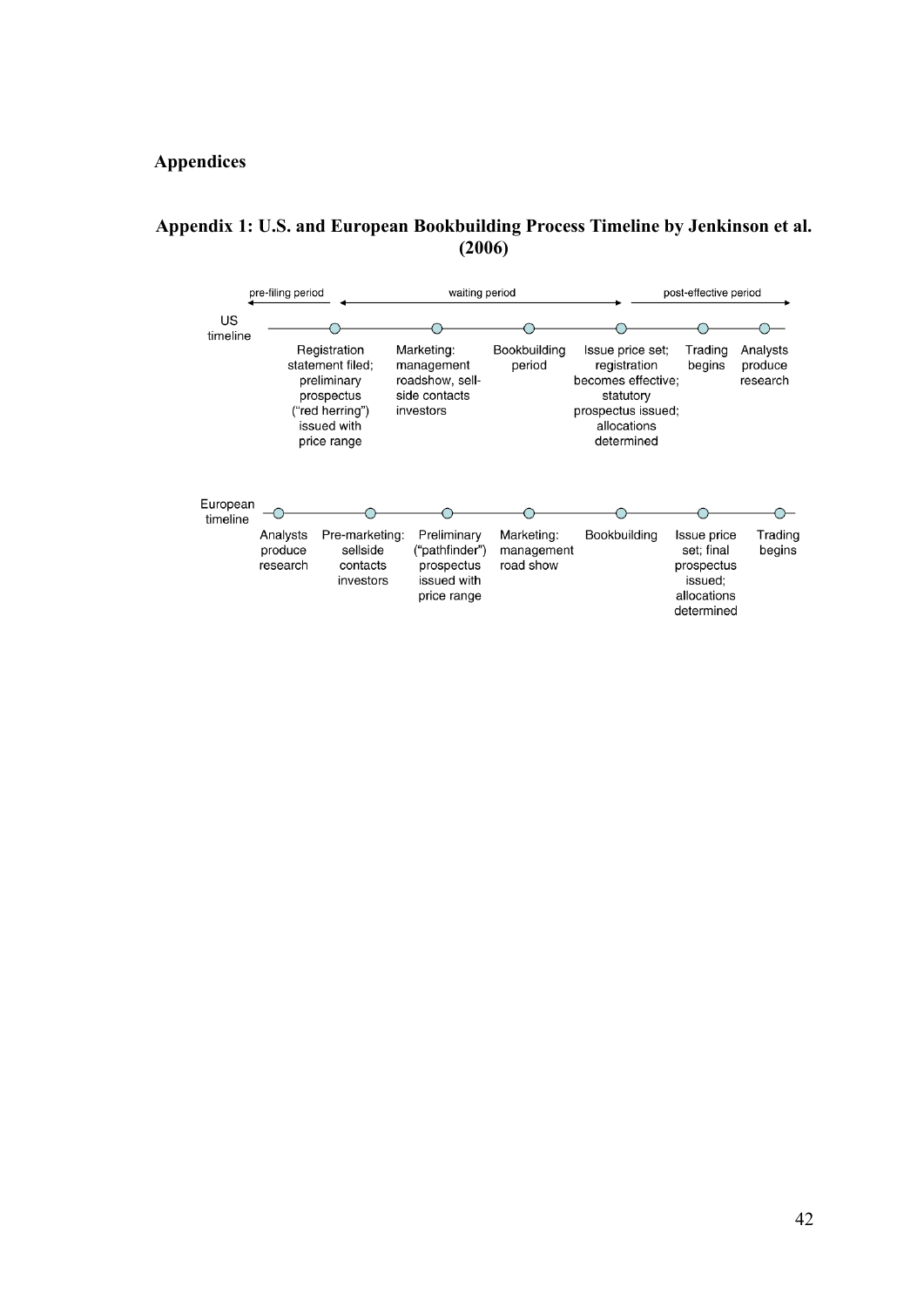| Number of IPOS per year |                |
|-------------------------|----------------|
| Year                    | No. IPOs       |
| 2004                    | $\mathbf{1}$   |
| 2005                    | 13             |
| 2006                    | 24             |
| 2007                    | 16             |
| 2008                    | $\overline{2}$ |
| 2009                    | $\,1$          |
| 2010                    | 4              |
| 2011                    | 8              |
| 2012                    | 7              |
| 2013                    | $\mathfrak{Z}$ |
| 2014                    | 5              |
| 2015                    | 12             |
| 2016                    | $\overline{4}$ |
| 2017                    | 7              |
| 2018                    | 13             |
| 2019                    | $\mathbf{1}$   |
| 2020                    | $\overline{4}$ |
| 2021                    | 1              |

<span id="page-47-0"></span>**Appendix 2: Appendix B: Number of IPOs per year**